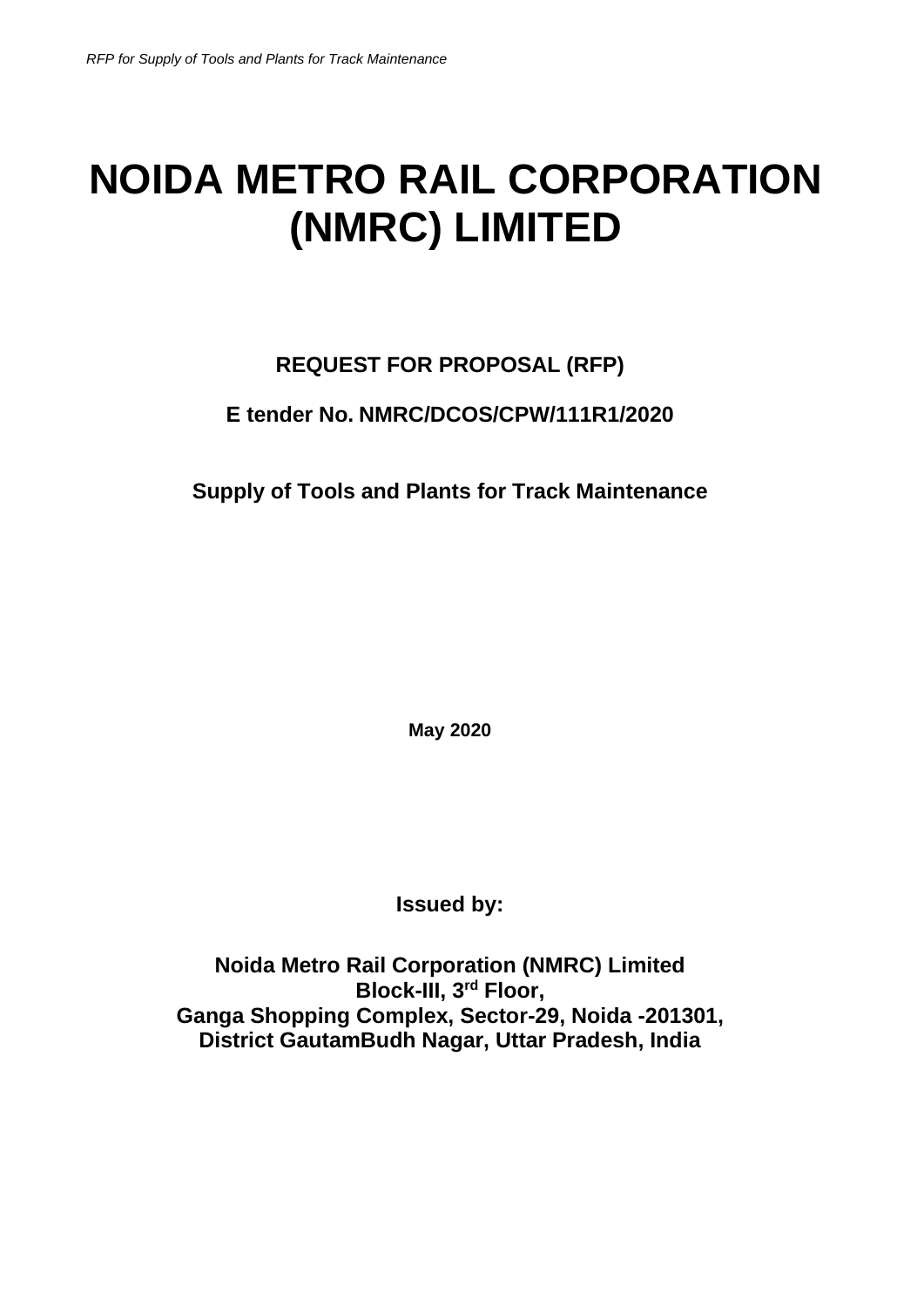# <span id="page-1-0"></span>**Disclaimer**

This Request for Proposal (RFP) Document (or "E-Tender" or "E-Bid") for "**Supply of Tools and Plants for Track Maintenance**" contains brief information about the scope of work and selection process for the Bidder ('the Contractor' or "the Tenderer" or "the Applicant"). The purpose of the Document is to provide the Bidders with information to assist the formulation of their Bidding Documents.

While all efforts have been made to ensure the accuracy of information contained in this RFP Document, this Document does not purport to contain all the information required by the Bidders. The Bidders should conduct their own independent assessment, investigations and analysis and should check the reliability, accuracy and completeness of the information at their end and obtain independent advice from relevant sources as required before submission of their Bid/s. Noida Metro Rail Corporation Ltd. ("NMRC" or "the Corporation") or any of its employees or advisors shall incur no liability under any law, statute, rules or regulations as to the accuracy or completeness of the RFP Document.

NMRC reserves the right to change any or all conditions/information set in this RFP Document by way of revision, deletion, updating or annulment through issuance of appropriate addendum as NMRC may deem fit without assigning any reason thereof.

NMRC reserves the right to accept or reject any or all Bids without giving any reasons thereof. NMRC will not entertain or be liable for any claim for costs and expenses in relation to the preparation of the Bid/s to be submitted in terms of this RFP Document.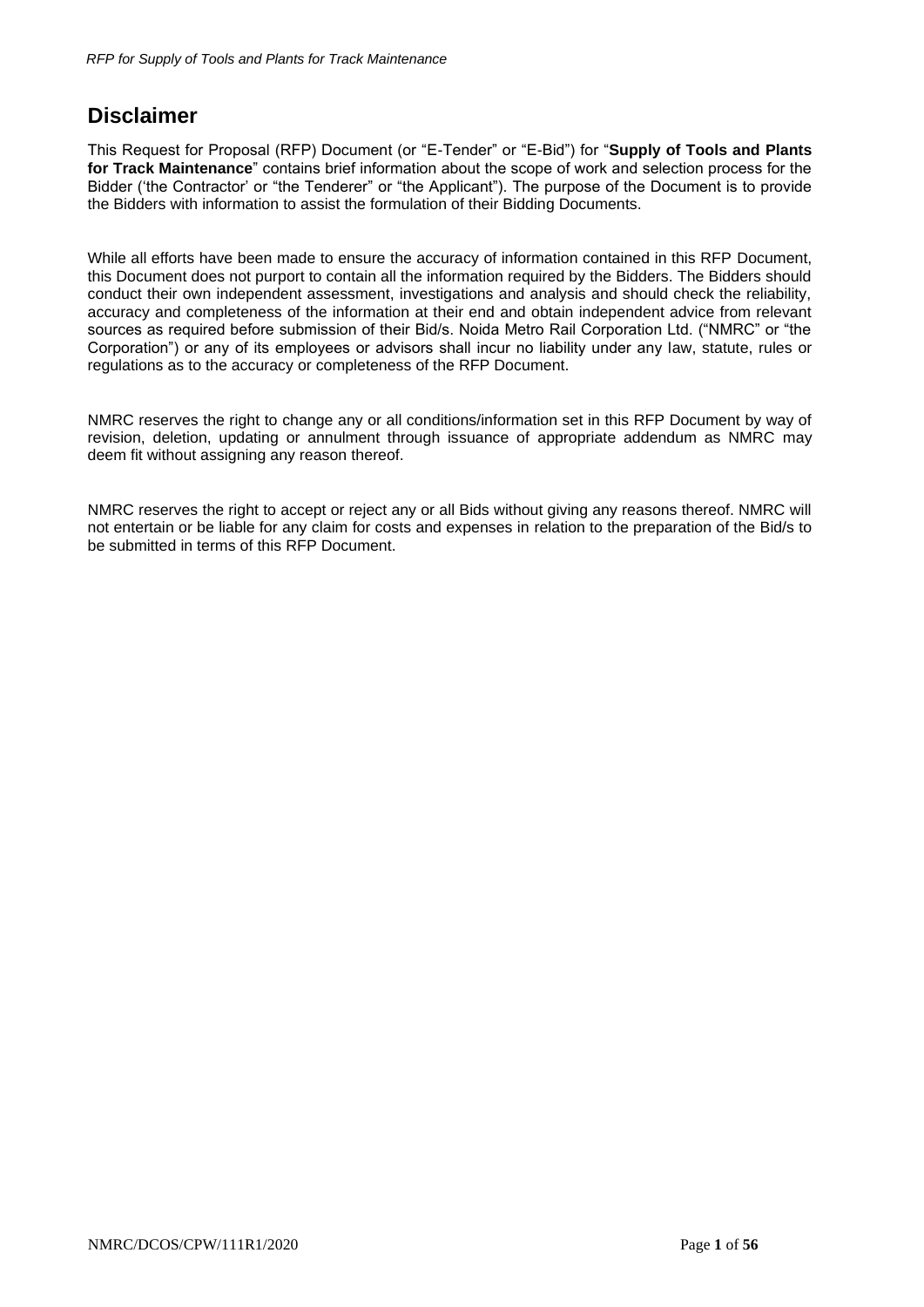# **Glossary**

- a) "**Addendum / Amendment**" means any written amendment / addendum /corrigendum to this RFP, from time to time issued by NMRC to the prospective bidders;
- b) **"Agreement"** means the Contract Agreement to be executed between NMRC and the selected bidder.
- c) **"Applicable Laws"** means all laws, brought into force and effect by Govt. of India, State Governments, local bodies and statutory agencies and rules / regulations / notifications issued by them from time to time. It also include judgments, decrees, injunctions, writs and orders of any court or judicial authority as may be in force and effected from time to time.
- d) **"Bidder"** or **"Tenderer"** means Sole proprietorship, registered partnership firm, public limited company, private limited company or Consortium of any of the above and its Successor in title and assigns which is submitting its bid pursuant to RFP Documents
- e) **"Bid Due Date" means** Bid Submission end date and time given in the E-tender
- f) **"Commencement Date"** means the date of commencement of Contract Agreement as mentioned in **NOA**
- g) **"Earnest Money Deposit (EMD)"** means the refundable amount to be submitted by the Bidder along with RFP documents to NMRC
- h) **"Interest Free Security Deposit/ Performance Security"** means interest free amount to be deposited by the Contractor with NMRC as per terms and conditions of Contract Agreement as a security against the performance of the Contract agreement.
- i) **"NMRC"** means Noida Metro Rail Corporation Limited ( or "Corporation" )
- **j) "Party"** means Contractor or Corporation (together they are called **"Parties")**
- k) **"Performance Bank Guarantee/ Security Deposit"** means interest free amount to be deposited by the Contractor with NMRC as per terms and conditions of Contract Agreement as a security against the performance of the Contract agreement
- l) **"Permits"** shall mean and include all applicable statutory, environmental or regulatory Contracts, authorization, permits, consents, approvals, registrations and franchises from concerned authorities
- m) **"Re. or Rs. or INR"** means Indian Rupee
- n) **"Revenue Operations Date (ROD)"** means the date of operation of metro
- o) **"Selected Bidder"** means the bidder who has been selected by NMRC, pursuant to the bidding process for award of Contract.

The words and expressions beginning with capital letters and defined in this document shall, unless repugnant to the context, have the meaning ascribed thereto hereinabove.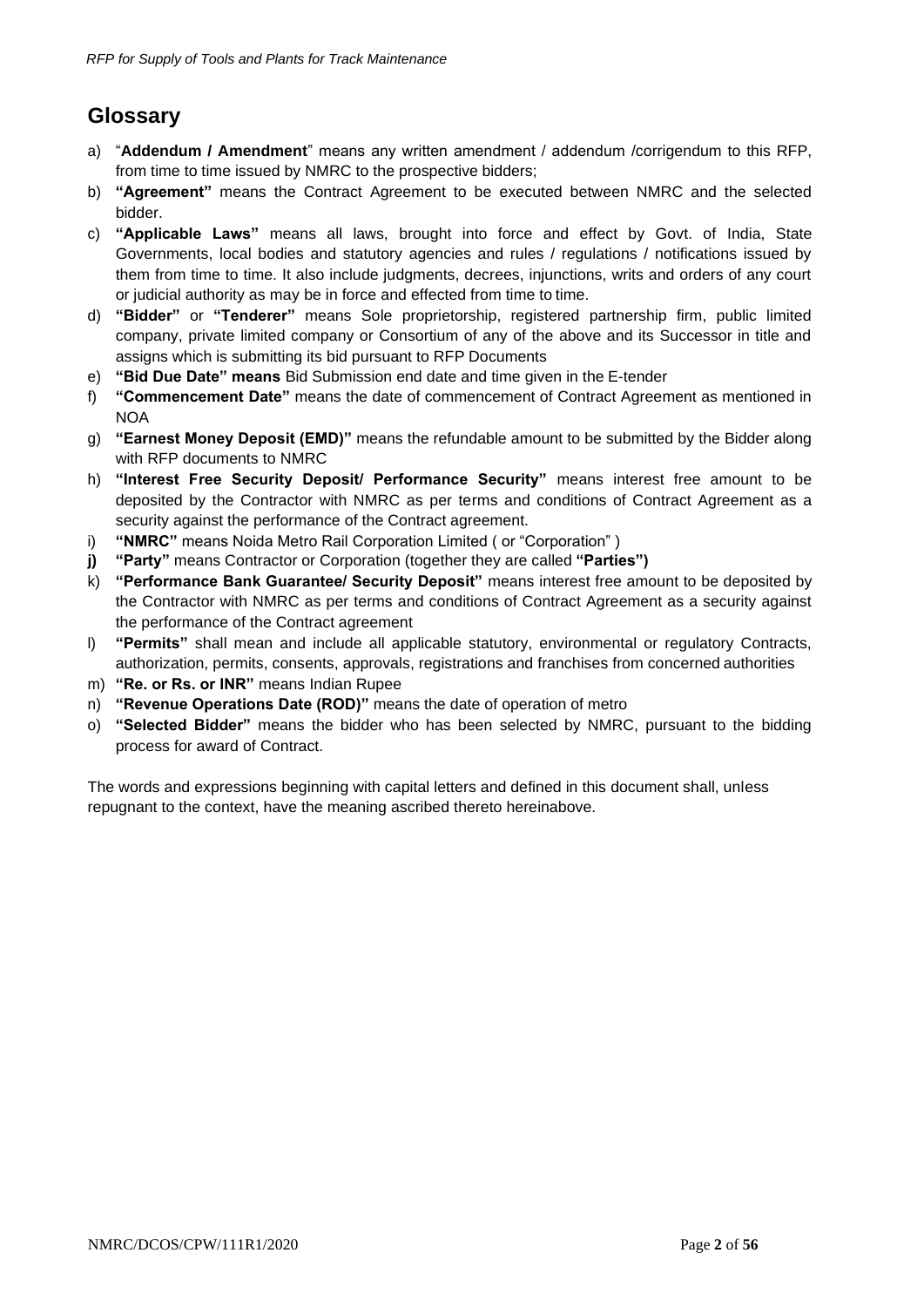# <span id="page-3-0"></span>**Data Sheet**

| 1              | Name of the Bid                                                                    | RFP for Supply of Tools and Plants For Track Maintenance                                                                                                                                                                 |  |  |  |
|----------------|------------------------------------------------------------------------------------|--------------------------------------------------------------------------------------------------------------------------------------------------------------------------------------------------------------------------|--|--|--|
| $\overline{2}$ | Approximate Cost of Work                                                           | INR 13,78,018/- (including GST)                                                                                                                                                                                          |  |  |  |
| 3              | Time-period of contract                                                            | 7 Months                                                                                                                                                                                                                 |  |  |  |
| 4              | Method of selection                                                                | Cost Based Selection (Lowest-L1)                                                                                                                                                                                         |  |  |  |
| 5              | <b>Bid Processing Fee</b>                                                          | INR 5,900/- (including GST) (Rupees Five Thousand Nine<br>Hundred only) through RTGS/NEFT only payable in favour of<br>Noida Metro Rail Corporation Limited                                                              |  |  |  |
| 6              | Ernest Money Deposit (EMD)                                                         | INR 27,560 /-                                                                                                                                                                                                            |  |  |  |
| 7              | Financial Bid to be submitted<br>together with Technical Bid                       | Yes                                                                                                                                                                                                                      |  |  |  |
| 8              | Name of the Corporation's official<br>for addressing queries and<br>clarifications | GM (Technical)<br>Noida Metro Rail Corporation Limited,<br>Block-III, 3rd Floor, Ganga Shopping Complex,<br>Sector-29, Noida 201301<br>Email: nmrcnoida@gmail.com<br>Website:www.nmrcnoida.com, http://etender.up.nic.in |  |  |  |
| 9              | <b>Bid Validity Period</b>                                                         | 180 days                                                                                                                                                                                                                 |  |  |  |
| 10             | <b>Bid Language</b>                                                                | English                                                                                                                                                                                                                  |  |  |  |
| 11             | <b>Bid Currency</b>                                                                | <b>INR</b>                                                                                                                                                                                                               |  |  |  |
|                | <b>Schedule of Bidding Process</b>                                                 |                                                                                                                                                                                                                          |  |  |  |
|                | Task                                                                               | <b>Key Dates</b>                                                                                                                                                                                                         |  |  |  |
|                | <b>Uploading of Bid</b>                                                            | May 29,2020                                                                                                                                                                                                              |  |  |  |
|                | <b>Pre-bid Meeting</b>                                                             | June 9,2020 [Time 11:00 hrs]                                                                                                                                                                                             |  |  |  |
| 12             | Last date of receipt of Pre-bid<br>queries                                         | June 10,2020 [Time 17:00 hrs]                                                                                                                                                                                            |  |  |  |
|                | Last date of issuing<br>amendment, if<br>any                                       | June 15,2020                                                                                                                                                                                                             |  |  |  |
|                | <b>Last Date of Bid Submission</b>                                                 | June 26,2020 [Time 17:00 hrs]                                                                                                                                                                                            |  |  |  |
|                | Date of Technical Bid Opening                                                      | June 29,2020 [Time 15:00 hrs]                                                                                                                                                                                            |  |  |  |
| 13             | Consortium to be allowed                                                           | Yes                                                                                                                                                                                                                      |  |  |  |
| 14             | Account details                                                                    | For Bid Processing Fee & EMD<br>State Bank of India (04077) - Sector 18, Noida<br>Gautam Budh Nagar, Uttar Pradesh -201301<br>IFSC Code: SBIN0004077<br>A/c No. 37707840592<br>Noida Metro Rail Corporation Ltd.         |  |  |  |

**Note:(i)** Tender Cost and Tender Security is exempted for Micro & Small Enterprises (MSEs)registered with District Industries Centre or Khadi& Village Industries Commission or Khadi &Village Industries Board or Coir Board or National Small Industries Corporation or Dte. Of Handicraft& Handloom or any other bodies specified by Ministry of Micro, Small &Medium Enterprises for appropriate category and have valid registration certificate as on date of tender submission.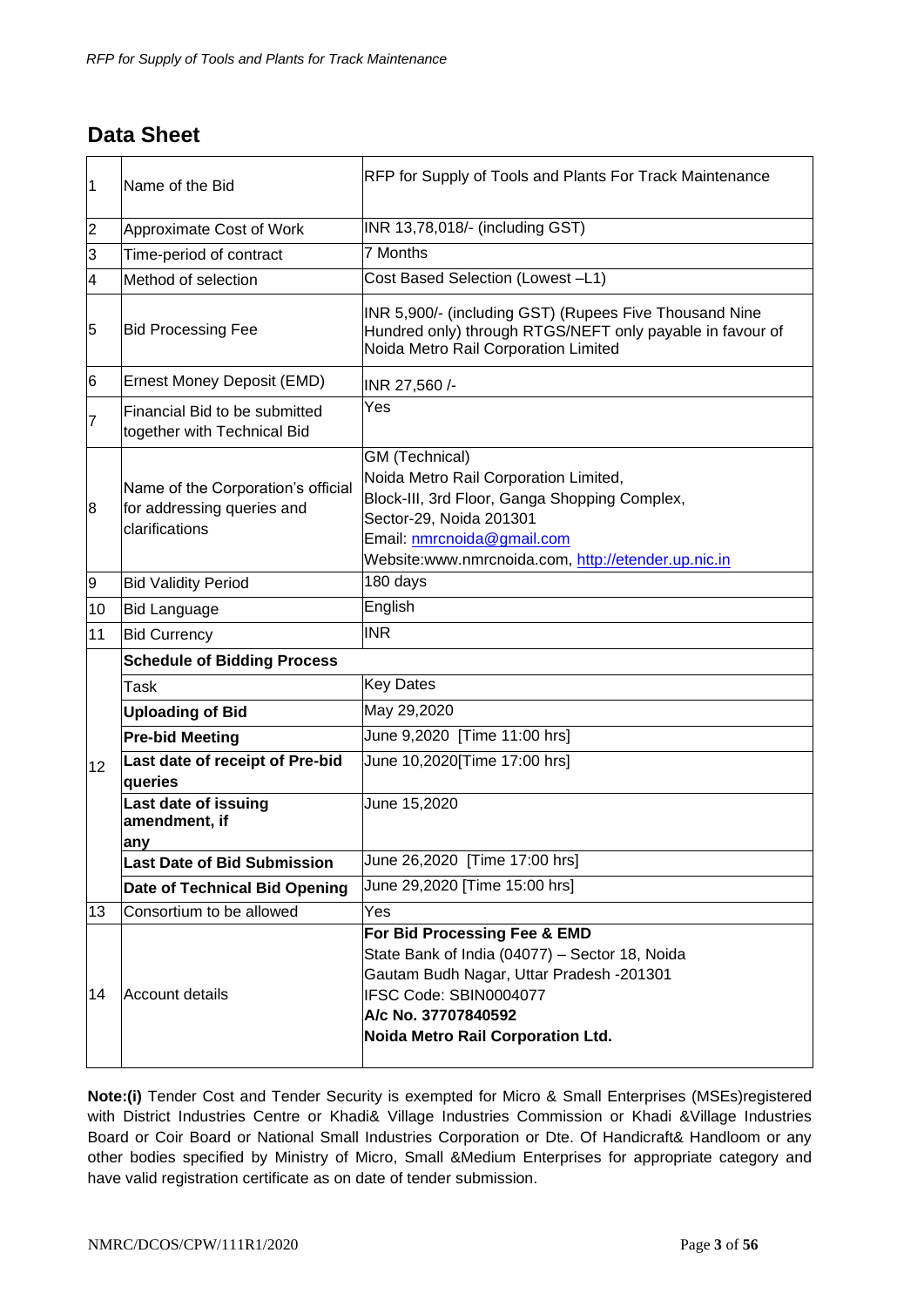The MSEs would not be eligible for exemption of tender security if:

- a. Either they are not registered for appropriate category.
- b. Or they do not have valid registration as on the date of tender submission.

The tenderers seeking exemption from 'tender security', being MSEs, shall ensure their eligibility w.r.t above and submit registration certificate issued by the body under which they are registered which clearly mentions category of registration i.e. "Supply of Tools and Plants for Track Maintenance" and Terminal Validity of registration.

In absence of any of the above requirements no exemption for 'tender security' will be allowed and tenderers eligibility shall be dealt as if they are not registered with MSMEs.

No further clarification shall be sought on the above.

- *1.* In case bidder is a JV/Consortium, then registration of bidder with the bodies mentioned above must be in the name of JV/Consortium.
- *2.* In case the bidder who has been exempted Tender Cost/Tender Security being Micro & Small Enterprise, and;
	- (i) withdraws his Tender during the period of Tender validity; or
	- (ii) becomes the successful bidder, but fails to commence the work (for whatsoever reasons) as per terms & conditions of Tender; or
	- (iii) refuses or neglects to execute the contract; or
	- (iv) fails to furnish the required Performance Security within the specified time,

The bidder shall be debarred from participating in future tenders for a period of 1 year from the date of discharge of tender/date of cancellation of NOA/annulment of award of contract as the case may be. Thereafter, on expiry of period of debarment, the bidder may be permitted to participate in the procurement process only on submission of required Tender Cost/ Tender Security.

Further the Employer may advise the authority responsible for issuing the exemption certificate to take suitable actions against the bidder such as cancellation of enlistment certificate etc.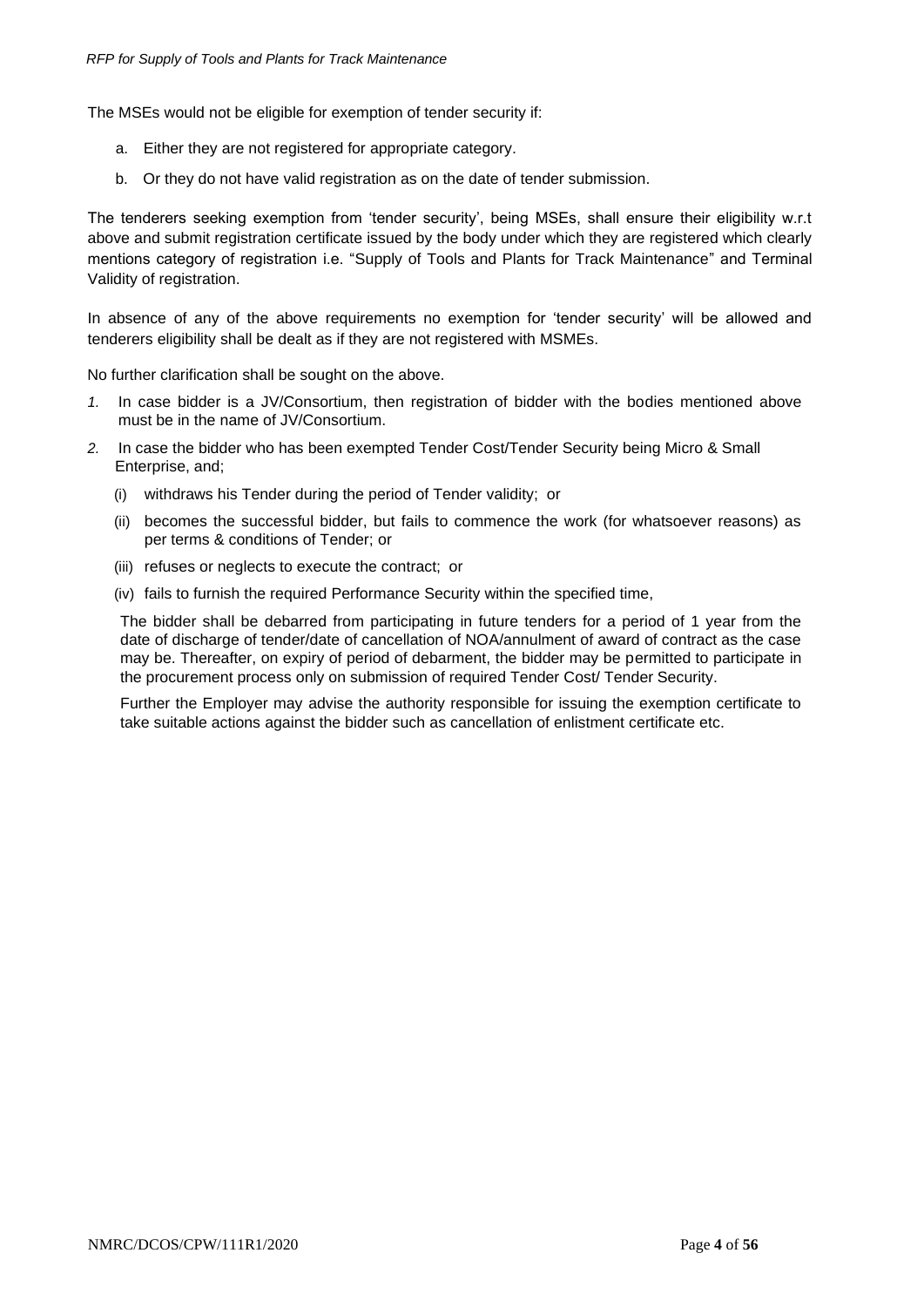# **Content**

| 1.               |  |
|------------------|--|
|                  |  |
|                  |  |
|                  |  |
| 2.               |  |
|                  |  |
|                  |  |
|                  |  |
| 3.               |  |
|                  |  |
|                  |  |
|                  |  |
|                  |  |
|                  |  |
| $\overline{4}$ . |  |
|                  |  |
|                  |  |
|                  |  |
|                  |  |
|                  |  |
|                  |  |
| 5.               |  |
| 6.               |  |
| $\overline{7}$ . |  |
|                  |  |
|                  |  |
|                  |  |
|                  |  |
|                  |  |
|                  |  |
|                  |  |
|                  |  |
|                  |  |
|                  |  |
|                  |  |
|                  |  |
|                  |  |
|                  |  |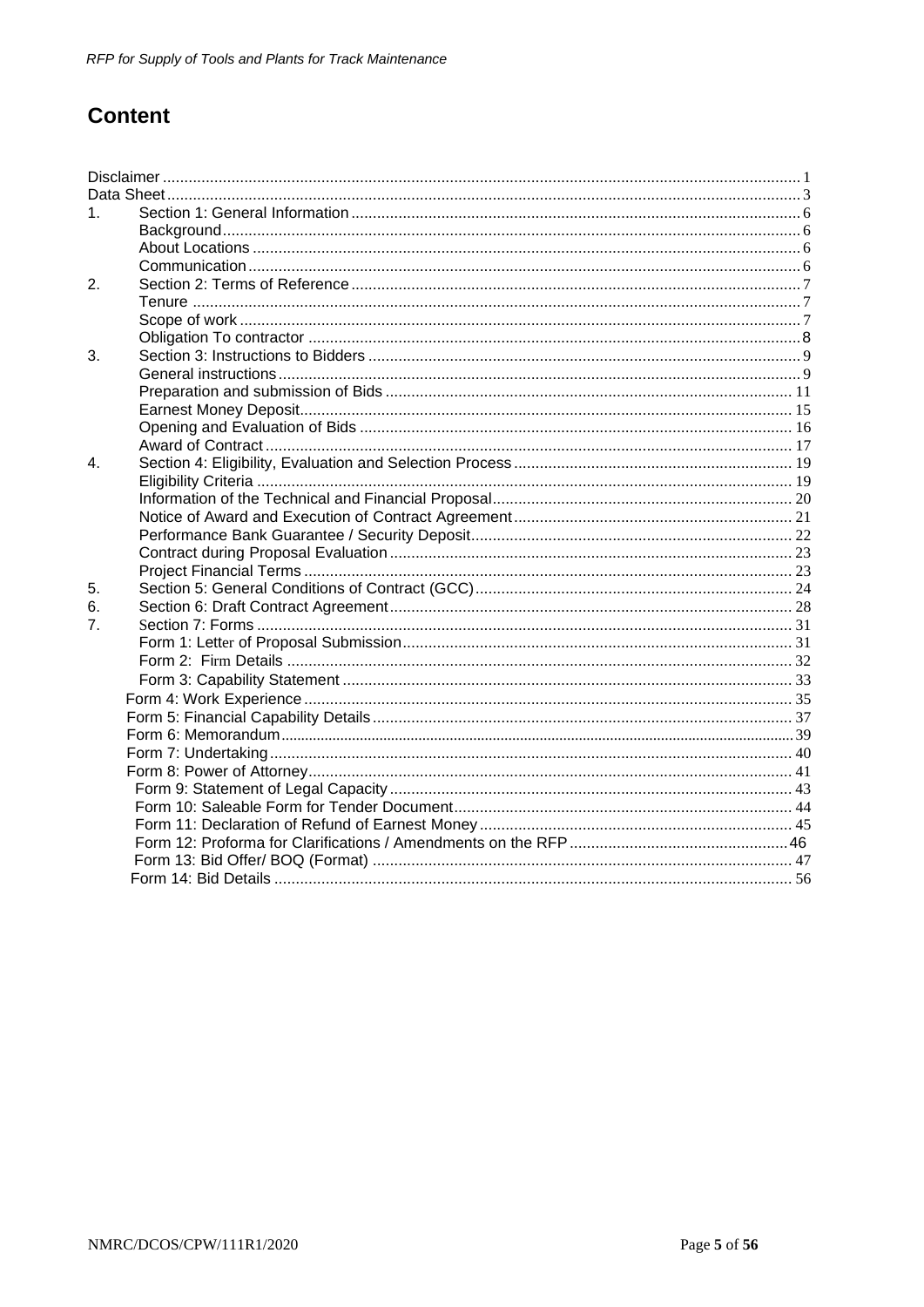# <span id="page-6-1"></span><span id="page-6-0"></span>**1. Section 1: General Information**

# **Background**

- a. Noida and Greater Noida are being developed as the satellite towns to New Delhi and more and more people from Delhi and other areas are shifting to these towns in search of fresh air, greenery and better infrastructure. There is a need of providing an efficient, reliable and comfortable transportation system for the population intending to settle in these towns and also the public coming to these areas for education, service and business.
- b. Noida Metro Rail Corporation is a Special Purpose Vehicle (SPV) formed for planning and executing urban transport projects in Noida, Greater Noida regions. The Company desires to provide a world-class Public Transportation System with state-of-the-art technology. As such, the overarching criterion for setting up of the Company is to help create an efficient, safe, reliable, economical and affordable public transport system
- c. An elevated metro line between Noida and Greater Noida is already in operation.
- d. NMRC invites E-Bids for selection of Contractor for granting the Contract for Supply of Tools and Plants for track maintenance at NMRC Depot.
- e. In this regard, the Corporation now invites the interested Bidder/s to submit their proposals as per provisions of this Request for Proposal Document.
- f. NMRC will shortlist the Bidders on the basis of evaluation criteria mentioned in this RFP Document. On the basis of the minimum evaluation criteria, qualified Bidders will be shortlisted. Financial proposal of only qualified Bidders will be opened.
- g. The Successful Bidder shall provide the services as described in Section 2:Terms of Reference.

## **About Locations**

<span id="page-6-2"></span>The metro corridor is 29.7 km long and is known as Noida Greater Noida Metro Rail Corridor. It comprises 21 metro stations starting from Noida Sector 51 in Noida and ends up at Depot Station in Greater Noida. The tools and plants are to be supplied at Main Stores (DCOS)Building, Metro Depot at Greater Noida.

#### **Communication**

All communications should be addressed to: GM (Technical) Noida Metro Rail Corporation (NMRC) Limited Block-III, 3rd Floor, Ganga Shopping Complex, Sector-29, Noida -201301 District GautamBudh Nagar, Uttar Pradesh Email: [nmrcnoida@gmail.com](mailto:nmrcnoida@gmail.com)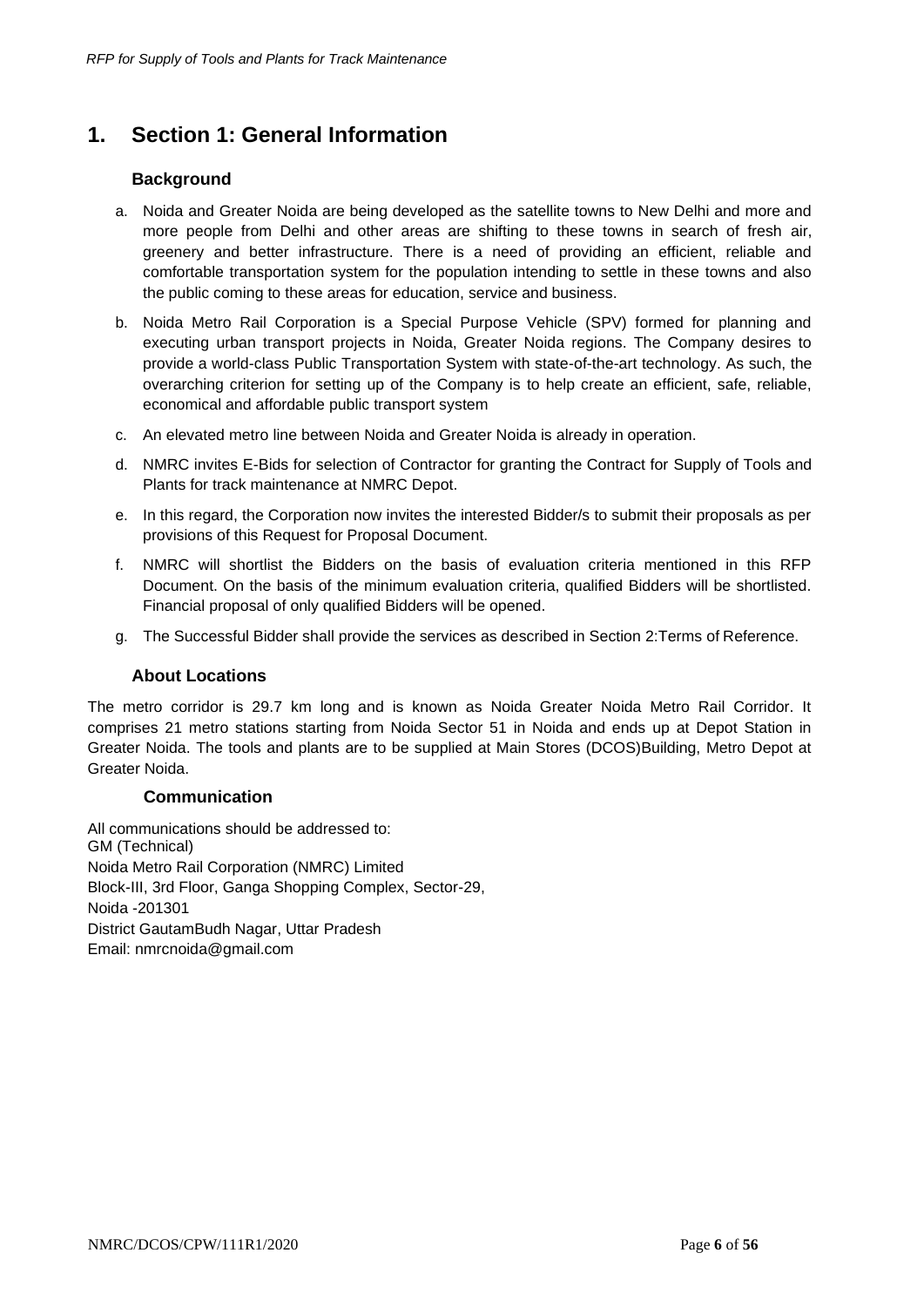# <span id="page-7-1"></span><span id="page-7-0"></span>**2. Section 2:Terms of Reference**

## **2.1 Tenure:**

The term shall be up to one month(Delivery period) plus 6 Months (Warranty) from contract signing, unless otherwise terminated by the Parties in accordance with the terms. This agreement may be renewed or extended for any period as may agreed by the parties

# **2.2 Scope of Work**

**2.2.1** The work covered in the tender includes Supply of Tools and Plants For Track Maintenance at NMRC Depot as per below mentioned specifications

| <b>S. NO.</b>                                          | <u>Report as por bolow incritioned specifications</u><br><b>NAME OF MATERIAL</b> | QTY (in<br>No.) |
|--------------------------------------------------------|----------------------------------------------------------------------------------|-----------------|
| 1                                                      | Straight Edge 10cm long, Make pie or<br>similar                                  | 2               |
| 2                                                      | Brand Export Qlty PWI tool kit consisting of<br>precision measuring              | 3               |
| 3                                                      | Mechanical Jack, Make kaizer or similar                                          | 5               |
| 4                                                      | Jim Crow(mechanical), Make Kelvin or<br>similar                                  | 2               |
| 5                                                      | Torch wrench rail type measuring torque 30<br>to 280, Make Kaizer or similar     |                 |
| 6                                                      | Bal and cross Pen Hammer 800 grams,<br>Make Kaizer or similar                    | 12              |
| 7                                                      | Crow Bar, Make Kaizer or similar                                                 | 30              |
| 8                                                      | Pan Mortar                                                                       | 30              |
| 9                                                      | Rake Ballast Steel Shovel, Make Kaizer or<br>similar                             | 20              |
| 10                                                     | Tong Rail Lifter, Make Kaizer or similar                                         |                 |
| 11                                                     | Tommy Bar Vice Branch Plain, Make Kaizer<br>or similar                           | 3               |
| 12                                                     | Rail Thermometer, Make Kaizer or similar                                         | 12              |
| 13                                                     | Chisel Flat 200mm, Make Kaizer or similar                                        | 5               |
| 14                                                     | Dip Lorry, Make Kaizer or similar                                                | 2               |
| 15                                                     | Mono Cum Road Trolley                                                            | $\overline{2}$  |
| 16                                                     | Portable Rail Drilling Machine, Make Kaizer<br>or similar                        | $\overline{2}$  |
| 17<br>Hand Drilling Machine, Make Kaizer or<br>similar |                                                                                  | 4               |
| 18                                                     | Hammer 5 Lbs, Make Kaizer or similar                                             |                 |
| 19                                                     | Abrasive rail Cutter, Make Kaizer or similar                                     |                 |
| 20                                                     | Roller for Heavy Duty, Make Kaizer or<br>similar                                 |                 |
| 21                                                     | Roller for De-Stressing, Make Kaizer or<br>similar                               | 30              |
| 22                                                     | Spanner Double Ended 610mm length,<br>Make Kelvin or similar                     | 10              |
| 23                                                     | Phowrah                                                                          | 30              |
| 24                                                     | <b>Beater</b>                                                                    | 10              |
| 25                                                     | <b>Toe Load Measuring Machine</b>                                                | $\mathbf{1}$    |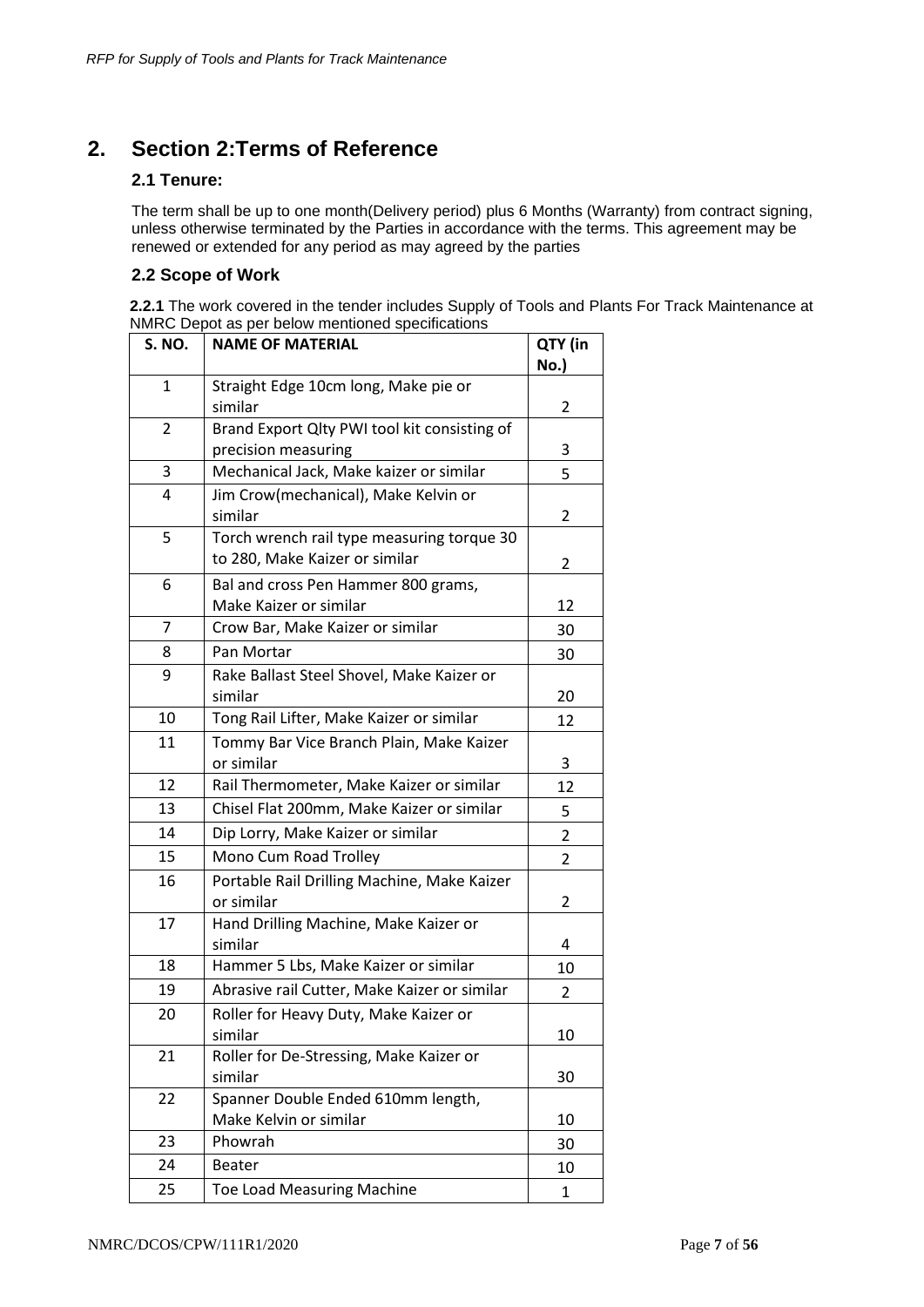| 26 | Rail Dolly                                                                           | 5              |
|----|--------------------------------------------------------------------------------------|----------------|
| 27 | Wire Claw                                                                            | 10             |
| 28 | Versine Measuring Kit Model VK-1, Make<br>Kaizer or similar                          | 3              |
| 29 | Brand Export Qlty Insulated Level Cum<br>gauge Mod. St-2 Standard Gauge              | $\overline{2}$ |
| 30 | Grand Export Qlty Insulated Level Cum<br>Gauge st-3 Standard Gauge                   | 2              |
| 31 | Brand Export Qlty insulated Level Cum<br>Gauge Mod. St-1 Standard Gauge              | 2              |
| 32 | Brand Track Square Mod TS-1 Rail, make Pie<br>or similar                             | 5              |
| 33 | <b>Brand Export Qlty Rail Wear Measuring</b><br>gauge Mod. RWG-1, 60 kg Rail Section | $\mathbf{1}$   |
| 34 | Retro reflective banner Flag & Clamp                                                 | 6              |
| 35 | Tommy Bar IS704                                                                      | 5              |
| 36 | <b>Hand Grinder</b>                                                                  | $\mathbf{1}$   |

<span id="page-8-0"></span>**2.2.2** The scope of work under the contract may be reduced/curtailed based on NMRC's requirements as deemed fit. No claim or compensation will be entertained on this account.

**2.2.3** All the Items will be received by JE(Stores) at NMRC Depot. No Payment will be made for any item found defective.

**2.2.4** Warranty period will be six months from the date of issue acceptance certificate issued by concerned department.

## **2.3 Obligation to the Contractor**

If any damages / loss / theft etc. occurs in the NMRC premise, shall be the sole responsibility of the contractor and necessary compensation shall be paid by the contractor to NMRC as per the actual cost assessed by NMRC.

The contractor shall indemnify and hold NMRC harmless from and against all claims, damages, losses and expenses arising out of, or resulting from the works/services under the contract provided by the contractor.

Contractor shall ensure that its personnel shall not at any time, without the consent of NMRC, in writing, divulge or make known any trust, accounts, matter or transaction undertaken or handled by NMRC and shall not disclose to any person information to the affairs of NMRC.

All necessary reports, records, registers and other information, under the Contract and all other Statutory Laws, shall be deposited by the contractor on demand by NMRC.

Any damage or loss caused by contractor's persons to the property &equipments of NMRC Ltd. in whatever form may be recovered from the contractor. Contractor shall not be held responsible for the damages/sabotage caused to the property of NMRC due to the trade union / riots / mobs / armed dacoit activities or any other event of force majeure.

<span id="page-8-1"></span>Any liabilities arising out of any litigation (including those in consumer courts) due to any act of contractor's personnel shall be directly borne by contractor including all expenses/fines. The concerned contractor's personnel shall attend the court as & when required.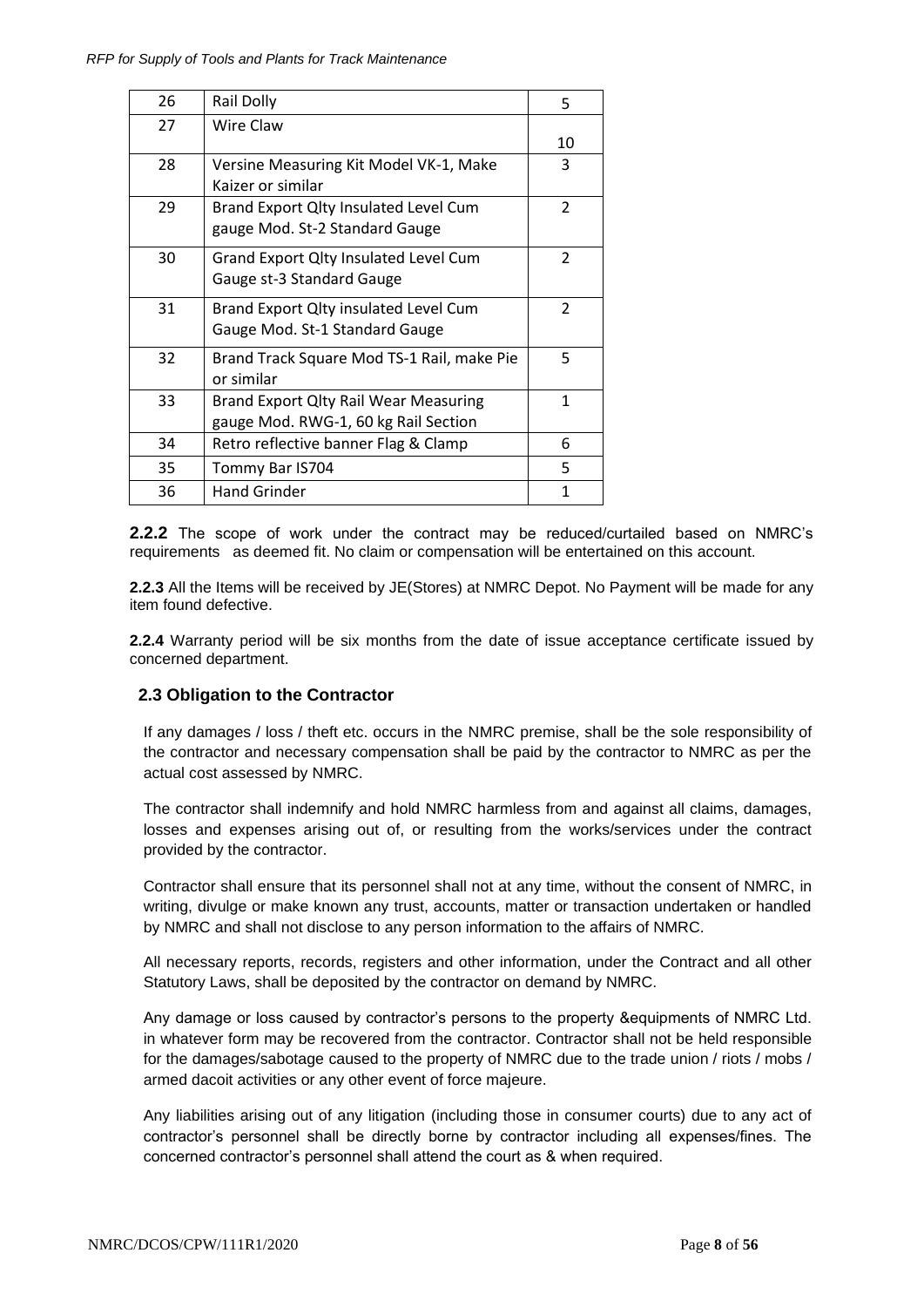# <span id="page-9-1"></span><span id="page-9-0"></span>**3. Section 3: Instructions to Bidders**

# **3.1 General instructions**

- a. A tenderer shall submit only one bid in the same tendering process, either individually as atenderer or as a partner of a J.V. A tenderer who submits or participates in, more than one bid will cause all of the proposals in which the tenderer has participated to be disqualified. Notenderer can be a sub-contractor while submitting a bid individually or as a partner of a JV in thesame bidding process. A tenderer, if acting in the capacity of subcontractor in any bid, may participate in more than one bid, but only in that capacity.
- b. The Bidder shall initiate, and actively pursue and involve itself in all investigations and enquiries, Corporation feedbacks, information, convening of and attendance at meetings, and in any other activities as are or may be necessary for producing high quality work as per the requirements.
- c. The Bidder shall carry out the services in compliance with the provisions of this Agreement. Any and all changes necessary to ensure that the Bidder's documents conform to the intent and purpose set out in the Agreement, shall be made at the Bidder's own expense. The Bidder represents that it is a professional and experienced company, and hereby agrees to bear full responsibility for the correctness and technical merit of the services performed.
- d. Bidders shall be evaluated on the basis of the Evaluation Criteria specified in this document. Bidders shall be deemed to have understood and agreed that no explanation or justification for any aspect of the Selection Process will be given and that NMRC's decisions are without any right of appeal whatsoever.
- e. Any entity which has been barred by the Central/State Government in India or by any entity controlled by them, from participating in any project, and the bar subsists as on the date of Bid, would not be eligible to submit an e - Bid.
- f. Bidders are encouraged to inform themselves fully about the assignment and the local conditions before submitting the e-Bid by paying a visit to the Corporation and/or by sending written queries to NMRC before the last date for receiving queries/clarifications.
- g. NMRC shall not be liable for any omission, mistake or error on the part of the Bidder in respect of any of the above or on account of any matter or thing arising out of or concerning or relating to e-Bid or the Selection Process, including any error or mistake therein or in any information or data given by NMRC.
- h. The currency for the purpose of the Proposal shall be the Indian Rupee (INR).
- i. Tenderers shall not have a conflict of interest. All Tenderers found to have a conflict of interest shall be disqualified. Tenderers shall be considered to have a conflict of interest with one or more parties in this bidding process, if:
	- i. A tenderer has been engaged by the Employer to provide consulting services for the preparation related to procurement or implementation of the project;
	- ii. Atenderer is any associates/affiliates (inclusive of parent firms) mentioned in sub paragraph above; or
	- iii. A tenderer lends, or temporarily seconds its personnel to firms or organizations which are engaged in consulting services for the preparation related to procurement for an implementation of the project, if the personnel would be involved in any capacity on the same project.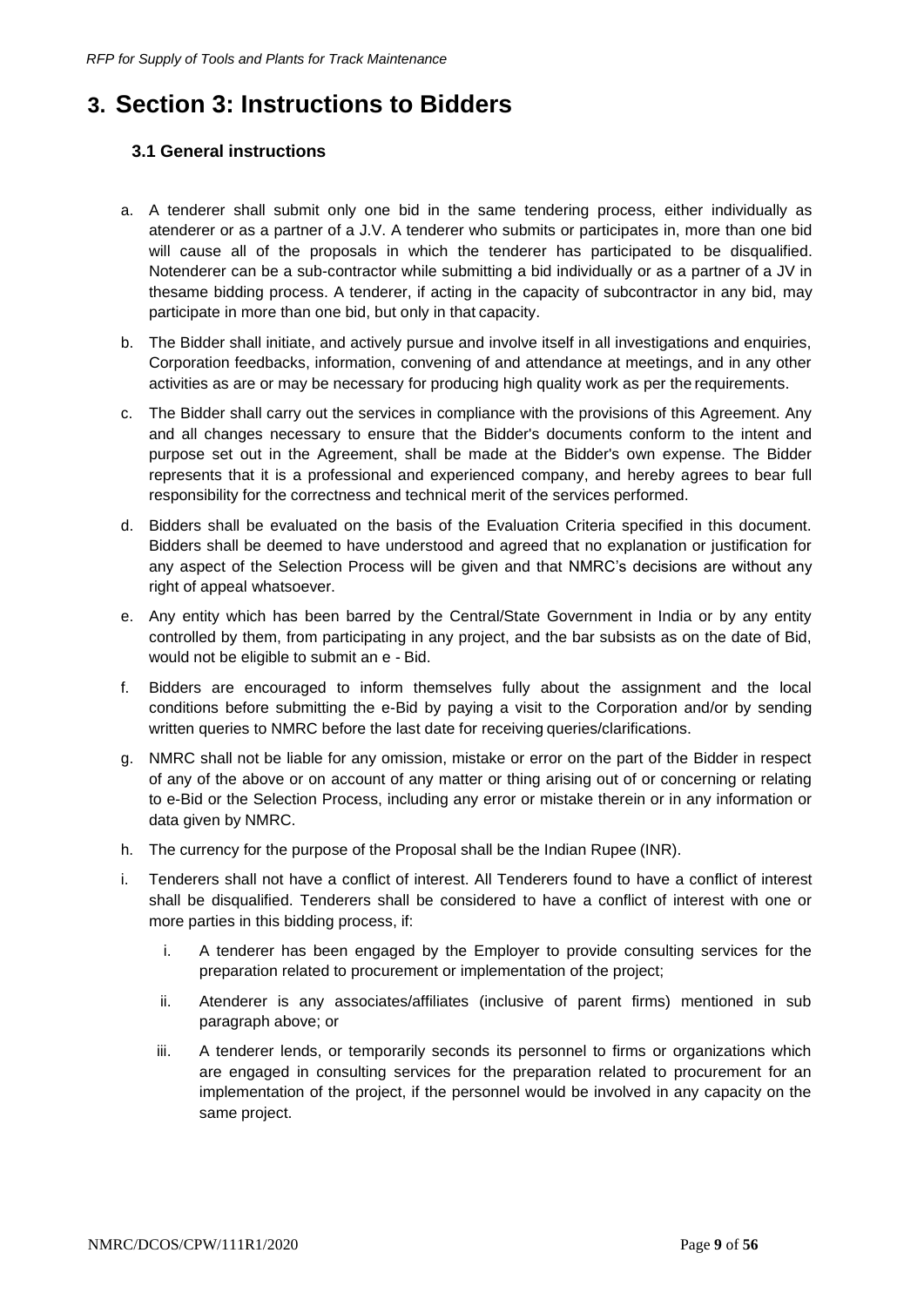#### **Cost of Bid Document / e-Tender processing Fee**

- a. The tenderer shall bear all costs associated with the preparation and submission of its e-Bid and Noida Metro Rail Corporation Ltd. ("NMRC" or "the Corporation"), will in no case be responsible or liable for these costs, regardless of the conduct or outcome of the e-Bid process.
- b. This tender document is available on the web site [http://etender.up.nic.in o](http://etender.up.nic.in/)r on NMRC website (www.nmrcnoida.com) to enable the tenderers to view, download the e-Bid document and submit e-Bids online up to the last date and time mentioned in e-Tender notice/e-tender document against this e-Tender. The tenderers shall have to pay cost of bid document/ e-Tender processing fee of as mentioned in **Data Sheet** through RTGS/NEFT only payable in favor of Noida Metro Rail Corporation Limited in the A/c No. mentioned in **Data Sheet**. The scanned copy of RTGS/NEFT receipt with transaction Id certified by the same bank must be enclosed along with the e-Bid. This cost of bid document/ e-Tender processing fee as mentioned in **Data Sheet** will be non-refundable. Tender without cost of bid document/ e-Tender processing fee in the prescribed form, will not be accepted.

#### **Acknowledgement by Bidder**

It shall be deemed that by submitting the e-Bid, the Bidder has:

- a. made a complete and careful examination of the e-Bid;
- b. received all relevant information requested from NMRC;
- c. acknowledged and accepted the risk of inadequacy, error or mistake in the information provided in the e-Bid or furnished by or on behalf of NMRC;
- d. satisfied itself about all matters, things and information, necessary and required for submitting an informed Application and performance of all of its obligations there under;
- e. acknowledged that it does not have a Conflict of Interest; and
- f. Agreed to be bound by the undertaking provided by it under and in terms hereof.

#### **Availability of Bid Document**

This Bid document is available on the web site [http://etender.up.nic.in](http://etender.up.nic.in/) or on Noida Metro website [www.nmrcnoida.com](http://www.nmrcnoida.com/) to enable the Bidders to view, download the e-Bid document and submit e-Bids online up to the last date and time mentioned in e-Bidder notice/ e-Bid document. The Bidder`s shall have to pay e-Bid document fee and EMD as mentioned in Data sheet through RTGS/ NEFT on addresses given in data sheet. The scanned copy of RTGS/ NEFT with transaction ID certified by the same bank must be enclosed along with the e-Bid. This e-Bid document fee will be non-refundable. Bid without Bid fee in the prescribe form will not be accepted.

#### **Clarifications of e-Bid**

- a. During evaluation of e-Bid, NMRC may, at its discretion, ask the Bidder for a clarification of his/her e-Bid. The request for clarification shall be in writing.
- b. Any queries or request for additional information concerning this RFP shall be submitted in writing or by fax and e-mail to the GM (Technical), NMRC **only before or during Pre-Bid Meeting** held at NMRC. The envelopes/ communication shall clearly bear the following identification/ title: **"Queries/ Request for Additional Information: RFP for Supply ofTools And Plants for Track Maintenance".** The responses will be posted to all such queries on the official Website [www.nmrcnoida.com. N](http://www.nmrcnoida.com/)MRC reserves the right not to respond to any questions or provide any clarifications, in its sole discretion, and nothing in this Clause shall be taken or read as compelling or requiring NMRC to respond to any question or to provide any clarification.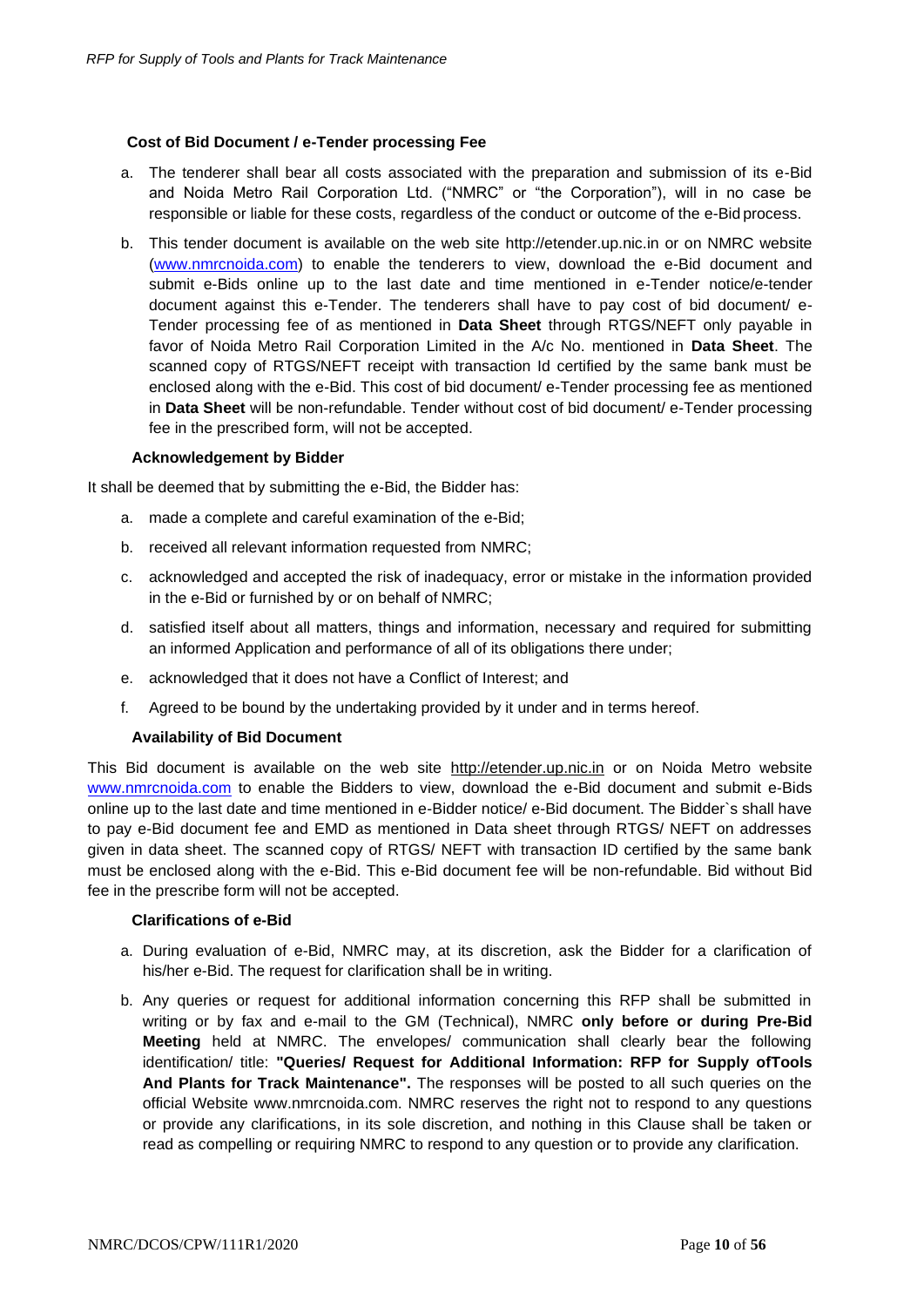- c. A pre- submission meeting shall be called on the date mentioned in **Data Sheet** at NMRC Office. Any change corresponding to date, if any, shall be communicated to the Bidder vide NMRC/ e-Tendering website.
- d. In case the Bidder seeks for any queries, he shall send letter or e-mail to the correspondence address given in Data Sheet.
- e. However, NMRC shall not entertain any correspondence from the Bidders during the period of e-Bid opening to selection of the successful Bidder. Any wrong practice shall be dealt in accordance with the Section5.14of this e-Bid document under Fraud and Corrupt Practices.
- f. The Tenderer is advised to visit and examine the Site of Works and its surroundings and obtain for himself on his own responsibility all information that may be necessary for preparing the Tender and entering into a contract for the proposed work. The costs of visiting the Site shall be borne by the Tenderer. It shall be deemed that the Contractor has undertaken a visit to the Site of Works and is aware of the site conditions prior to the submission of the tender documents.
- g. The Tenderer and any of his personnel will be granted permission by the Employer to enter upon his premises and lands for the purpose of such inspection, but only upon the express condition that the Tenderer, and his personnel, will release and indemnify the Employer and his personnel from and against all liability in respect thereof and will be responsible for death or personal injury, loss of or damage to property and any other loss, damage, costs and expenses incurred as a result of the inspection.

#### **Amendment of e-Bid Document**

- a. At any time prior to the deadline for submission of e-Bid, NMRC may, for any reason, whether at its on in iterative or in response to a clarification requested by a prospective Bidder, modify the e-Bid document by amendments. Such amendments shall be uploaded on the eprocurement website [http://etender.up.nic.inor](http://etender.up.nic.inor/) NMRC's website [www.nmrcnoida.com.](http://www.nmrcnoida.com/) The relevant clauses of the e-Bid document shall be treated as amended accordingly.
- b. It shall be the sole responsibility of the prospective Bidder to check the web site http//etender.up.nic.in and NMRC's website [www.nmrcnoida.com](http://www.nmrcnoida.com/) from time to time for any amendment in the e-Bid documents. In case of failure to get the amendments, if any, NMRC shall not be responsible for it.
- c. In order to allow prospective e-Bids a reasonable time to take the amendment into account in preparing their e-Bids, NMRC, at the discretion, may extend the deadline for the submission of e-Bids. Such extensions shall be uploaded on the e-procurement websit[e](http://etender.up.nic.inor/) [http://etender.up.nic.inor N](http://etender.up.nic.inor/)MRC's website [www.nmrcnoida.com.](http://www.nmrcnoida.com/)

## **3.2 Preparation and submission of Bids**

#### **3.2.1 Language of e-Bid**

<span id="page-11-0"></span>The e-Bid prepared by the Bidder, as well as all correspondence and documents relating to the e-Bid exchanged by the Bidder and NMRC shall be written in English language. Only English numerals shall be used in the e-Bid. The correspondence and documents in any other language must be accompanied by transcripts verified by the Embassy of Home Country or equivalent.

#### **3.2.2 Documents constituting the e-Bid**

#### **The e-Bid prepared by the Bidder shall comprise the following components:**

#### **a. Technical e-Bid- Technical e-Bid will comprise of -**

- i. **Fee details -** Details of Bid processing fee and prescribed EMD
- ii. **Eligibility details -** Includes copies of required documents in PDF format justifying that the Bidder is qualified to perform the contract if his/her bid is accepted and the Bidder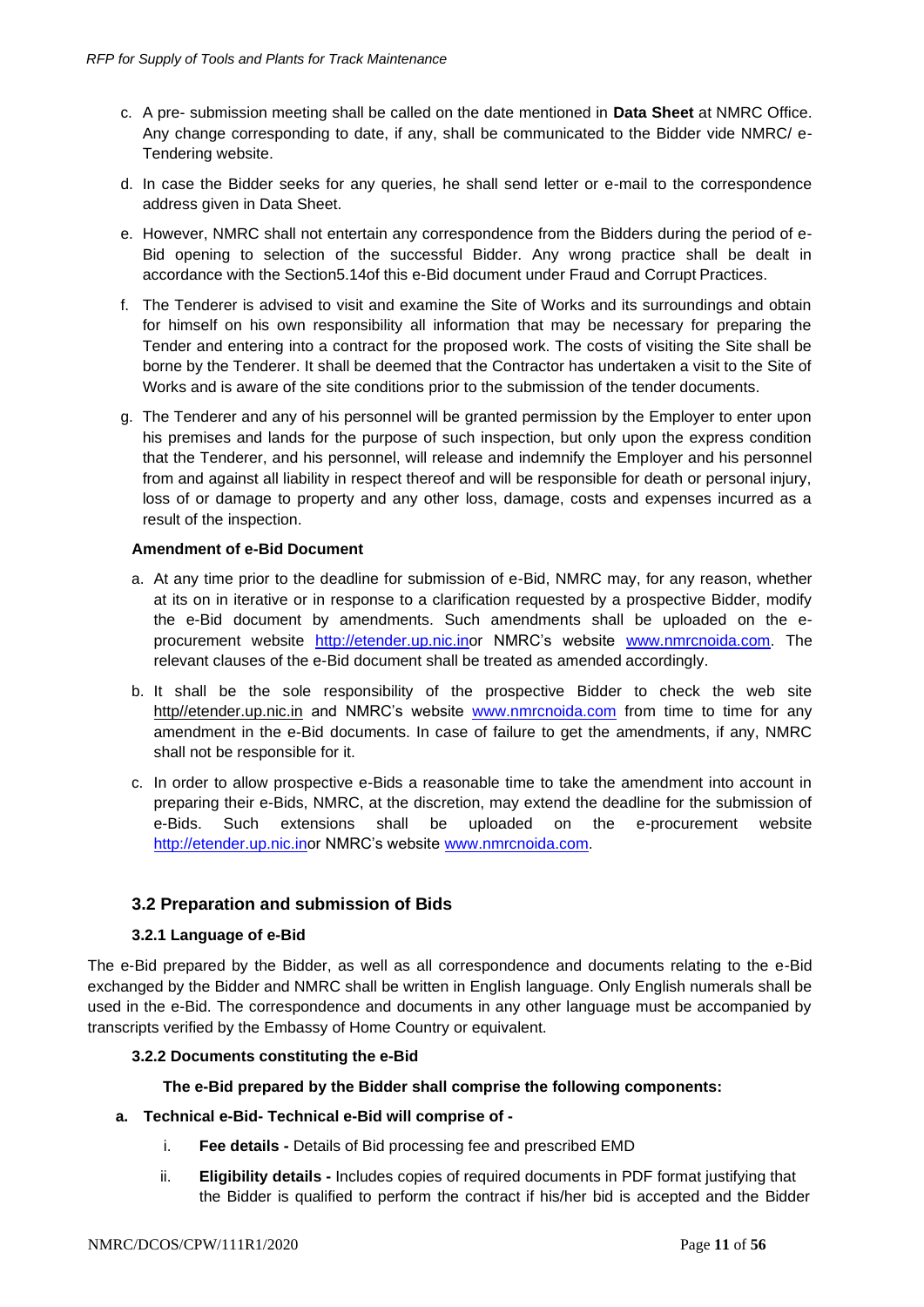has financial & technical capability necessary to perform the contract and meets the criteria outlined in the Qualification requirement and technical specification and fulfill all the conditions of the contract.

iii. **Technical evaluation -** Details of all documents needed for Technical evaluation as mentioned in this RFP

#### **b. Financial e-Bid -**

i. **Price bid –** Bill of Quantities in XLS format to be filled in after downloading from the e-Procurement website for this e-tender (http://etender.up.nic.in). There shall be a single financial quote for the package for which the bid is submitted.

#### **3.2.3 Documents establishing Bidder's Qualification**

- a. The Bidder shall furnish, as part of its technical e-Bid, documents establishing the Bidder's qualification to perform the contract if its e-Bid is accepted. The documentary evidence should be submitted by the Bidder electronically in the PDF format.
- b. The documentary evidence of Bidder's qualification to perform the contract if its e-Bid is accepted shall be as per qualification requirements specified in e-Bid document.

#### **3.2.4 E-Bid form**

The Bidder shall complete the e-Bid form and the appropriate price schedule/BOQ furnished in the e-Bid document.

#### **3.2.5 E-Bid Currency**

Prices shall be quoted in Indian Rupees only.

#### **3.2.6 Formats and Signing of e-Bid**

- a. The Bidder shall prepare one electronic copy of the technical e-Bid and financial e-Bid separately.
- b. The e-Bid document shall be digitally signed, at the time of uploading, by the Bidder or a person or persons duly authorized to bind the Bidder to the contract. The later authorization shall be indicated by a scanned copy of written power-of attorney accompanying the e-Bid. All the pages/documents of the e-Bid that are to be uploaded shall be digitally signed by the person authorized to sign the e-Bid.
- c. Bidders should provide all the information as per the RFP and in the specified formats. NMRC reserves the rights to reject any proposal that is not in the specified formats.
- d. In case the Bidders intends to provide additional information for which specified space in the given format is not sufficient, it can be furnished in duly stamped and signedPDFs.

#### **3.2.7 Deadline for submission of e-Bid**

E-Bid (Technical and financial) must be submitted by the Bidder at e-procurement websit[e](http://etender.up.nic.in/) [http://etender.up.nic.in](http://etender.up.nic.in/) not later than the time specified on the prescribed date (as the server time displayed in the e-procurement website). NMRC may, at its discretion, extend this deadline for submission of e-Bid by amending the e-Bid document, in which case all rights and obligations of NMRC and Bidders previously subject to the deadline will thereafter be subject to the deadline as extended.

#### **3.2.8 Submission of e-Bid**

a. The bid submission module of e-procurement website [http://etender.up.nic.in](http://etender.up.nic.in/) enables the Bidders to submit the e-Bid online in response to this e-Bid published by NMRC.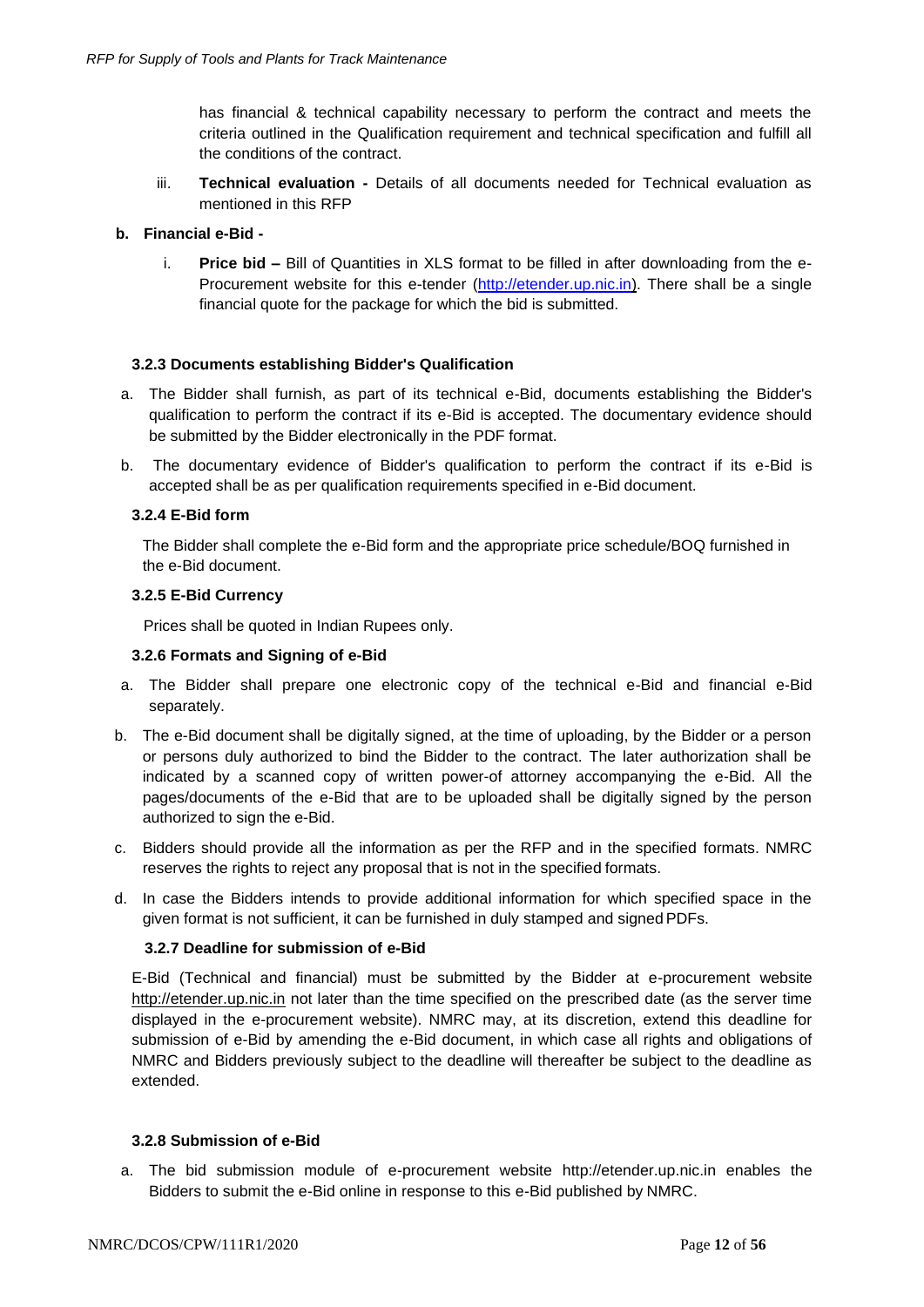- b. Bid submission can be done only from the bid submission start date and time till the bid submission end date and time given in the e-Bid. Bidders should start the bid submission process well in advance so that they can submit their e-Bid in time.
- c. The Bidder should submit their e-Bid considering the server time displayed in the eprocurement website. This server time is the time by which the e-Bid submission activity will be allowed till the permissible time on the last/end date of submission indicated in the e-Bid schedule.
- d. Once the e-Bid submission date and time is over, the Bidders cannot submit their e-Bid. For delay in submission of e-Bid due to any reasons, the Bidders shall only be held responsible.

#### **3.2.9 The Bidders have to follow the following instructions for submission of their e-Bid:**

- a. For participating in e-Bid through the e-Biding system it is necessary for the Bidders to be the registered users of the e-procurement website [http://etender.up.nic.in. T](http://etender.up.nic.in/)he Bidders must obtain a user login Id and password by registering themselves with U.P. Electronics Corporation Ltd. Lucknow if they have not done so previously for registration.
- b. In addition to the normal registration, the Bidder has to register with his/her digital signature certificate (DSC) in the e-Biding system and subsequently he/she will be allowed to carry out his/her e-Bid submission activities. Registering the digital signature certificate (DSC) is a onetime activity. Before proceeding to register his/her DSC, the Bidder should first log on to the e-Biding system using the user login option on the home page with the login Id and password with which he/she has registered.

For successful registration of DSC on e-procurement website [http://etender.up.nic.in](http://etender.up.nic.in/) the Bidder must ensure that he/she should possess class-2/class-3 DSC issued by any certifying authorities approved by controller of certifying authorities, Government of India, as the e-procurement website [http://etender.up.nic.in](http://etender.up.nic.in/) is presently accepting DSC issued by these authorities only. The Bidder can obtain user login Id and perform DSC registration exercise given above even before the e-Bid submission date starts. NMRC shall not be held responsible if the Bidder tries to submit his/her e-Bid at the moment before end date of submission but could not submit due to DSC registration problem.

- c. The Bidder can search for active Bids through "search active tenders" link, select a Bid in which he/she is interested in and then move it to 'My Tenders' folder using the options available in the e-Bid submission menu. After selecting and the Bid, for which the Bidder intends to e-Bid, from "My tenders" folder, the Bidder can place his/her e-Bid by clicking "pay offline" option available at the end of the view Bid details form. Before this, the Bidder should download the e-Bid document and price schedule/bill of quantity (BOQ) and study them carefully. The Bidder should keep all the documents ready as per the requirements of e-Bid document in the PDF format except the price schedule /bill of quantity (BOQ) which should be in the XLS format (excel sheet).
- d. After clicking the 'pay offline' option, the Bidder will be redirected to terms and conditions page. The Bidder should read the terms & conditions before proceeding to fill in the Bid fee and EMD offline payment details. After entering and saving the Bid fee and EMD details form so that "bid document preparation and submission" window appears to upload the documents as per technical (fee details, qualification details, e-Bid form and technical specification details) and financial (e-Bid form and price schedule/BOQ) schedules/packets given in the Bid details. The details of the RTGS/NEFT should tally with the details available in the scanned copy and the date entered during e-Bid submission time otherwise the e-Bid submitted will not be accepted.
- e. Next the Bidder should upload the technical e-Bid documents for fee details (e-Bid fee and EMD), Qualification details. Before uploading, the Bidder has to select the relevant digital signature certificate. He may be prompted to enter the digital signature certificate password, if necessary. For uploading, the Bidder should click "browse" button against each document label in technical and financial schedules/packets and then upload the relevant PDF/XLS files already prepared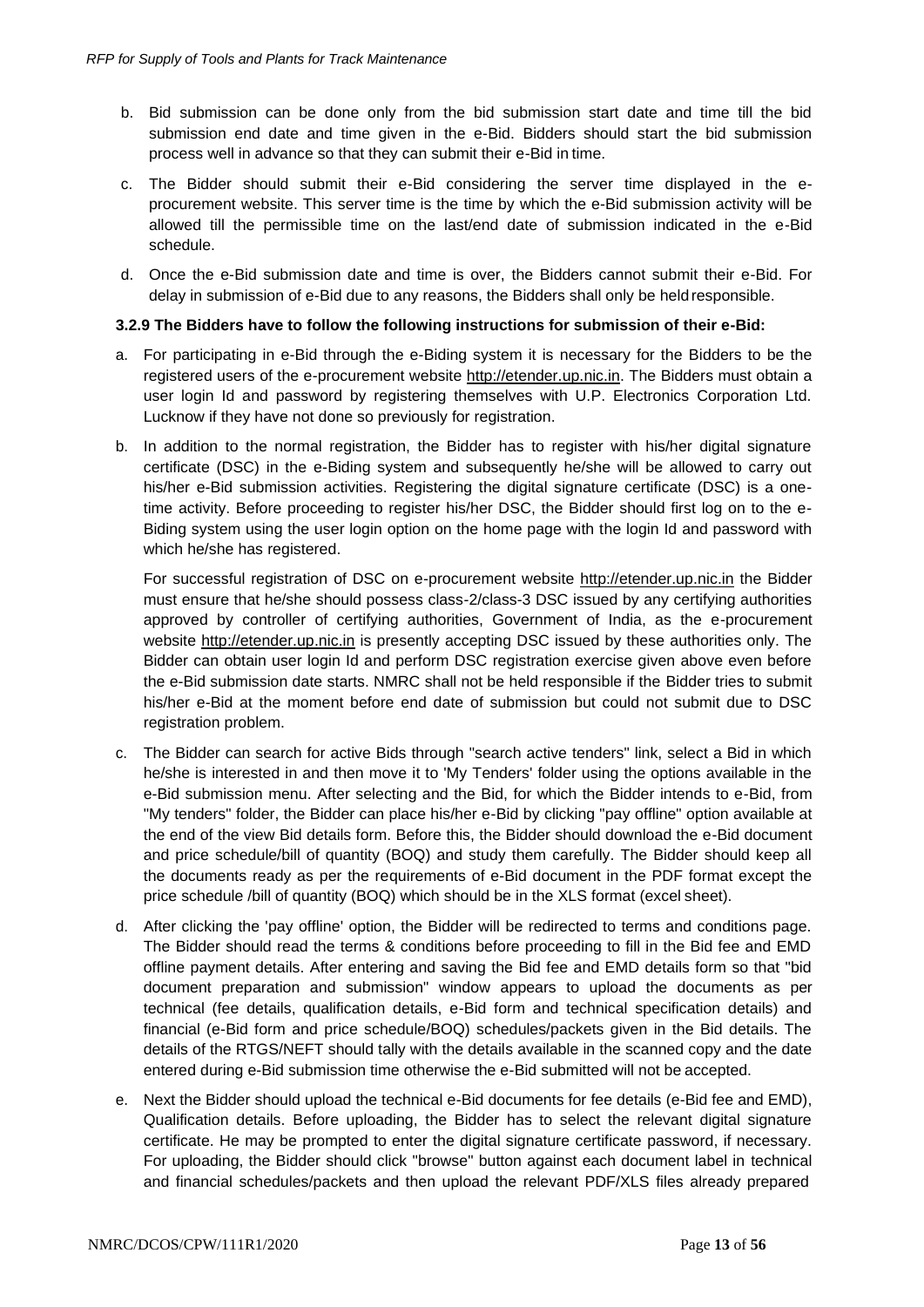and stored in the Bidder's computer. The required documents for each document label of technical ( fee details, qualification details, e-Bid form and technical specification details) and financial ( e-Bid form and price schedule/BOQ) schedules/packets can be clubbed together to make single different files for each label.

- f. The Bidder should click "Encrypt" next for successfully encrypting and uploading of required documents. during the above process, the e-Bid document are digitally signed using the DSC of the Bidder and then the documents are encrypted/locked electronically with the DSC's of the bid openers to ensure that the e-Bid documents are protected, stored and opened by concerned bid openers only.
- g. After successful submission of e-Bid document, a page giving the summary of e-Bid submission will be displayed confirming end of e-Bid submission process. The Bidder can take a printout of the bid summary using the "print" option available in the window as an acknowledgement for future reference.
- h. NMRC reserves the right to cancel any or all e-Bids without assigning any reason.

#### **3.2.10 Late e-Bid**

- a. Bids received by NMRC after the specified time on the Bid Due Date shall not be eligible for consideration and shall be summarily rejected.
- b. The server time indicated in the bid management window on the e- procurement websit[e](http://etender.up.nic.in/) [http://etender.up.nic.in w](http://etender.up.nic.in/)ill be the time by which the e-Bid submission activity will be allowed till the permissible date and time scheduled in the e-Bid.
- c. Once the e-Bid submission date and time is over, the Bidder cannot submit his/her e-Bid. Bidder has to start the bid submission well in advance so that the submission process passes off smoothly. The Bidder will only be held responsible if his/her e-Bid is not submitted in time due to any of his/her problems/faults, for whatsoever reason, during e-Bid submission process.

#### **3.2.11 Withdrawal and resubmission of e-Bid**

- a. At any point of time, a Bidder can withdraw his/her e-Bid submitted online before the bid submission end date and time. For withdrawing the Bidder should first log in using his/her login id and password and subsequently by his/her digital signature certificate on the e-procurement website [http://etender.up.nic.in.](http://etender.up.nic.in/) The Bidder should then select "My bids" option in the bid submission menu. The page listing all the bids submitted by the Bidder will be displayed. Click "View" to see the details of the bid to be withdrawn. After selecting the "bid withdrawal" option the Bidder has to click "Yes" to the message "Do you want to withdraw this bid?" displayed in the bid information window for the selected bid. The Bidder also has to enter the bid withdrawing reasons and upload the letter giving the reasons for withdrawing before clicking the "Submit" button. The Bidder has to confirm again by pressing "OK" button before finally withdrawing his/her selected e-Bid.
- b. No e-Bid may be withdrawn in the interval between the deadline for submission of e-Bids and the expiration of period of e- bid validity. Withdrawal of an e-Bid during this interval may result in the forfeiting of Bidder's e-Bid security.
- c. The Bidder can re-submit his/her e-Bid as when required till the e-Bid submission end date and time. The e-Bid submitted earlier will be replaced by the new one. The payment made by the Bidder earlier will be used for revised e-Bid and the new e-Bid submission summary generated after the successful submission of the revised e-Bid will considered for evaluation purposes. For resubmission, the Bidder should first log in using his/her login Id and password and subsequently by his/her digital signature certificate on the e-procurement website [http://etender.up.nic.in. T](http://etender.up.nic.in/)he Bidder should then select "My bids" option in the bid submission menu. The page listing all the bids submitted by the Bidder will be displayed. Click "View" to see the detail of the e-Bid to be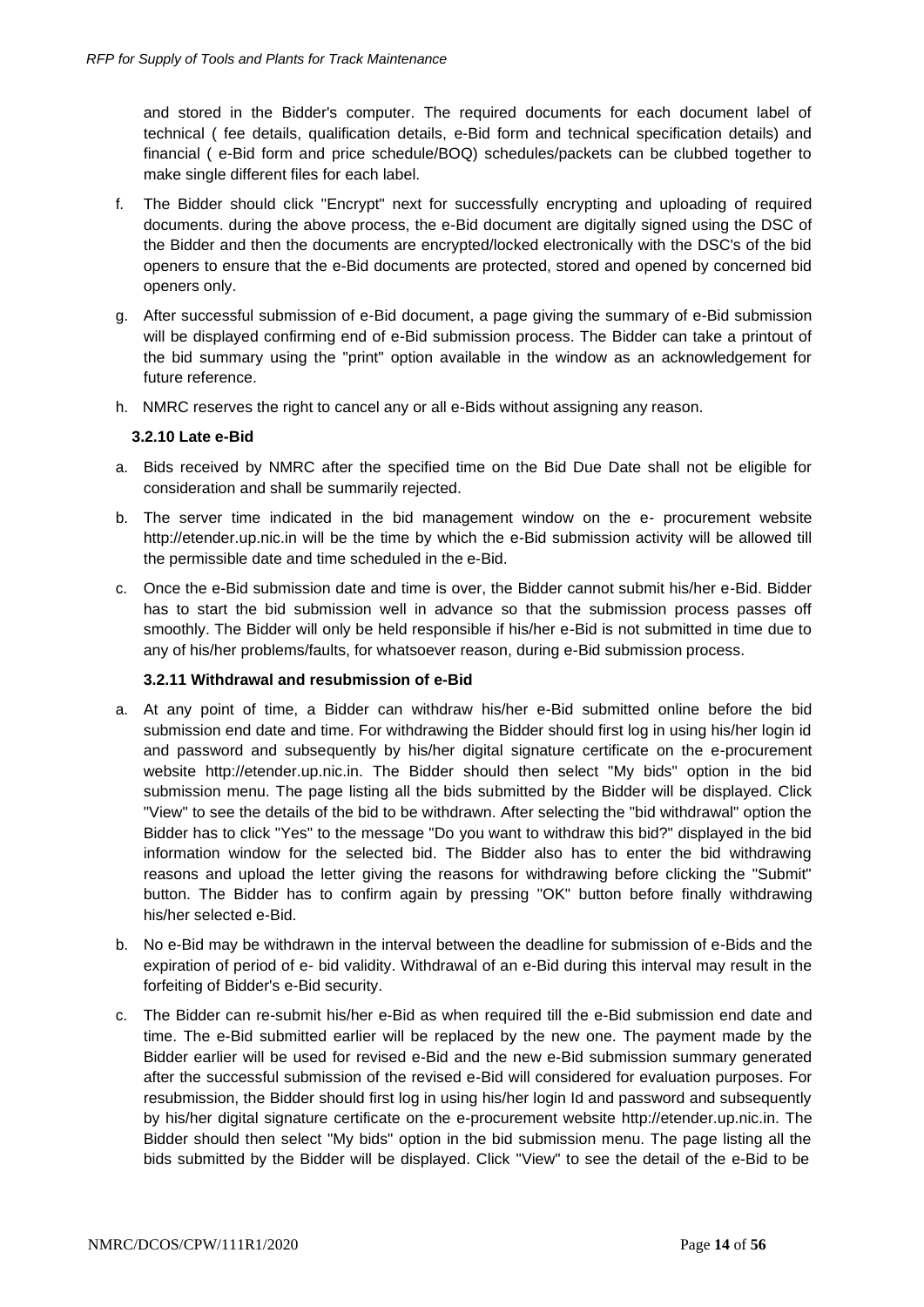resubmitted. After selecting the "bid resubmission" option, click "Encrypt & upload" to upload the revised e-Bids documents.

- d. The Bidder can submit their revised e-Bids as many times as possible by uploading their e-Bid documents within the scheduled date & time for submission of e-Bids.
- e. No e-Bid can be resubmitted subsequently after the deadline for submission of e-Bids.

#### **3.2.12 NMRC's right to accept any e-Bid and to reject any or all e-Bids.**

- a. Notwithstanding anything contained in this e-Bid, NMRC reserves the right to accept or reject any Bid and to annul the Selection Process and reject all Bids, at any time without any liability or any obligation for such acceptance, rejection or annulment, and without assigning any reasons thereof.
- b. NMRC reserves the right to reject any Bid if:
	- At any time, a material misrepresentation is made or uncovered, or
	- The Bidder does not provide, within the time specified by NMRC, the supplemental information sought by NMRC for evaluation of the e-Bid.
- c. Such misrepresentation/ improper response may lead to the disqualification of the Bidder. If such disqualification /rejection occurs after the e-Bid have been opened and the highest ranking Bidder gets disqualified / rejected, then the NMRC reserves the right to consider the next best Bidder, or take any other measure as may be deemed fit in the sole discretion of NMRC, including annulment of the Selection Process.

#### **3.2.13 Period of validity of e-Bid**

- a. e-Bid shall remain valid for 180 days after the date of e-Bid opening prescribed by NMRC. An e-Bid valid for a shorter period shall be rejected by NMRC as non-responsive.
- b. In exceptional circumstances, NMRC may solicit the Bidder's consent to an extension of the period of e-Bid validity. The request and the response thereto shall be made in writing.

#### **3.2.14 Correspondence with the Bidder**

- a. Save and except as provided in this e-Bid, NMRC shall not entertain any correspondence with any Bidder or its Technical Partners in relation to acceptance or rejection of any e-Bid.
- b. No Bidders or its Technical Partners shall contact NMRC on any matter relating to his e-Bid from the time of Bid opening to the time contract is awarded.
- <span id="page-15-0"></span>c. Any effort by the Bidder or by its Technical Partners to influence NMRC in the Bid evaluation, Bid comparison or contract award decisions, may result in the rejection of his Bid.

#### **3.3 Earnest Money Deposit**

#### **3.3.1 Earnest money deposit (EMD)**

- a. The tenderer shall furnish, as part of its e-Bid, an e-Bid security/ EMD as stated in Data Sheet in form of RTGS/NEFT only in favour Noida Metro Rail Corporation Limited in the A/c No. mentioned in **Data Sheet**. The scanned copy of RTGS/NEFT receipt of Security/ EMD with transaction Id certified by the same bank must be enclosed along with the e-Bid. Tender without Earnest Money in the prescribed form, will not be accepted.
- b. Bidders submitting bids for more than one package shall be required to submit EMD for each package as mentioned in **Data Sheet** for which bid is submitted.
- c. Any e-Bid not secured in accordance with above shall be treated as non-responsive and rejected by NMRC.
- d. Unsuccessful Bidder's EMD will be returned within 45 days after conclusion or discharge of the tender.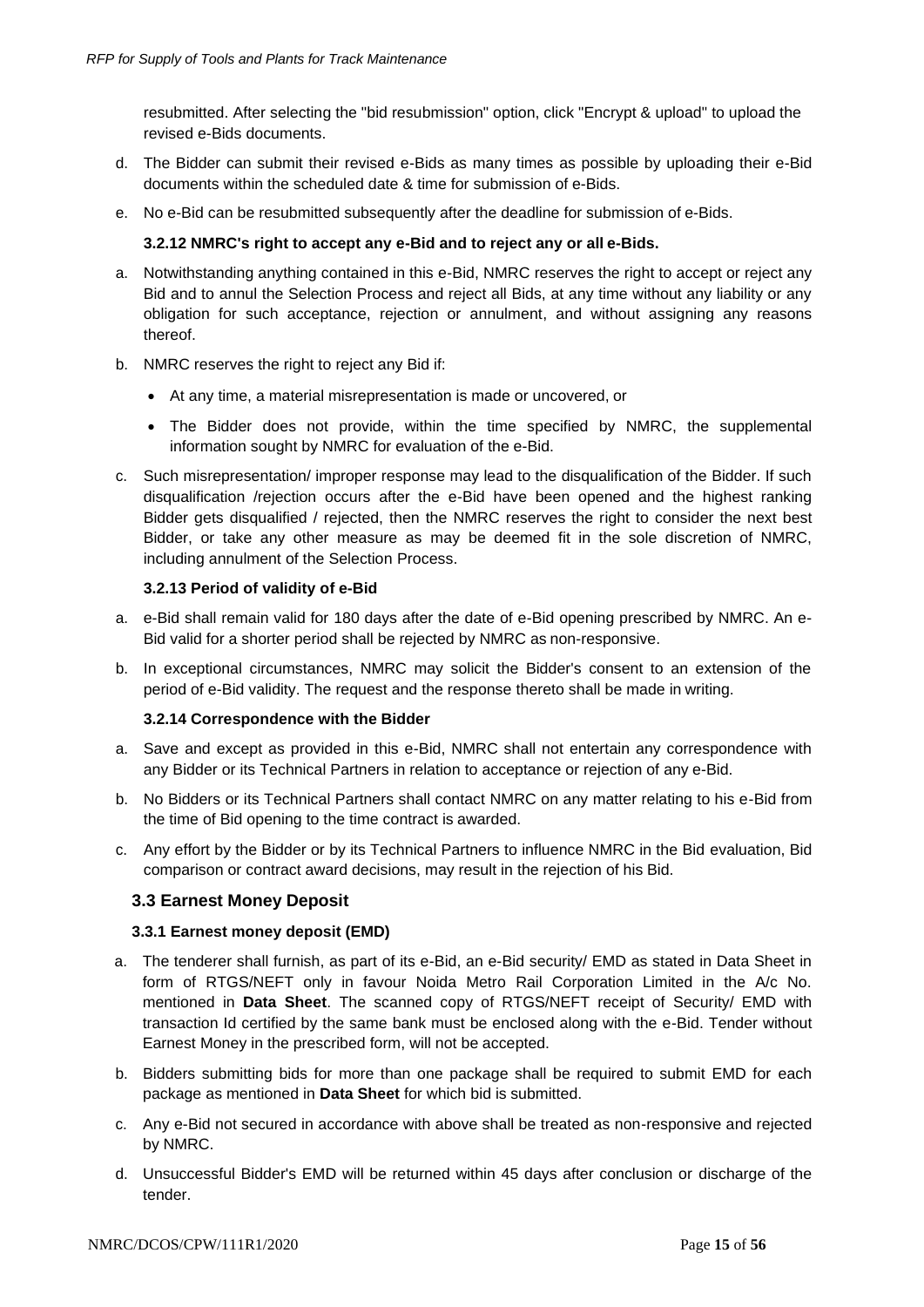- e. No interest will be paid by the Purchaser on the Earnest Money Deposit.
- f. The successful Bidder's e-Bid EMD will be adjusted with Performance Bank Guarantee, if applicable, to be submitted by the Bidder upon signing the contract.
- g. The EMD may be forfeited:
	- i. If Bidder (a) withdraws its e-Bid during the period of e-Bid validity specified by the Bidder on the e- bid form: or (b) does not accept the correction of errors or (c) modifies its e-Bid price during the period of e-Bid validity specified by the Bidder on the form.
	- ii. In case of a successful Bidder, if the Bidder fails to sign the contract with the Corporation.
- h. In case of joint venture/consortia, Bank Guarantee/FDR for tender security shall be in the name of joint venture/consortia and not in name of individual members.

# <span id="page-16-0"></span>**3.4 Opening and Evaluation of Bids**

#### **3.4.1 Opening of technical e-Bid by NMRC**

- a. NMRC will open all technical e-Bids, in the presence of Bidder`s representatives who choose to attend on the prescribed date of opening at NMRC Office. The Bidder's representatives who are present shall submit the letter to NMRC on the letter head of the company stating that the representative (name) is authorized to attend the meeting (Please note – The representative is required to carry a copy during pre-bid and other related meetings as well). He / She shall sign a register evidencing their attendance at NMRC. In the event of the specified date e-Bid opening being declared a holiday for the Corporation, the e –bids shall be opened at the appointed time and place on the next working day.
- b. The Bidder who is participating in e-Bid should ensure that the RTGS/NEFT of Bid Processing Fee and EMD must be submitted in the prescribed account of NMRC within the duration (strictly within opening & closing date and time of individual e-Bid) of the work as mentioned in Bid notice, otherwise, in any case, e-Bid shall be rejected.
- c. The Bidders names and the presence or absence of requisite e-Bid security and such other details as NMRC at its discretion may consider appropriate, will be announced at the opening.

#### **3.4.2 Opening of financial e-Bid**

- a. After evaluation of technical e-Bid, through the evaluation committee NMRC shall notify those Bidders whose technical e-Bids were considered non-responsive to the conditions of the contract and not meeting the technical specifications and qualification requirements indicating that their financial e-Bids will not be opened.
- b. NMRC will simultaneously notify the Bidders, whose technical e-Bids were considered acceptable to the Corporation. The notification may sent by e-mail provided by Bidder.
- c. The financial e-Bids of technically qualified Bidders shall be opened in the presence of technically qualified bidders who choose to attend. The date and time for opening of financial bids will be communicated to the technically qualified Bidders subsequently after completion of technical bids evaluation through e-mail provided by the Bidder.

#### **3.4.3 Correction of Errors**

a. Financial Bids determined to be responsive will be checked by NMRC for any arithmetic errors. Where there is a discrepancy between the rate quoted in the Financial Bid, in figures and in words, the amount in words will prevail over the amounts in figures, to the extent of such discrepancy.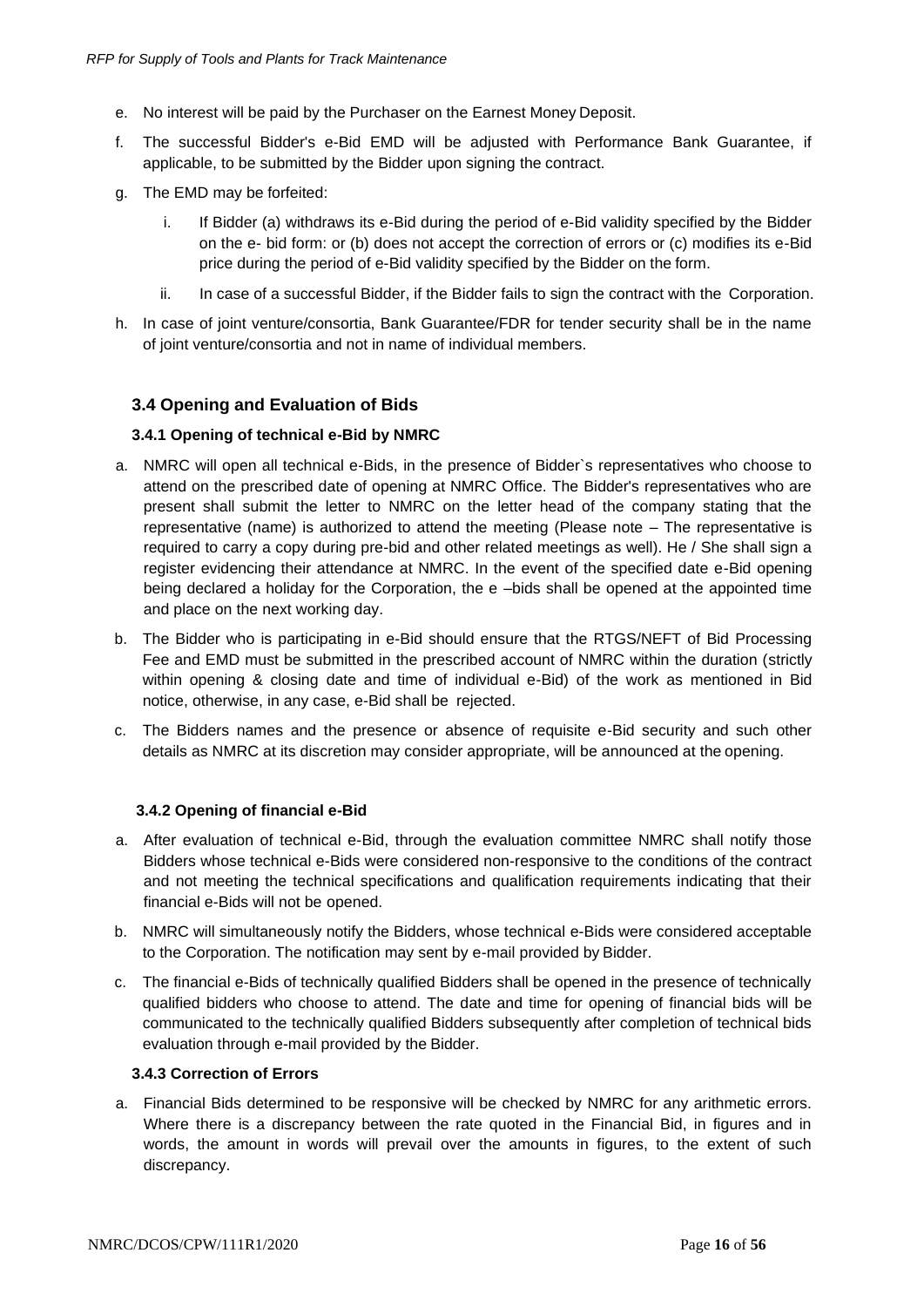b. The amount stated in the Financial Bid will be adjusted by NMRC in accordance with the above procedure for the correction of errors and shall be considered as binding upon the Bidder. If the Bidder does not accept the corrected quoted rate of e-Bid, his e-Bid will be rejected, and his Bid Security shall be liable for forfeiture.

#### **3.4.4 Examination of e-Bid document**

- a. The NMRC will examine the e-Bid to determine if:
	- i. They are complete;
	- ii. They meet all the conditions of the contract;
	- iii. The required e-Bid Processing fee, EMD and other required documents have been furnished;
	- iv. The documents have been properly digitally signed; and
	- v. The e-Bids are in order.
- b. Any e-Bid or e-Bids not fulfilling these requirements shall be rejected.

#### **3.4.5 Contacting NMRC**

- a. No Bidder shall contact NMRC on any matter relating to his/her e-Bid, from the time of the e-Bid opening to the time the contract is awarded. If the Bidder wishes to bring additional information to the notice of NMRC, he/she can do so in writing.
- b. Any effort by a Bidder to influence NMRC in its decisions on e-Bid evaluation, e- bid comparison or contract award may result in rejection of the Bidder's e-Bid.
- c. In the event of any information furnished by the Bidder is found false or fabricated, the minimum punishment shall be debarring /blacklisting from Noida Metro works and legal proceeding can also be initiated. EMD of such bidders will be forfeited.

#### **3.4.6 Confidentiality**

- a. Information relating to the examination, clarification, evaluation, and recommendation for the Bidders shall not be disclosed to any person who is not officially concerned with the process or is not a retained professional advisor advising NMRC in relation to or matters arising out of, or concerning the Bidding Process. Any effort by a Bidder to exert undue or unfair influence in the process of examination, clarification, evaluation and comparison of Proposal shall result in outright rejection of the offer, made by the said Bidder.
- b. NMRC shall treat all information, submitted as part of Bid, in confidence and shall require all those who have access to such material to treat the same in confidence. NMRC may not divulge any such information unless it is directed to do so by any statutory entity that has the power under law to require its disclosure or is to enforce or assert any right or privilege of the statutory entity and/ or NMRC or as may be required by law or in connection with any legal process.

## <span id="page-17-0"></span>**3.5 Award of Contract**

#### **3.5.1 Award Criteria**

- a. NMRC will award the contract as per evaluation criteria stated in the RFP Document.
- b. NMRC will award the contract to the successful Bidder whose bid has been determined to be responsive to all the conditions of the contract and meeting the eligibility requirement of the bidding document.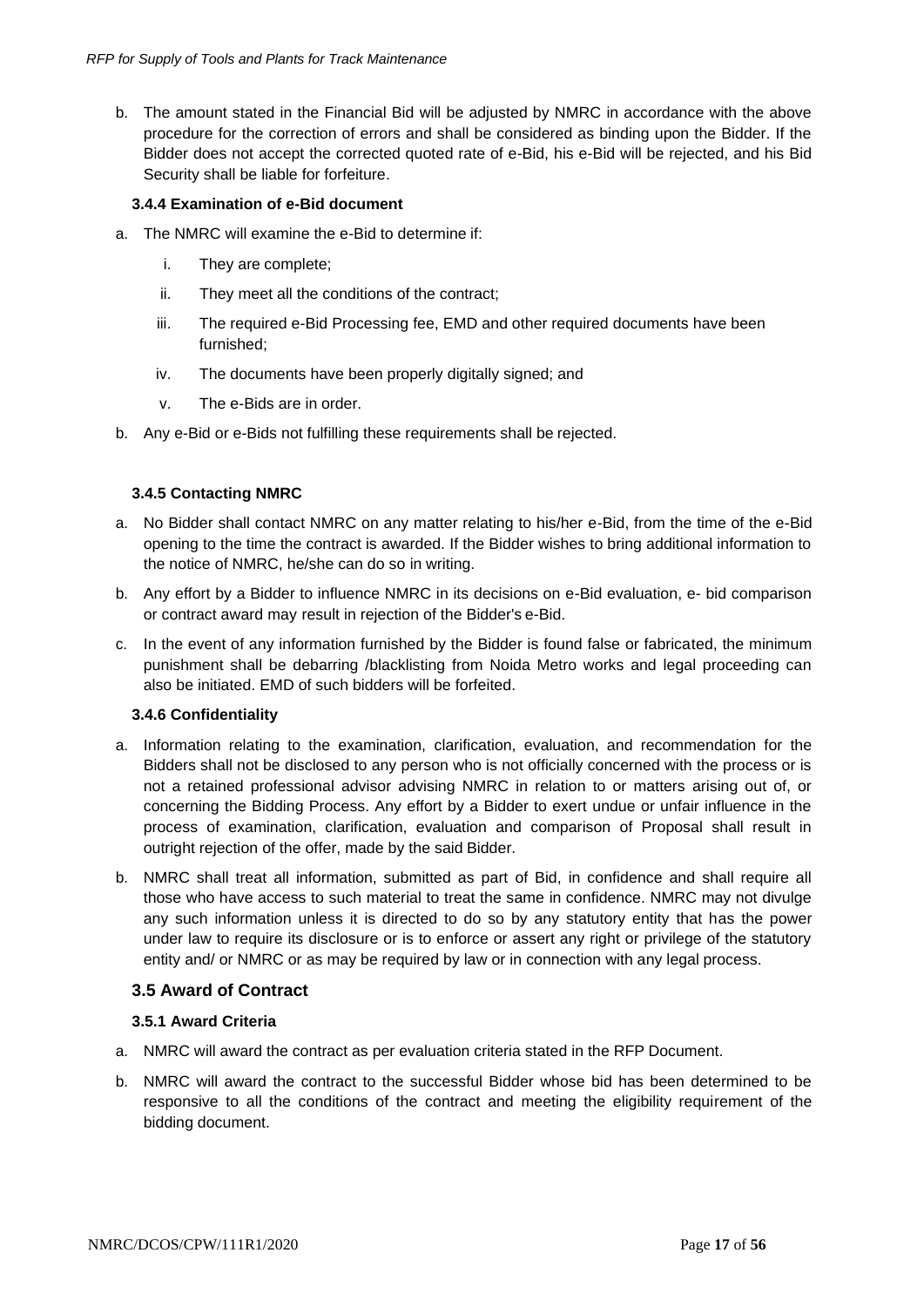#### **3.5.2 Notice of Award (NOA)**

- a. Prior to the expiration of the period of e-Bid validity, NMRC will notify the successful Bidder in writing, by letter/e-mail/fax, that its e-Bid has been accepted.
- b. The acceptance of NOA will constitute the formation of the contract.

#### **3.5.3 Signing of contract**

At the same time as NMRC notifies the successful Bidder that it's e-Bid has been accepted, the successful Bidder shall have to sign the Agreement with relevant document as mentioned in the RFP. The agreement draft along with other related terms and conditions will be same as furnished in this e-Bid. Any refusal will not be allowed. The Bidder need not download and submit in hard copies of these documents.

#### **3.5.4 NMRC's right to accept any e-Bid and to reject any or all e-Bids**

NMRC reserves the right to accept or reject any e-Bid, and to annul the e-Bid process and reject all e-Bids at any time prior to contract award, without thereby incurring any liability to the affected tenderer or tenderers.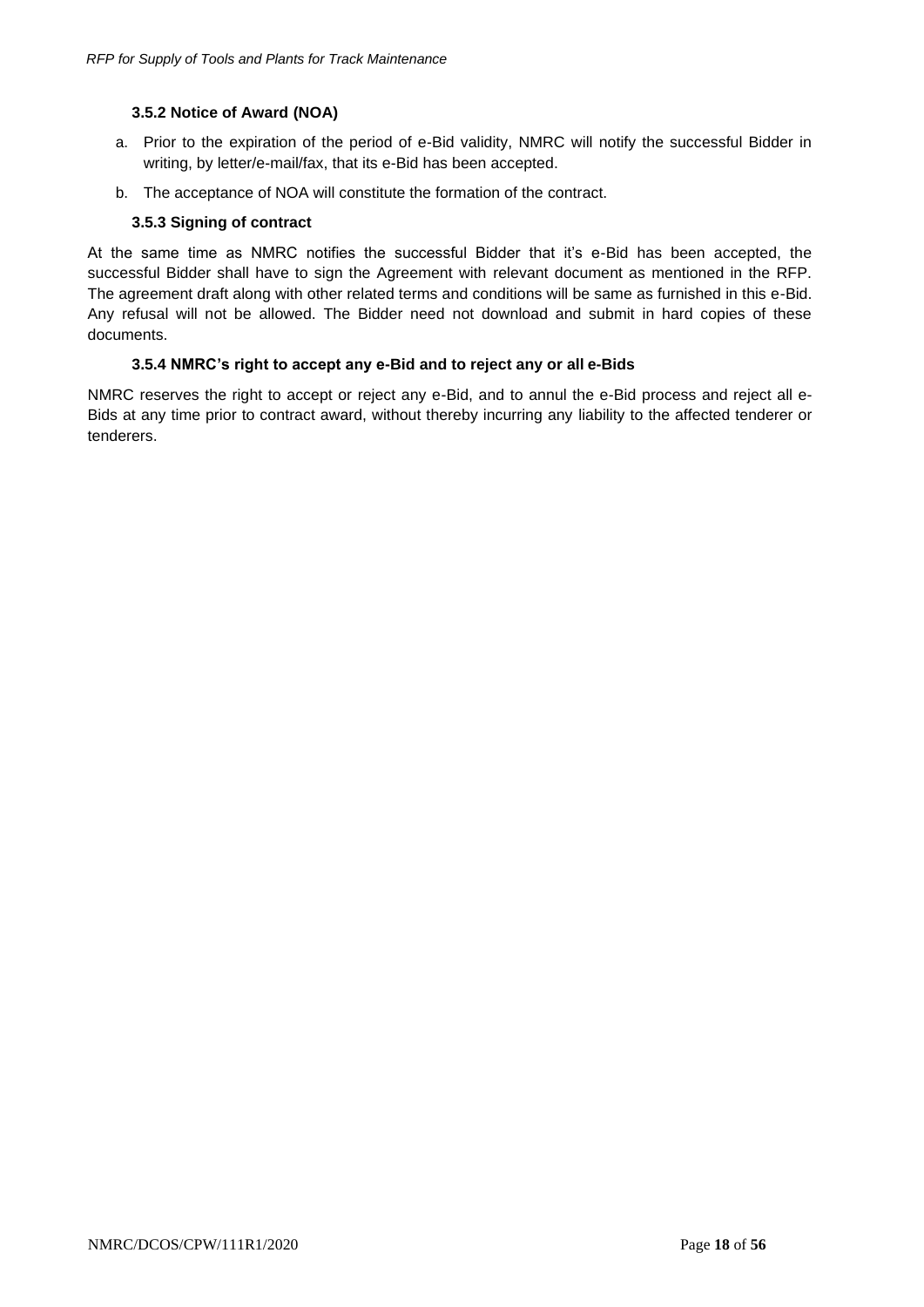# <span id="page-19-1"></span><span id="page-19-0"></span>**4. Section 4: Eligibility, Evaluation and Selection Process**

### **4.1 Eligibility Criteria**

The Bidder's competence and capability is proposed to be established by the following parameters. The Bidder should meet all the criteria given in this section.

- a. Sole proprietorship, registered partnership firm, public limited company, private limited company or Consortium of any of the above can submit the Bidder. The firms and the companies should be registered in India.
- b. The Bidder should have a minimum experience of having satisfactorily and successfully completed similar works during last 5 (Five) years period ending last day of month previous to the one in which the bids are invited should be either of the following:
- i. One similar completed work costing not less than the amount equal to Rs.11.03 Lakh (Eleven Lakh and Three Thousand Rupees only)or
- ii. Two similar completed works each costing not less than the amount equal to Rs. 6.89 Lakh (Six Lakh and Eighty Nine Thousand Rupees only)or
- iii. Three similar completed works each costing not less than the amount equal to Rs. 5.51 Lakh (Five Lakh Fifty One Thousand Rupees only)

#### **Definition of Similar Works - Works involving Supply of Tools and Plants for Track Maintenance in Railways or Metro Rail Projects**

- c. The Bidder should have minimum Average Annual Turnover from similar work of Rs. 18.90 Lakh (Rupees Eighteen Lakh and Ninety Thousand only) in the last 3 (three) Financial Years (2016-2017, 2017-18, 2018- 19) preceding the Bid Due Date.
- d. The bidder should have minimum net worth of Rs 5.51 Lakh (Five Lakh Fifty One Thousand Rupees only) in last audited financial year.
- e. The Bidder should be registered with the Goods and Services Tax Authorities.
- f. The Bidder should not have been blacklisted/ banned/ declared ineligible for corrupt and fraudulent practices by the Government of India/ any State Government/ Government Agency and Supreme court and contracts have been terminated/ foreclosed by any company / department due to non- fulfillment of Contractual obligation in last 5 (five) financial years.
- g. Profit before tax should be positive in atleast 2 (two) years; out of the last 3 (three) audited financial years.
- h. It is necessary that the firm can withstand cash flow that the contract will require until payment received from the employer. Liquidity therefore becomes an important consideration. This shall be seen from the balance sheet. Net current assets from balance sheet of last year audited Rs 4.72 Lakhs cash flow for this contract.

#### **The Bidder shall also furnish the following documentary proof:**

- a. For above criteria 4.1a
	- i. Registration certificate of the firm/ Partnership deed/ certificate of incorporation, etc.
- b. For above criteria 4.1b
	- i. Form 4: Work Experience with documentary evidence
- c. For above criteria 4.1c,d
	- i. Form 5: Financial Capability Details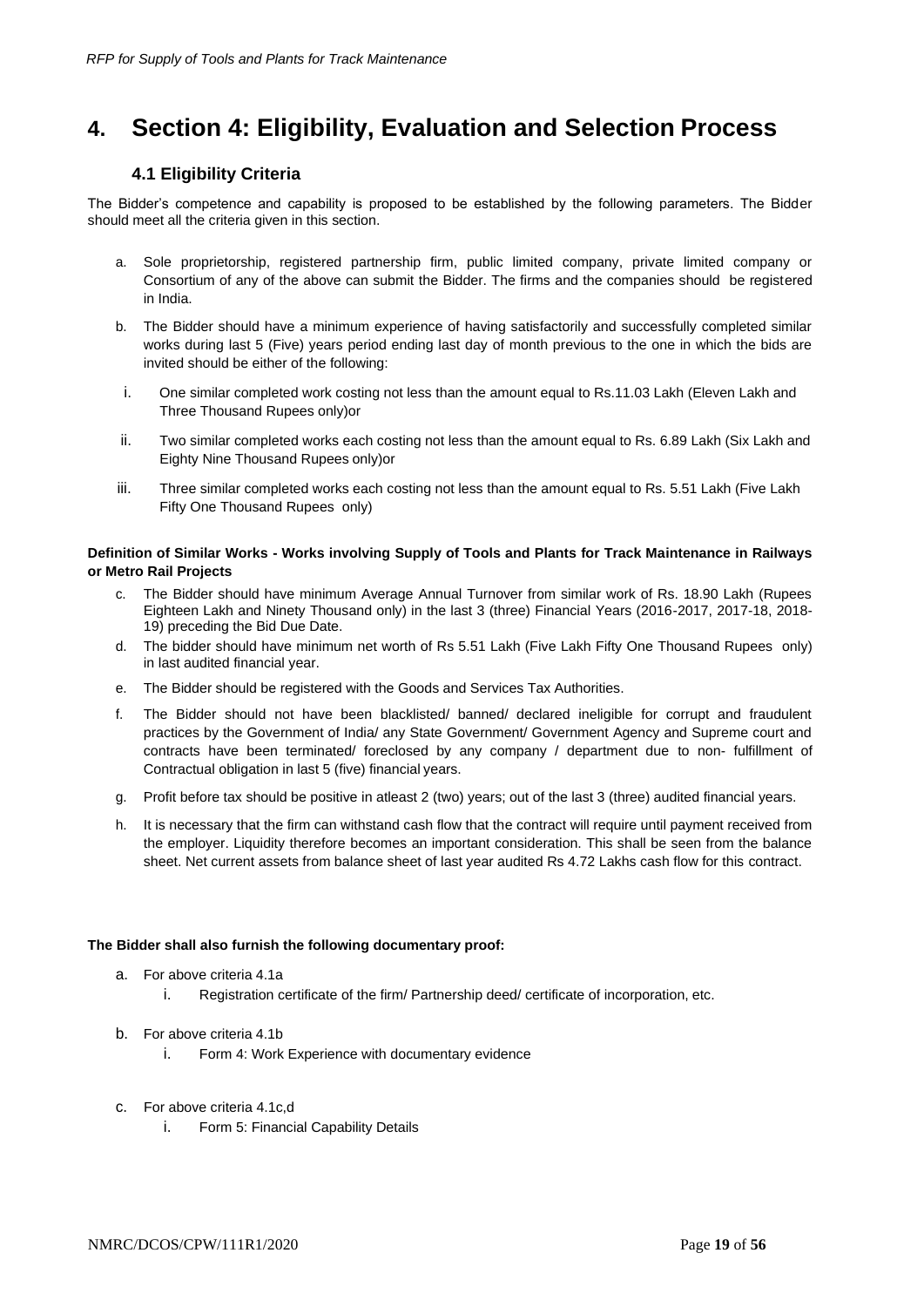ii. A copy of the Audited balance sheets and Profit and Loss Statements for the last 3 (three) financial years

In case the Financial Statements for the latest financial year are not audited and therefore the Bidder cannot make it available, the Bidder shall give an undertaking to this effect and the statutory auditor/charted accountant shall certify the same. In such a case, the Bidder shall provide the Audited Financial Statements for 2 (two) years preceding the year for which the Audited Financial Statement is not being provided. Also, pertaining to latest financial year, the bidder shall submit an affidavit certifying that "The Annual Accounts have not been audited so far. We are submitting the CA certified provisional accounts, which shall be substantiated by the Audited Accounts, when prepared."

- iii. Self attested copy of PAN, ITR
- d. For above criteria 4.1e
	- i. Copy of GST registration certificate
- e. For above criteria 4.1f
	- i. 10.8.Form8: Undertaking

#### **4.3 Information of the Technical and Financial Proposal**

- <span id="page-20-0"></span>i. The financial proposal of only technically qualified Bidders shall be opened for evaluation.
- j. The Bidder satisfying the criteria under shall be considered as qualified.
- k. The financial proposal of only qualified Bidders shall be opened for evaluation.
- l. The Bidder with the lowest quoted price for the entire term of 04 years in the financial quote (L1 bidder) shall be selected for the award of contract.

#### **Selection of Bidder**

NMRC shall award the Contract for Supply of Tools and Plants for Track Maintenance to the Lowest Tenderer (L1 bidder), whose tender has been determined to be substantially responsive and compliant to the requirements contained in the Tender Documents.

- a. In case, two or more technically qualified bidders quote the same rate
- b. in the Commercial Bid, and become Lowest (i.e. L-1), then the tender would be awarded to the bidder who has the highest / higher Average Annual Turnover from 'Similar Works' (as per Minimum Eligibility Criteria defined in Section 4 under "Definition of Similar Work") during the last 3 years ending on the last day of the month preceding the month in which the tender has been floated. Experience certificate / work completion certificate on client's letter head is mandatory to ascertain the nature, period and value of work which shall be required to be uploaded by the bidder by the last date of tender submission.
- c. Prior to the expiry of the period of bid validity, NMRC will notify the successful bidder in writing, either through Notice of Award (NOA), that his bid has been accepted.
- d. The NOA would be sent in duplicate to the successful bidder, who will return one copy to NMRC duly acknowledged, signed and stamped by the authorized signatory of the bidder, as an unconditional acceptance of the NOA, within 10 (ten)days from the date of issue of NOA.
- e. No correspondence will be entertained by NMRC from the unsuccessful bidders.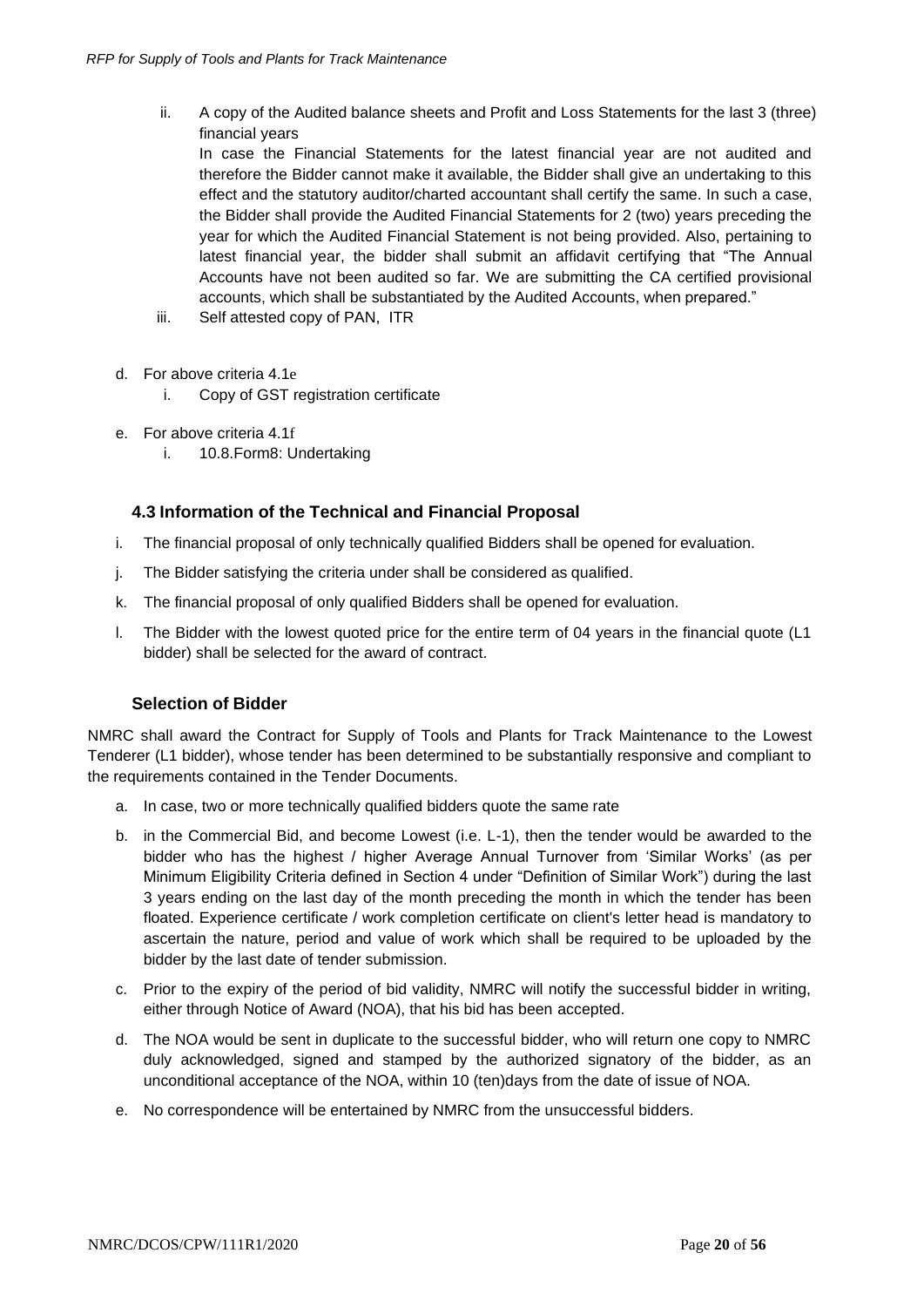# **4.4 Notice of Award and Execution of Contract Agreement**

- <span id="page-21-0"></span>a. NMRC will notify the Successful Bidder by a NOA that its bid has been accepted.
- b. The Selected Bidder shall, within 10 (ten) days of the receipt of the NOA, sign and return the duplicate copy of the NOA in acknowledgement thereof along with letter of acceptance of NOA. In the event, the duplicate copy of the NOA duly signed by the Selected Bidder and letter of acceptance of NOA is not received by the stipulated date, NMRC may, unless it consents to extension of time for submission thereof, appropriate the Bid Security of such Bidder as mutually agreed genuine pre-estimated loss and damage suffered by NMRC on account of failure of the Selected Bidder to acknowledge the NOA
- c. The Successful Bidder shall execute the Contract Agreement within 30 (thirty) days of the letter of acceptance of NOA or such extended period as may be decided by the Corporation.
- d. Failure of the Successful Bidder to comply with the requirement of acknowledgement of NOA shall constitute sufficient grounds for the annulment of the NOA, and forfeiture of the bid security.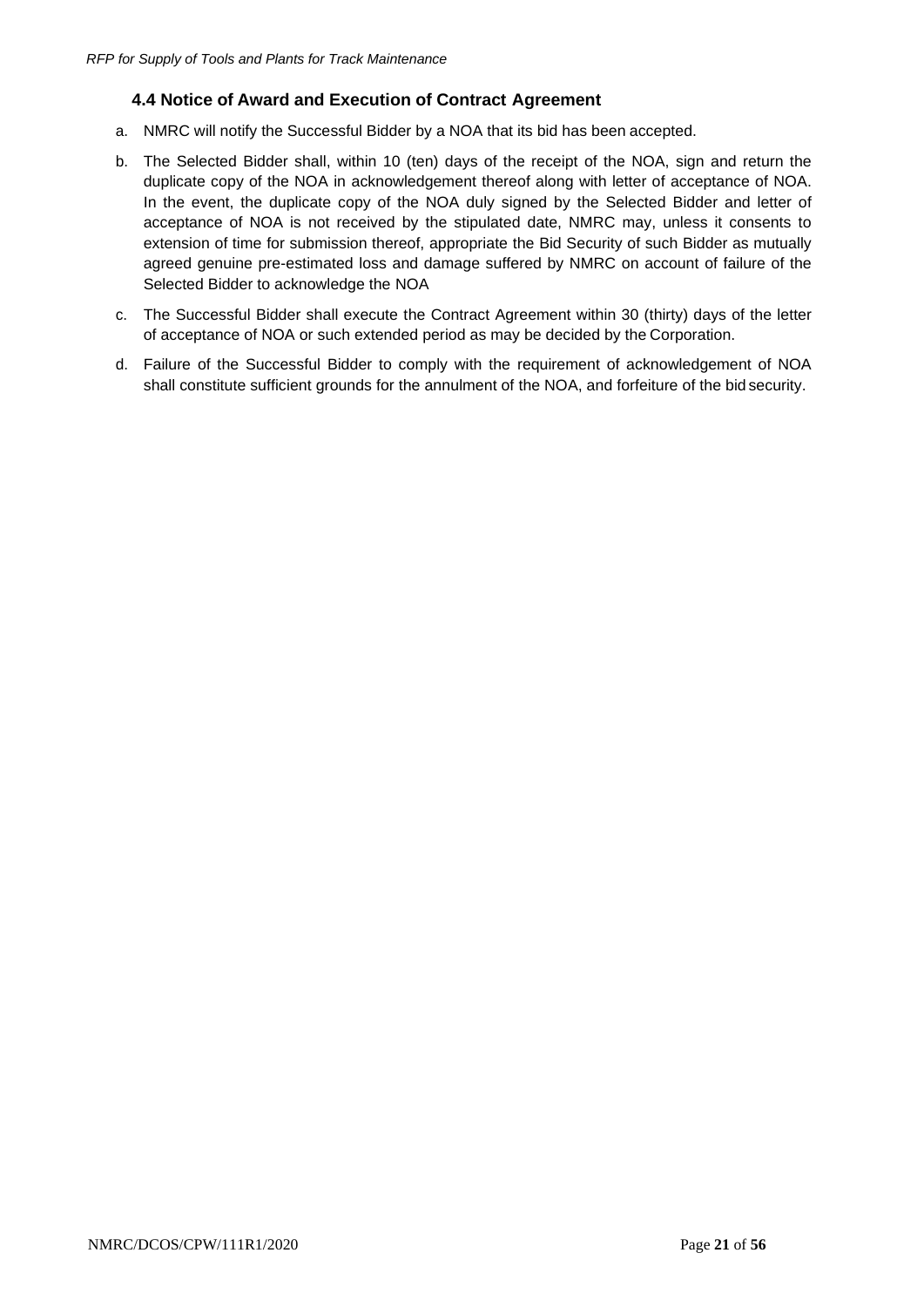- e. **The Purchaser reserves the right to increase or decrease the quantity up to 25% of the quantity offered by the successful tenderer. The bidder is bound to accept the increase or decrease in the tendered quantity up to 25% under this clause without any change in unit price.**
- f. In case the variation in individual items or the group of items as stipulated above, is more than 25% on plus side, the rate for the varied quantity beyond 25% shall be negotiated between the NMRC and the Contractor and mutually agreed rates arrived at before actual execution of the extra quantity. In case the contractor executes the extra quantity without written approval of the NMRC with specific instructions to execute pending the finalization of rates, the payment shall be made at contract rate only. In the event of disagreement, the Engineer shall fix such rates of price as are, in his opinion appropriate and shall notify the Contractor accordingly, with a copy to the Employer. Until such time as rates or prices are agreed or fixed, the Engineer shall determine provisional rates or prices to enable on account payments to the Contractor. Alternatively, in the event of disagreement, the Contractor shall have no claim to execute extra quantities/new items and the Engineer shall be free to get such additional quantities beyond 25% new items executed through any other agency. However, if the Engineer or the Employer so directs the Contractor shall be bound to carry out any such additional quantities beyond the limits stated above original quantities and or new items and the disagreement or the difference regarding rates to be paid for the same shall be settled in the manner laid down under the conditions for the settlement of dispute.

## **4.5 Performance Bank Guarantee / Security Deposit**

- <span id="page-22-0"></span>a. To fulfill the requirement of performance bank guarantee during the implementation period, the Successful Bidder (herein referred to as the "Contractor") shall deposit **10%** of the Contract Price in form of FDR/ DD or unconditional and irrevocable Bank Guarantee bond issued by a scheduled bank in favor of NMRC valid for 13 months within 30 days from Notice of Award.EMD amount of successful bidder shall be adjusted in the performance bank guarantee, if applicable. For unsuccessful bidder, EMD shall be refunded without any interest. In case of extension of tenure by 6 months, the performance bank guarantee shall be extended by 6 months as well.
- b. It is to note that if contract value increases by more than 25% of the original contract value, the performance bank guarantee shall be increased accordingly.
- c. A Contract agreement will have to be signed by the Contractor at his cost on proper stamp paper. Without performance guarantee by Contractor, Contract agreement shall not be signed.
- d. NMRC reserves the right for deduction of NMRC dues from Contractor's Performance Bank Guarantee/ Security Deposit (interest free) for – Any penalty imposed by NMRC for violation of any terms and conditions of agreement committed by the Contractor.
	- i. Any amount which NMRC becomes liable to the Government/Third party due to any default of the Contractor or any of his director/ employees/ representatives/ servant/ agent, etc.
	- ii. Any payment/ fine made under the order/judgment of any court/consumer forum or law enforcing Contractor or any person duly empowered in his behalf.
	- iii. Any outstanding payment/ claims of NMRC remained due after completion of relevant actions as per agreement.
- e. Once the amount under above Clause is debited, the Contractor shall replenish the Security Deposit/ Performance Bank Guarantee to the extent the amount is debited within 15 days period,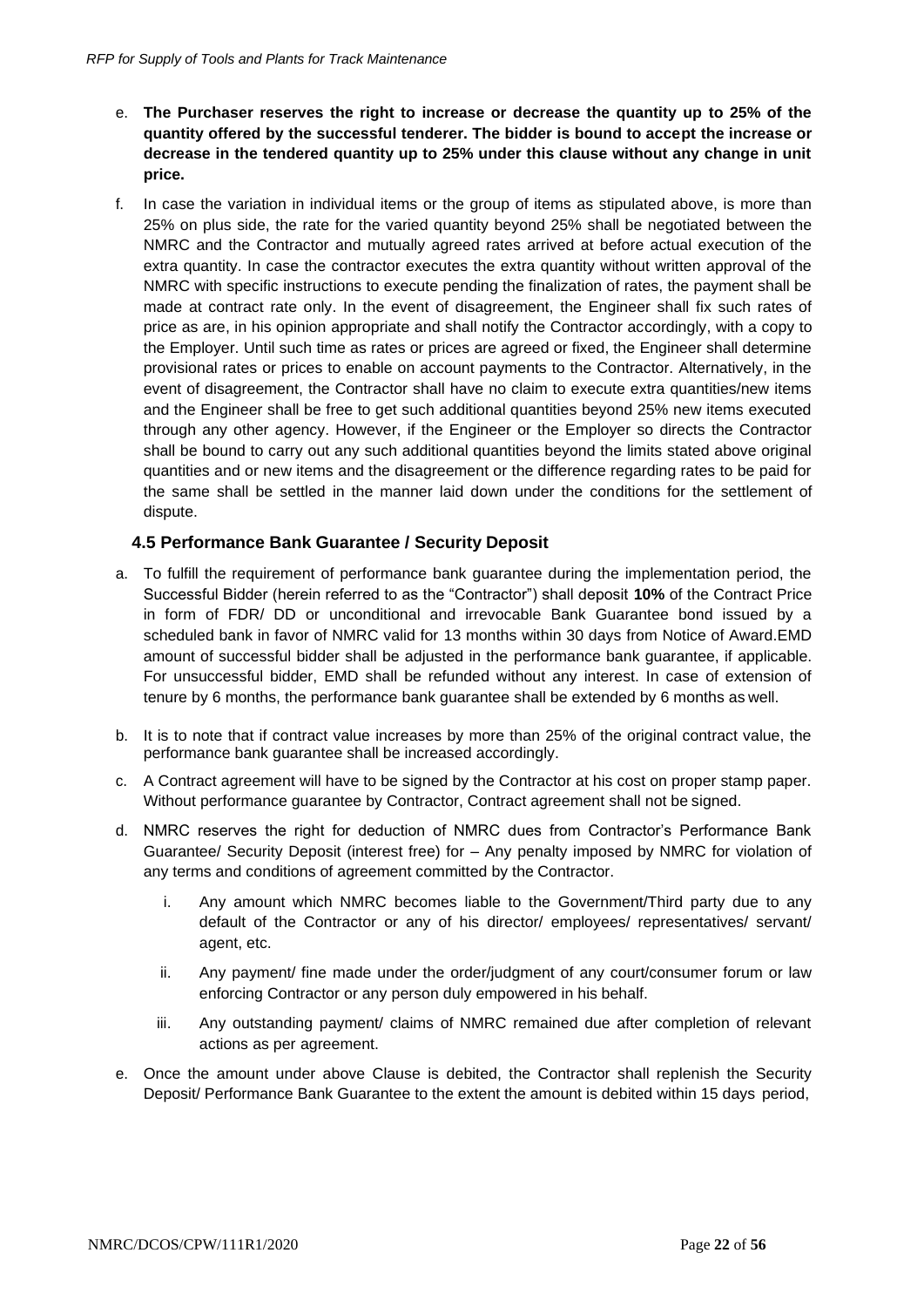failing which, it shall be treated as Contractor Event of Default and will entitle NMRC to deal with the matter as per the provisions of RFP and Contract Agreement.

### <span id="page-23-0"></span>**4.6 Contract during Proposal Evaluation**

- a. Proposals shall be deemed to be under consideration immediately after they are opened and until such time NMRC makes official intimation of award/ rejection to the Bidders. While the Proposals are under consideration, Bidders and/ or their representatives or other interested parties are advised to refrain from contacting by any means, NMRC and/ or their employees/ representatives on matters related to the Proposals under consideration till the time Contract is awarded
- b. Any effort by a Bidder to influence NMRC in its decisions on e-Bid evaluation, e-Bid comparison or contract award may result in rejection of the Bidder's e-Bid.
- c. In the event of any information furnished by the agency is found false or fabricated the minimum punishment shall be debarred/ blacklisting and the legal proceeding may also be initiated.
- d. If the Bidder wishes to bring additional information to the notice of NMRC, he/she can do so in writing. All correspondence/ enquiry should be submitted to the following in writing by fax/ post/courier:

GM (Technical) Noida Metro Rail Corporation (NMRC) Limited Block-III, 3rd Floor, Ganga Shopping Complex, Sector-29, Noida -201301 District Gautam Budh Nagar, Uttar Pradesh Email: [nmrcnoida@gmail.com](mailto:nmrcnoida@gmail.com)

e. No interpretation, revision, or other communication from NMRC regarding this solicitation is valid unless in writing and signed by the competent authority from NMRC.

## <span id="page-23-1"></span>**4.7 Project Financial Terms**

#### **Payment Terms**

The standard payment terms subject to recoveries, if any by way of Liquidated damages (LD) will be as under:

- a. 100% Payment will be made after
	- i. Delivery of tools and Plants for track maintenance at Main Stores(DCOS) Building, NMRC Depot.
	- ii. Acceptance/Receiving by NMRC
	- iii. Submission of delivery Challan.
	- iv. Copies of bills in duplicate.
- b. No Payment shall be made in advance.
- c. No payment shall be made for the items rejected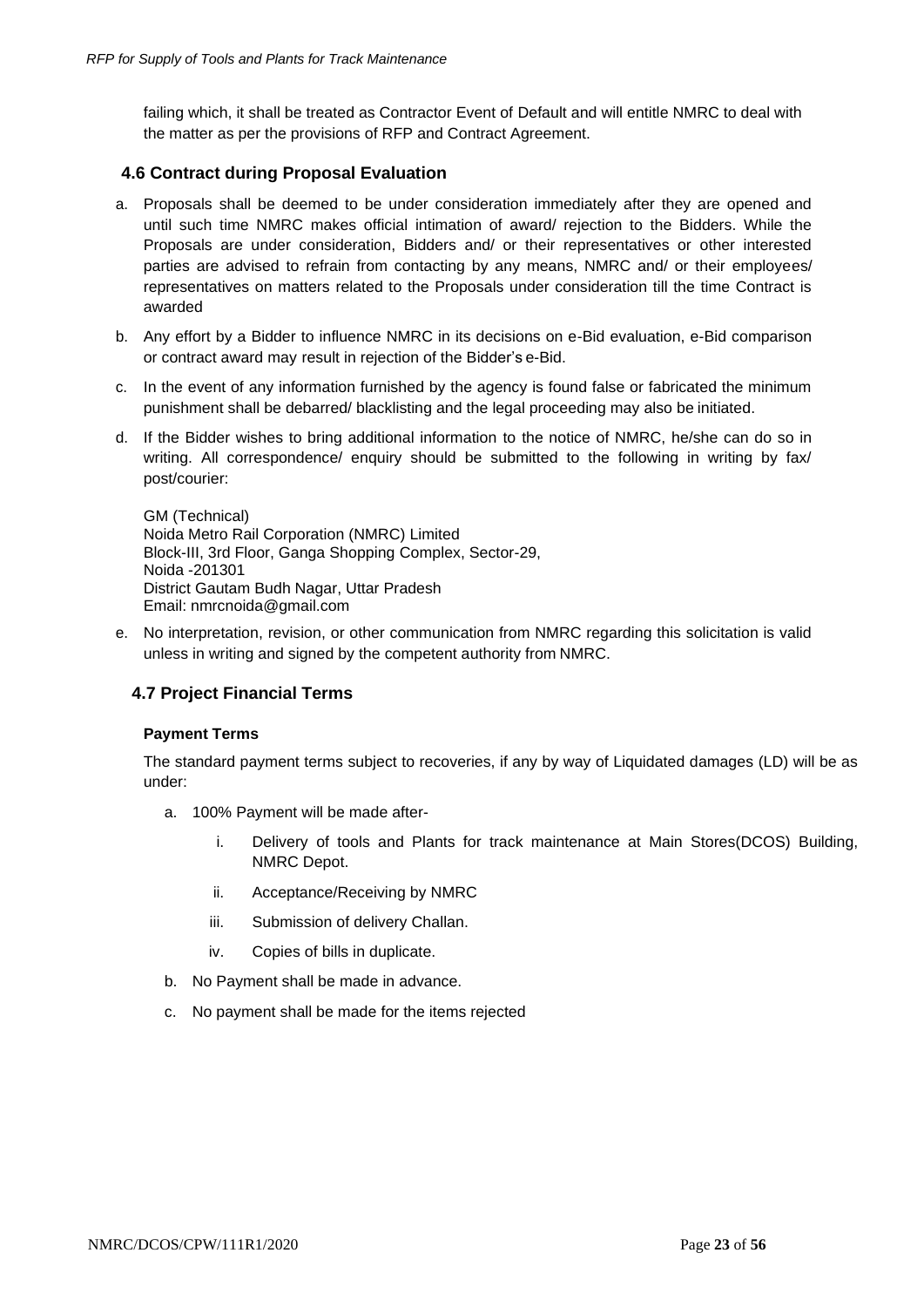# <span id="page-24-0"></span>**5. Section 5: General Conditions of Contract (GCC)**

These conditions shall be part of the contract agreement.

### **5.1 General Provisions**

#### **5.1.1 Governing law and jurisdiction**

These general conditions shall be governed by and construed in accordance with the laws in the territory of India. Irrespective of the place of delivery and the place of payment under the contract, the contract shall be deemed to have been made at the panel in India from where the acceptance of tender has been issued. Any dispute arising between the parties or arising out of this project or these terms shall be subject to the exclusive jurisdiction of, and venue in, the District court located in Gautam Budh Nagar, Uttar Pradesh, India.

#### **5.1.2 Notices**

Any notice, request or consent required or permitted to be given or made pursuant to these general conditions shall be in writing. Any such notice, request or consent shall be deemed to have been given or made when delivered in person to an authorized representative of the party to whom the communication is addressed, or when sent to such party at the mentioned address.

#### **5.1.3 Authorized Representatives**

Any action required or permitted to be taken, and any document required or permitted to be executed under these general conditions by the Corporation or the Successful Bidder may be taken or executed by the officials as formally designated by each party.

#### **5.1.4 Taxes and Duties**

- a. The Agency shall bear and pay all taxes, duties, levies and charges assessed on the Agency, its Sub Agencies or their employees by all municipal, state or national government authorities in connection with the Facilities in and outside India, the amount of which is deemed to have been included in the Contract Price.
- b. The Agency shall ensure full compliance with tax laws of India with regard to this contract and shall be solely responsible for the same. He shall keep the Employer fully indemnified against liability of tax, interest, penalty etc., of the Agency's in respect thereof, which may arise.

#### **5.2 Commencement, Completion, Modification and Termination of Contract**

- a. Effectiveness of Contract
	- This Contract shall come into effect on the date the Contract is signed by both the parties and such other later date as discussed and agreed with the Bidder.
- b. Commencement of Services

 The Agency shall begin carrying out the Services from the date of acceptance of NOA or any such date as specified by the Corporation.

c. Expiration of Contract

 Unless terminated earlier pursuant to Clause [f](#page-25-0) hereof, these general conditions shall expire at the end of such time period as given in the time schedule in RFP Document.

- d. Modifications or Variations
- Any modification or variation of the terms and conditions of these general terms, including any modification or variation of the scope of the Services, may only be made by written agreement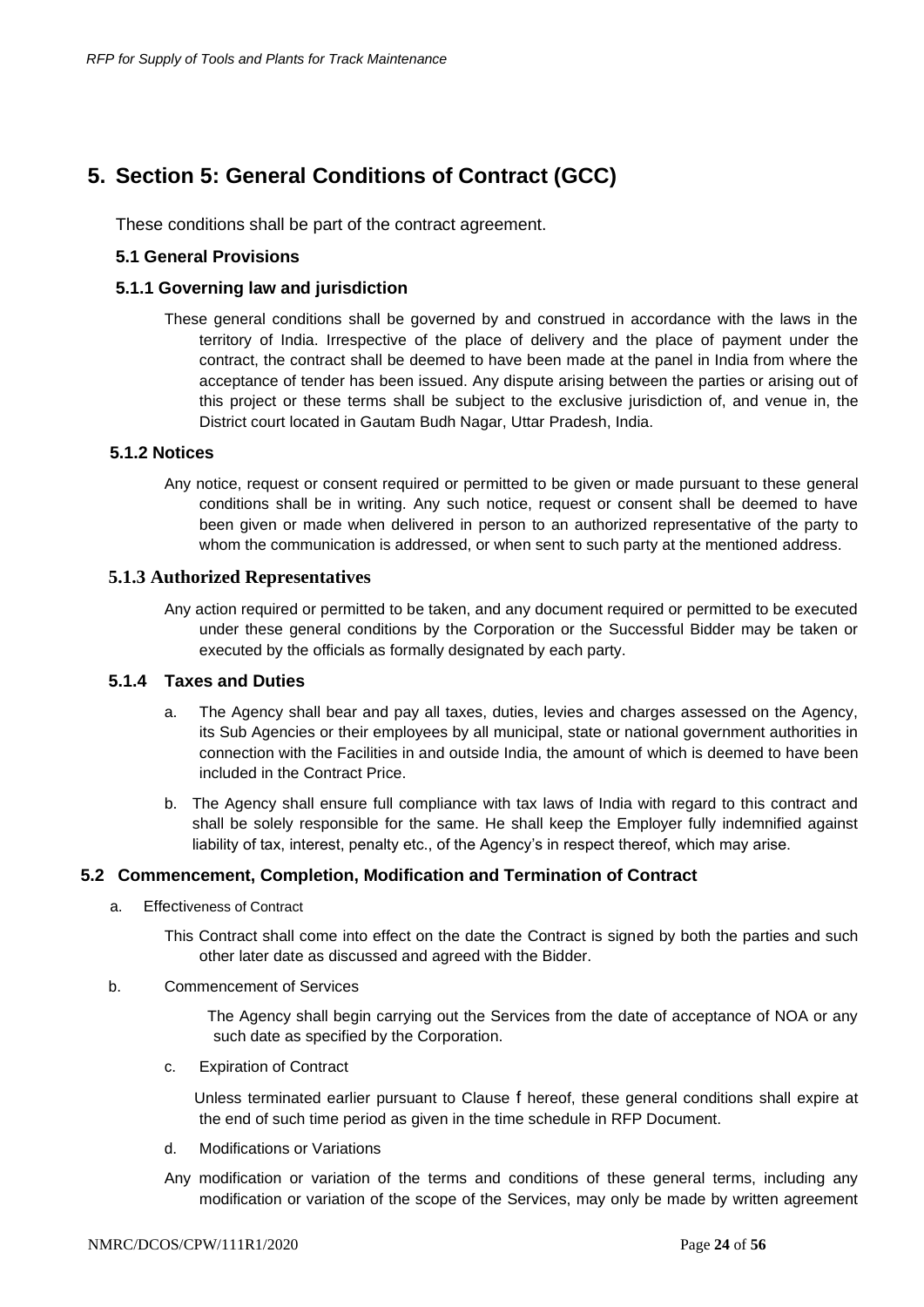between the Parties. However, each Party shall give due consideration to any proposals for modification or variation made by the other Party.

#### e. **Force Majeure**

- (i) Definition: For the purpose of these general terms, "Force Majeure" means an event which is beyond the reasonable control of a Party and which makes a Party's performance of its obligations under the Contract impossible or so impractical as to be considered impossible under the circumstances.
- (ii) No Breach of Contract: The failure of a Party to fulfill any of its obligations under the contract shall not be considered to be a breach of, or default under, this Contract insofar as such inability arises from an event of Force Majeure, provided that the Party affected by such an event (a) has taken all reasonable precautions, due care and reasonable alternative measures in order to carry out the terms and conditions of this Contract, and (b) has informed the other Party as soon as possible about the occurrence of such an event.
- (iii) Extension of Time: Any period within which a Party shall, pursuant to this Contract, complete any action or task, shall be extended for a period equal to the time during which such Party was unable to perform such action as a result of Force Majeure.
- <span id="page-25-0"></span>(iv) Payments: During the period of their inability to perform the Services as a result of an event of Force Majeure, the Agency shall be entitled for time extension for such period.

#### f. **Termination of Contract**

i. If the Agency fails to deliver the items within the period fixed for such delivery in the contract or as extended or at any time repudiates the contract before the expiry of such period, the purchaser may without prejudice to his other rights. The total amount of liquidated damages, however, not exceed the limit of liquidated damages - 15%, after which contract will be deemed as cancelled & PBG will be encashed by the Purchaser.

#### **5.2.7. Upon Termination of this Agreement for any reason whatsoever**

a. The termination of this Agreement shall not release Agency to pay any sums then owing to the other party nor from the obligation to perform or discharge any liability that had been incurred prior thereto.

#### **5.3 Insolvency and Breach of Contract**

The Purchaser may at any time, issue notice in writing summarily terminate the contract without compensation to the Agency in any of the following events, that is to say –

- a. If the Agency being an individual or a firm Any partner thereof, shall at any time, be adjudged insolvent or shall have a receiving order or order for administration of his estate made against him or shall take any proceeding for composition under any Insolvency Act for the time being in force or make any conveyance or assignment of his effects or enter into any assignment or composition with his creditors or suspend payment or if the firm be dissolved under the Partnership Act, or
- b. If the Agency being a company is wound up voluntarily or by the order of a Court or a Receiver, Liquidator, or Manager on behalf of the debenture holders is appointed, or circumstances shall have arisen which entitle the Court or Debenture holders to appoint a Receiver, Liquidator or Manager, or
- c. If the Agency commits any breach of the contract not herein specifically provided for
- d. Provided always that such determination shall not prejudice any right of action or remedy which shall have accrued or shall accrue thereafter to the Purchaser and provided also the Agency shall be liable to pay to the Purchaser any extra expenditure he is thereby put to and the Agency shall, under no circumstances, be entitled to any gain on re purchase.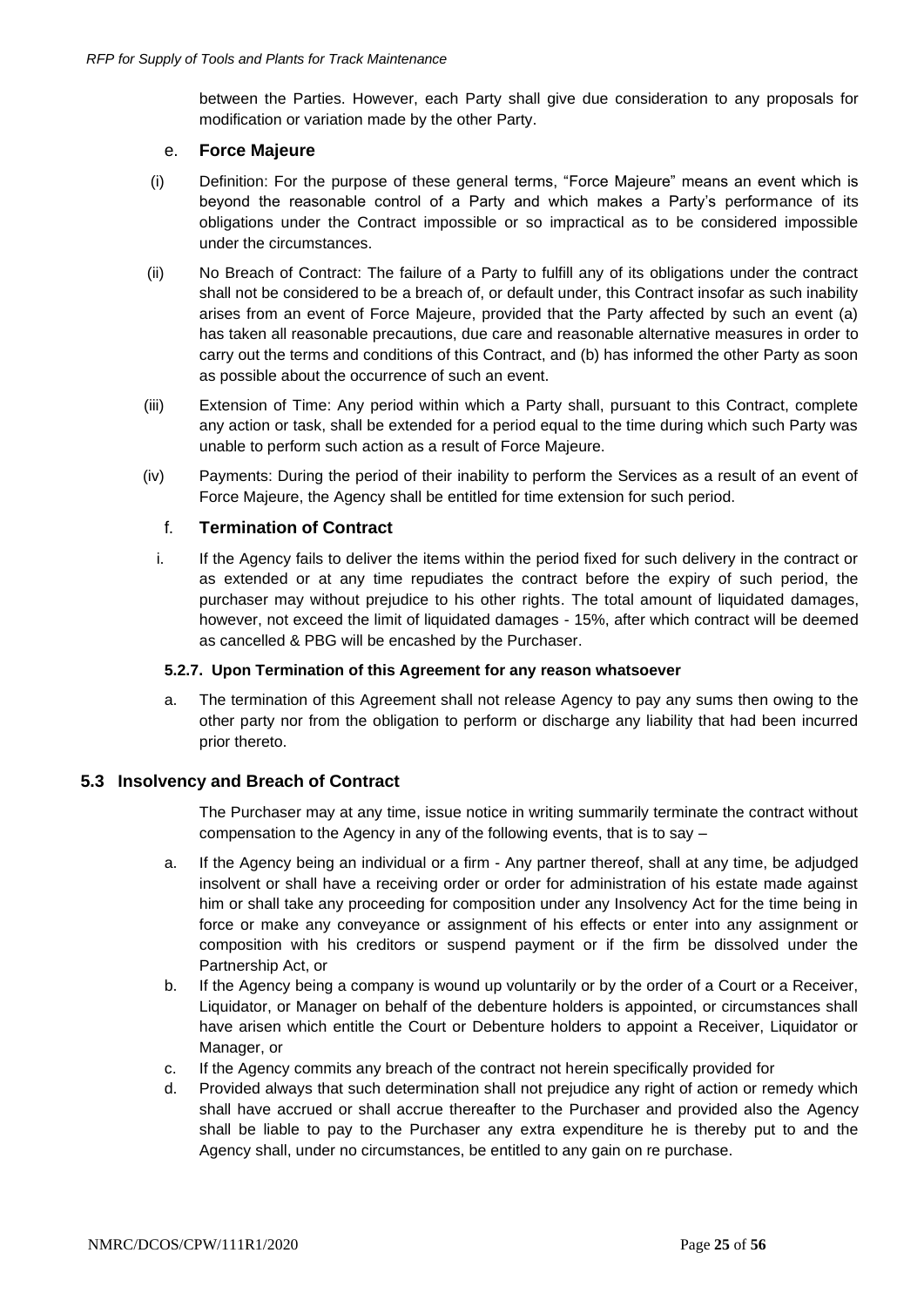#### **5.4 Warranty**

- a. The Bidder shall give warranty that the goods shall be new and free from defects and manufacture shall be of the highest grade and consistent with the established and generally accepted standards for materials of the type ordered.
- b. If it becomes necessary for the Agency to replace or renew any defective portion/portions of the item under this clause, the provisions of the clause shall apply to the portion/portions of item's replaced or renewed. If any defect is not remedied within a reasonable time, the Purchaser may proceed to get the work done at the Agency's risk and expenses, but without prejudice to any other rights which the Purchaser may have against the Agency in respect of such defects.
- c. Replacement under warranty clause shall be made by the Agency free of all charges at site including freight, insurance and other incidental charges, as the case may be.

#### **5.5 Inspection**

a. The Purchaser or its representatives or ultimate client shall have the right to inspect and test the goods for their conformity to the specifications as required.

#### **5.6 Obligations of the Agency**

- a. The Agency/Bidder shall undertake Installation of Supply of Tools and Consumables with due care and diligence in accordance with the Contract.
- b. Engagement of Staff and Labour- Except as otherwise stated in the Specification, the Agency shall ensure/ make arrangements for the engagement of all staff and labour, local or otherwise, and for their payment, transport, etc.

#### **5.7 Packaging**

a. The Agency shall be responsible for packing, transporting, receiving, storing and protecting all items and other things required for the Works.

## **5.8 Obligations of Corporation**

NMRC agrees to provide support to the Agency and undertake to observe, comply with and perform, subject to and in accordance with the provisions of the Agreement and the Applicable Laws.

#### <span id="page-26-1"></span><span id="page-26-0"></span>**5.9 Fraud and Corrupt Practices**

- a. The Bidders and their respective officers, employees, agents and advisers shall observe highest standard of ethics during Bidding Process and subsequent to issue of NOA and during subsistence of Contract Agreement. Notwithstanding anything to the contrary contained herein, or in the NOA or the Contract Agreement, NMRC may reject a Bid, withdraw the NOA, or terminate the Contract Agreement, as the case may be, without being liable in any manner whatsoever to the Bidder or Agency, as the case may be, if it determines that the Bidder or Agency, as the case may be, has, directly or indirectly or through an agent, engaged in corrupt practice, fraudulent practice, coercive practice, undesirable practice or restrictive practice in the Bidding Process. In such an event, NMRC shall been titled to forfeit & appropriate Bid Security or Security Deposit (interest free)/ Performance Bank Guarantee, as the case may be, as Damages, without prejudice to any other right or remedy available to NMRC under Bidding Documents and/ or Contract Agreement, or otherwise.
- b. Without prejudice to the rights of NMRC under Clause [5.9](#page-26-0)[a](#page-26-1) hereinabove and the rights and remedies which NMRC may have under the NOA or the Contract Agreement, or otherwise if a Bidder or Agency, as the case may be, is found by NMRC to have directly or indirectly or through an agent, engaged or indulged in any corrupt practice, fraudulent practice, coercive practice, undesirable practice or restrictive practice during the Bidding Process, or after the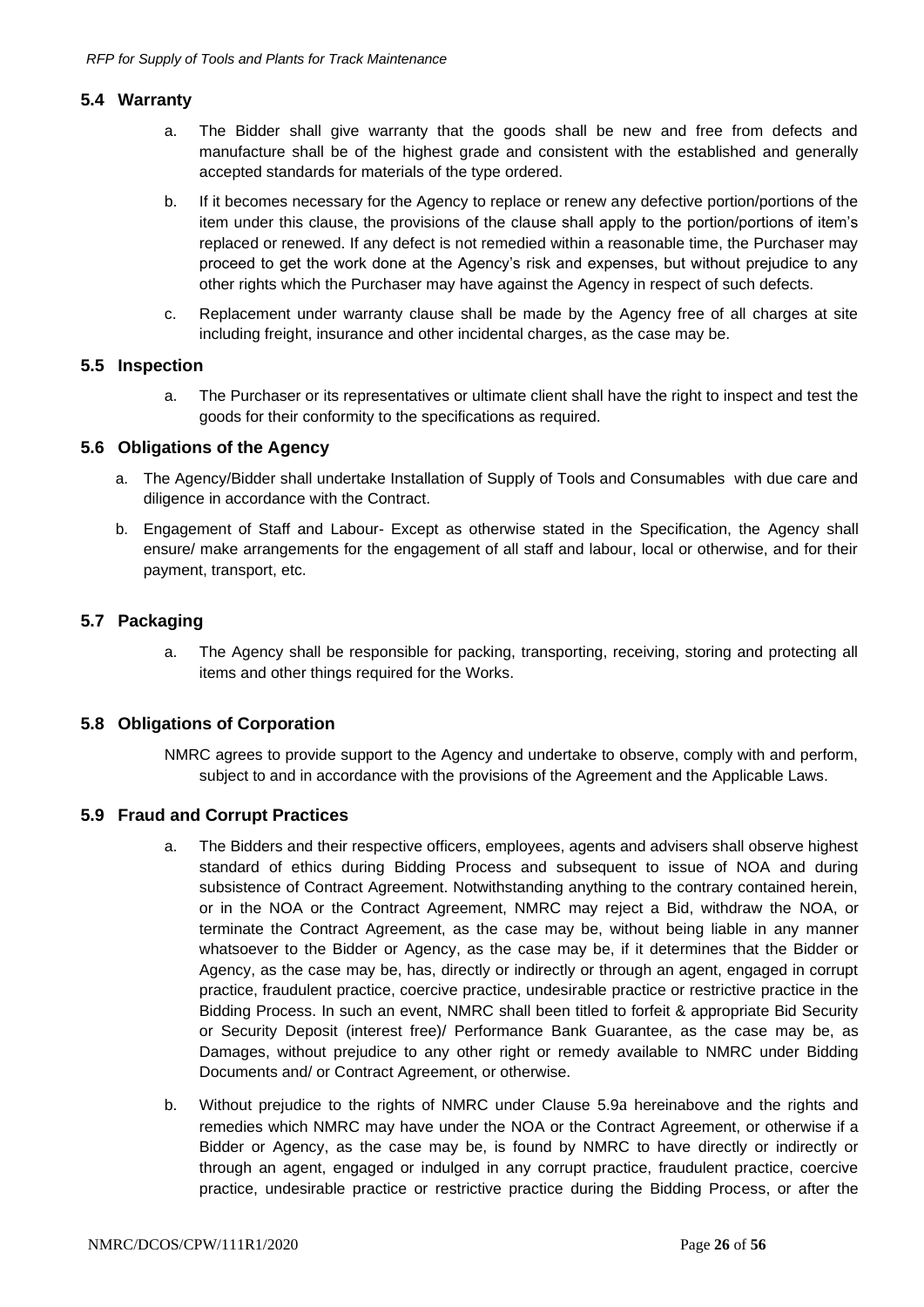issue of the NOA or the execution of the Contract Agreement, such Bidder or Agency shall not be eligible to participate in any tender or RFP issued by NMRC during a period of 3 (three) years from the date such Bidder is found by NMRC to have engaged, directly or indirectly, in any corrupt practice, fraudulent practice, coercive practice, undesirable practice or restrictive practice.

- c. For the purposes of this Clause, the following terms shall have the meaning herein after respectively assigned to them:
- i. "corrupt practice" means the offering, receiving, or soliciting, directly or indirectly, of anything of value to influence the action of a public official in the selection process or in contract execution;
- ii. "fraudulent practice" means a misrepresentation or omission of facts in order to influence a selection process or the execution of a contract;
- iii. "collusive practices" means a scheme or arrangement between the Agency, with or without the knowledge of the authority, designed to establish prices at artificial, non-competitive levels;
- iv. "coercive practices" means harming or threatening to harm, directly or indirectly, persons or their property to influence their participation in a procurement process, or affect the execution of a contract
	- d. Measures to be taken:
		- i. The Corporation shall have right to cancel the engagement of the Agency, if found to be indulged in corrupt, fraudulent, collusive or coercive practices either during the selection process or during the execution of the contract.

#### **5.10 Settlement of Disputes**

5.10.1. Amicable Settlement

The Parties agree that the avoidance or early resolution of disputes is crucial for a smooth execution of the Contract and the success of the Project. The Parties shall use their best efforts to settle amicably all disputes arising out of or in connection with this Contract or its interpretation.

#### 5.10.2. Arbitration

In the event of any dispute and/ or difference whatsoever arising under this contract or in connection therewith, including any question relating to the meaning, scope and interpretation of this Contract or it's clause or any alleged breach thereof, the same shall be attempted to be settled by mutual discussions and consultations between the parties hereof. In the event of any such dispute, any/ or difference is not settled in aforesaid manner, then the dispute(s) shall be referred for arbitration. The sole Arbitrator would be appointed by the MD, NMRC. The decision of the said sole Arbitrator shall be final subject to the above, the provisions of the Arbitration and Conciliation Act, 1996 shall apply. The arbitration proceedings shall take place in Noida.

#### 5.10.3. Jurisdiction

With respect to any dispute arising out of or related to this Contract, the parties consent to the exclusive jurisdiction of, and venue in, the District Court located in Gautam Budh Nagar, Uttar Pradesh, India.

#### 5.10.4. Cost

The cost of arbitration shall be borne by the respective parties. The cost shall, inter alia, include the fees of the Arbitrator(s) as per rates fixed by the Employer from time to time.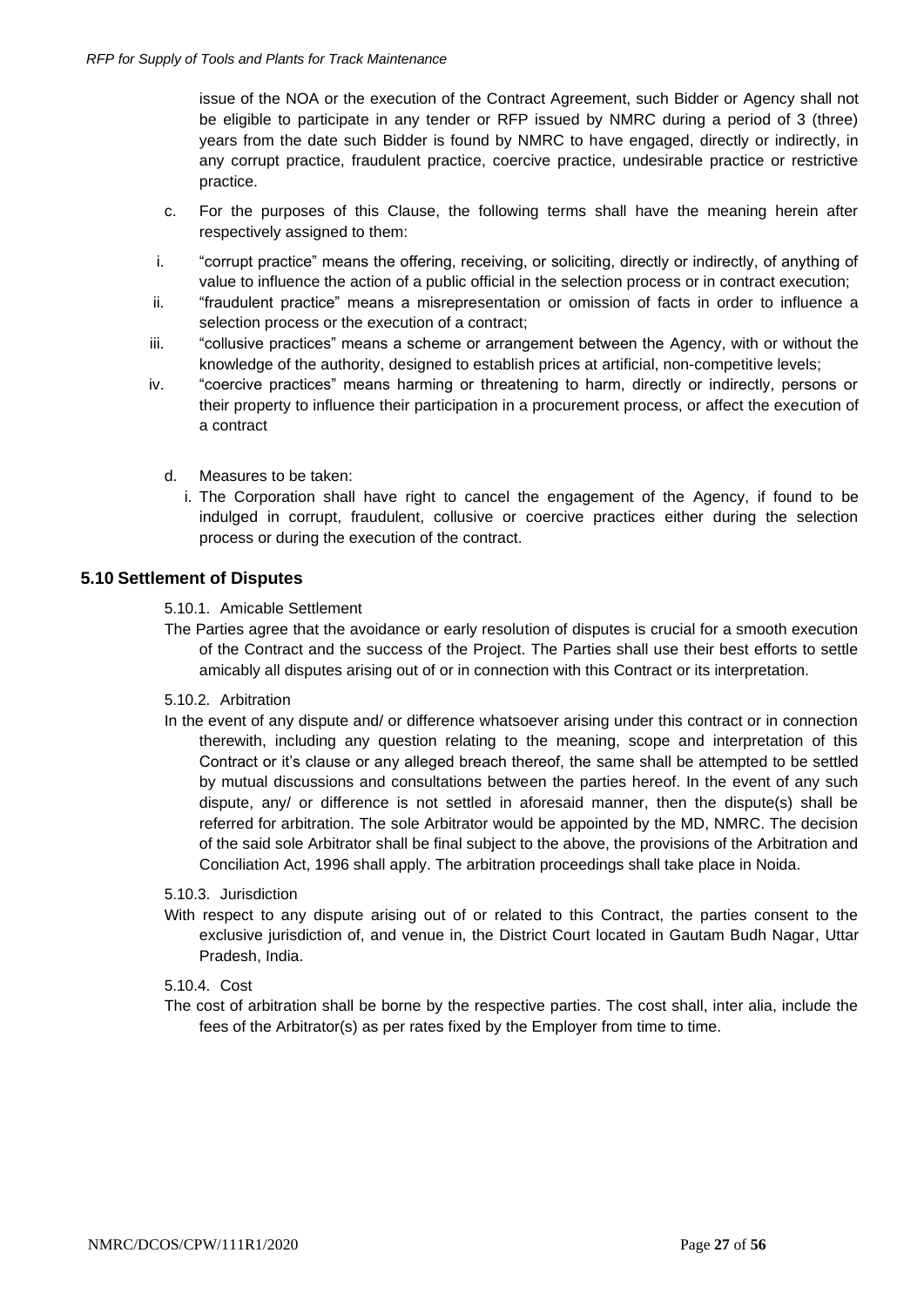# <span id="page-28-0"></span>**6 Section 6: Draft Contract Agreement**

THIS AGREEMENT made on the ………….day of ..................2018 at Noida, District GautamBudh Nagar, Uttar Pradesh Between **Noida Metro Rail Corporation Limited** (Hereafter referred to as "NMRC"), a company incorporated under Companies Act 2013, vide corporate identification Number: U60231UP2014SGC066849 and having its registered office at **Block-III, 3rd Floor, Ganga Shopping Complex, Sector-29, Noida -201301, District GautamBudh Nagar, Uttar Pradesh, India** *represented by ...................................................of the company, by virtue of his designation and authorization by Smt…………………….., Managing Director, NMRC* (hereinafter called as the "Corporation"), which expression shall unless excluded by or repugnant to the context or meaning thereof be deemed to include its successors and permitted assigns) of the one part,

#### **AND**

**………………………………………………………………….………………..** having its registered office at **………………………………………………………………**,represented by **………………………………….**(herein after called the **"Contractor",** which expression shall unless excluded by or repugnant to the context or meaning thereof be deemed to include its successors and permitted assigns) of the other part. WHEREAS the Corporation desires that the Works/ Services known as the **"…………………………………………………………………………………………………."**should be executed by the Contractor, and has accepted a contract by the Contractor for the execution and completion of these Works.

The Corporation and the Contractor agree as follows:

- **1.** In this Agreement words and expressions shall have the same meanings as are respectively assigned to them in the Contract documents referred to.
- **2.** The following documents shall be deemed to form and be read and construed as part of this Agreement -

#### **Reference:**

- (i) Tender No. ………………………… Dated ………………..
- (ii) Bid Documents duly accepted and submitted by …………………………… dated ……………..
- (iii) The Bidding Documents which include all the Sections specified below:
	- a. Section 1: General Information
	- b. Section 2:Terms of Reference
	- c. Section 3: Instructions to Bidders
	- d. Section 4: Eligibility, Evaluation and Selection Process
	- e. Section 5: General Conditions of Contract (GCC)
	- f. Section 6: Special Conditions of Contract
	- g. Section 7: Technical Specifications
	- h. Section 8: Draft Contract Agreement
	- i. Section 9: Appendices
	- j. Section 10: Forms
	- k. Amendment/ Modification, if any
- (iv) Notice of Award ( ......................... ) issued by NMRC
- (v) Letter of Acceptance of NOA (…………………………….) given by ................. to NMRC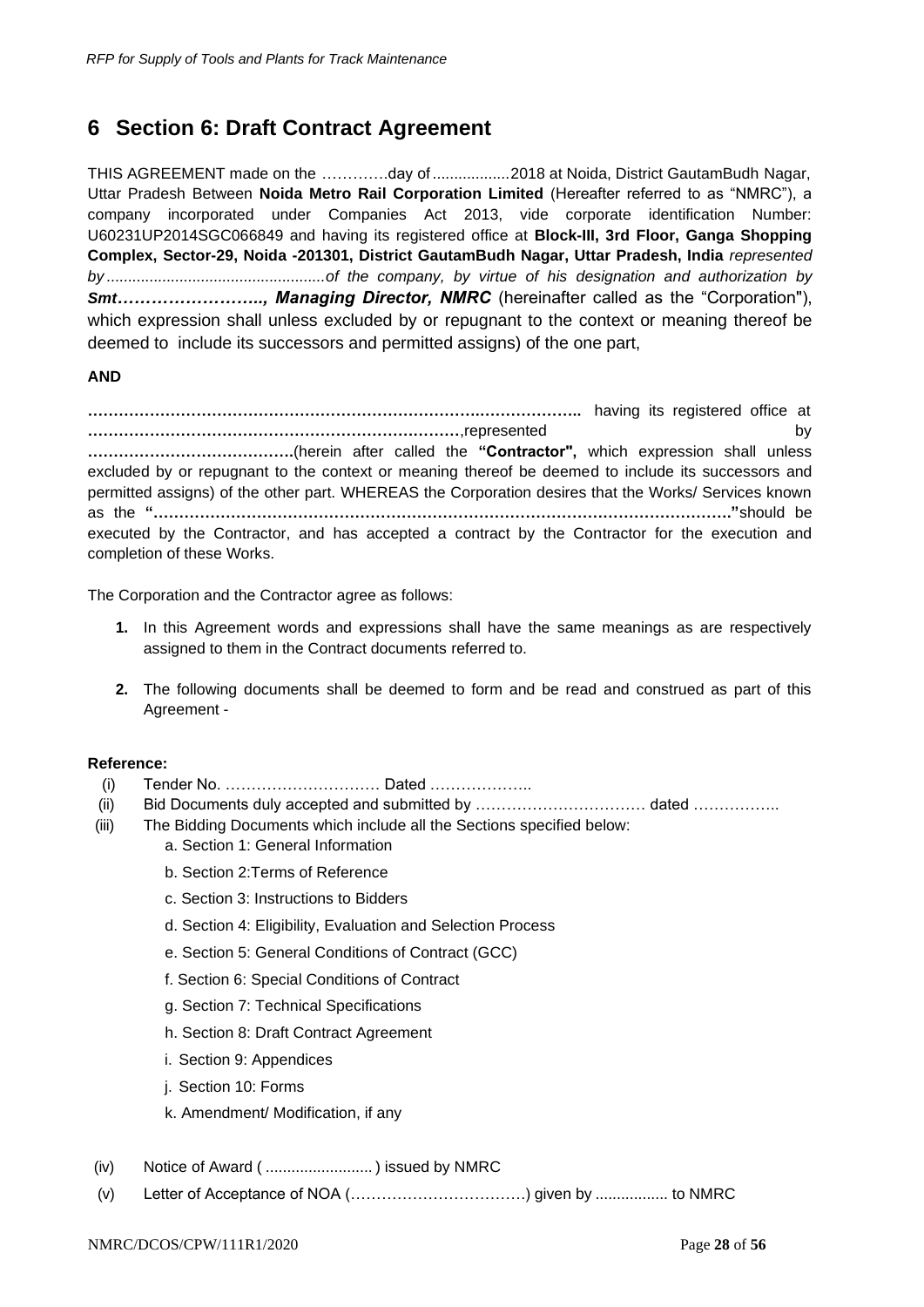(vi) Any other admitted correspondence documents between NMRC and the Bidder.

#### **3. Duration of Contract**

The Corporation intends to appoint a Contractor to NMRC for a period of 7 Months, which may be extended for a further period of 6 (six) months after reviewing the performance of the Contractor and depending upon the requirement and administrative convenience of NMRC in mutual agreement with the Bidder.

#### **4. Price Schedule**

NMRC shall consider the following Total Contract Price, as quoted by the Contractor as part of financial bid**.**

- **5.** The courts at District GautamBudh Nagar, Uttar Pradesh shall have the exclusive jurisdiction to try all disputes arising out of this agreement between the parties.
- **6.** In consideration of the payments to be made by the Corporation to the Contractor as specified in this Agreement, the Contractor hereby covenants with the Corporation to execute the Works/ Services and to remedy defects therein in conformity in all respects with the provisions of the Contract and Notice of Award issued. "Any conditions, deviation, assumption, exclusion, suggestion of alternative clauses, request of amendments in conditions & specifications of work submitted by bidders along with his Technical Bid or Financial bid, which is different from the Tender Document, Corrigendum, Addendum uploaded by NMRC on the E-Tender Portal (http://etender.up.nic.in) and any other correspondence in this regard, shall not be treated as a part of the contract Agreement & shall not be binding upon NMRC in anyway whatsoever at any stage of work during execution or thereafter."
- **7.** The Corporation hereby covenants to pay the Contractor in consideration of the execution and completion of the Works/Services, the Contract Price or such other sum as may become payable under the provisions of the Contract at the times and in the manner prescribed by the Contract and NOA.

IN WITNESS where of the parties hereto have caused this Agreement to be executed in accordance with the laws of India on the day, month and year specified above.

| For and on behalf of the Contractor<br>Signature of the authorized official | For and on behalf of the Corporation<br>Signature of the authorized official |  |
|-----------------------------------------------------------------------------|------------------------------------------------------------------------------|--|
| Name of the official                                                        | Name of the official                                                         |  |
| Stamp/Seal of the Contractor Stamp/Seal of the Corporation                  |                                                                              |  |
| In the presence of:                                                         | In the presence of:                                                          |  |
|                                                                             | Sign of Witness 1                                                            |  |
|                                                                             | Name <b>Name</b>                                                             |  |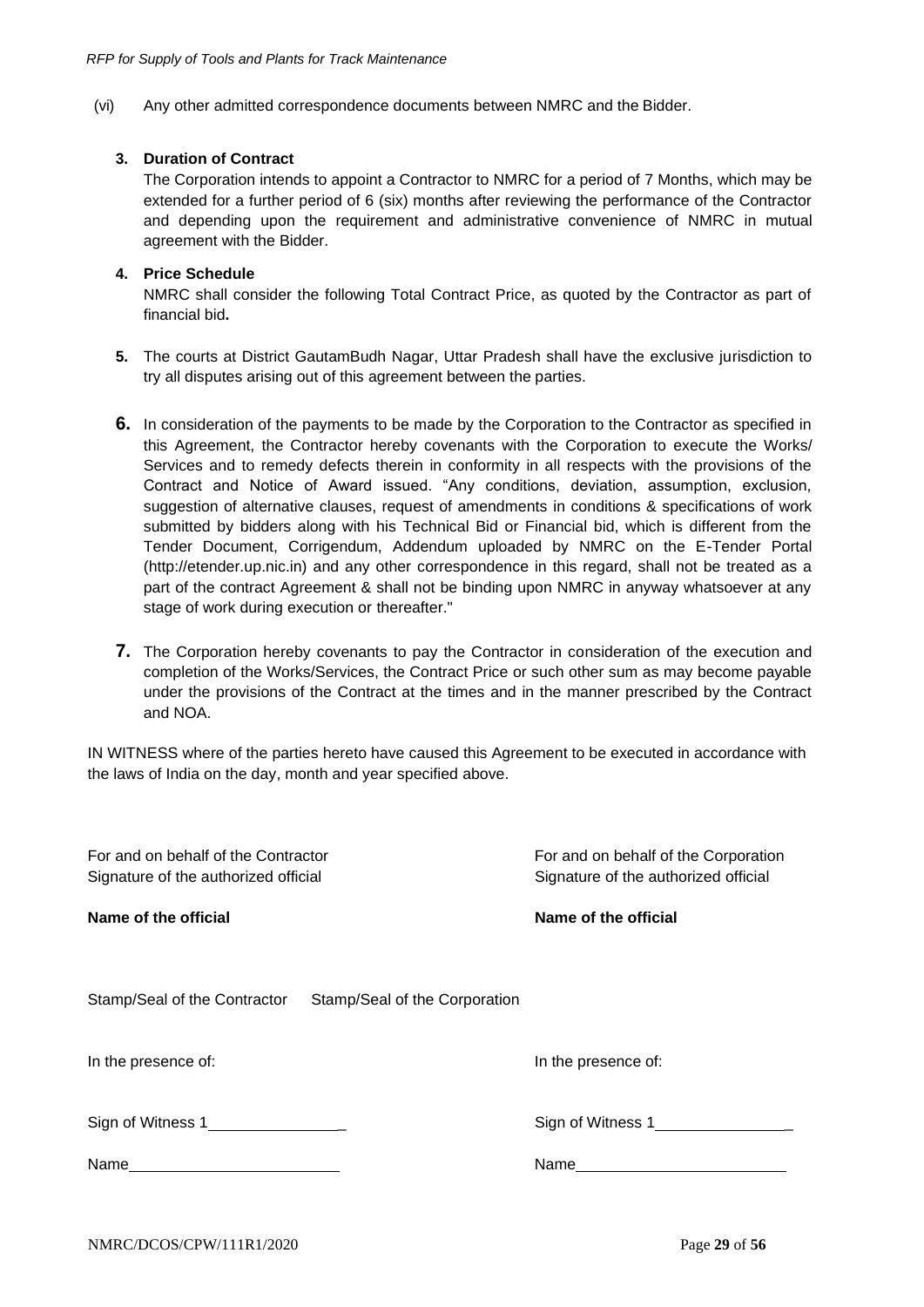| Address___________________________ |                                   |
|------------------------------------|-----------------------------------|
|                                    |                                   |
|                                    | Sign of Witness 2                 |
|                                    |                                   |
| Address_________________________   | Address__________________________ |
|                                    |                                   |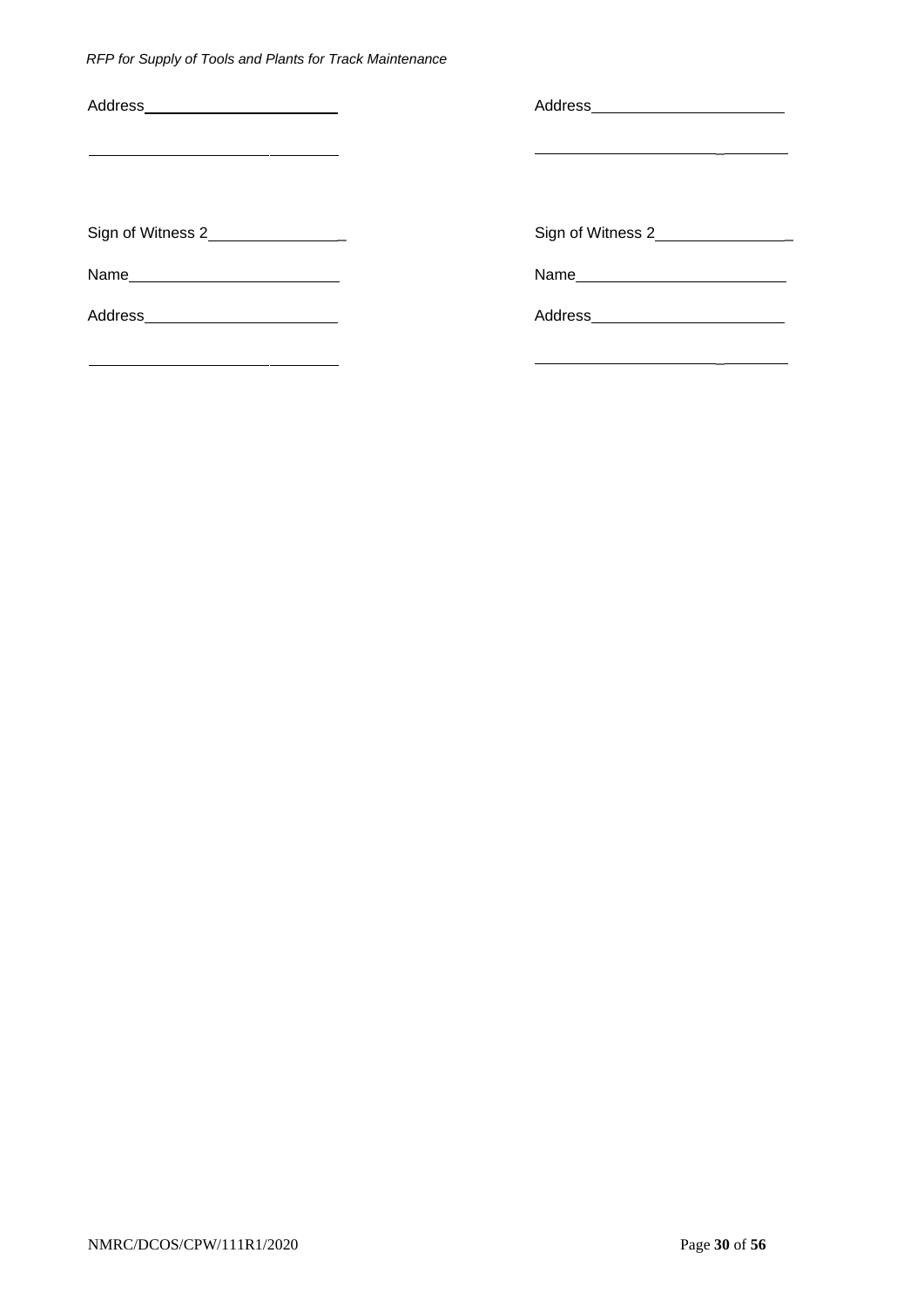# <span id="page-31-0"></span>7 Section 7: Forms

# **Form 1: Letter of Proposal Submission**

[Location, Date]

To

GM (Technical) Noida Metro Rail Corporation (NMRC) Limited Block-III, 3rd Floor, Ganga Shopping Complex, Sector-29, Noida -201301 District GautamBudh Nagar, Uttar Pradesh

**Subject:** Supply of Tools and Plants for track maintenance

Dear Sir,

We, the undersigned, offer to supply tools and plants for track maintenance in accordance with your RFP Document dated [ Insert Date] and our Proposal. We are hereby submitting our Technical and Financial Proposal. We confirm that we have read the RFP Document in totality and abide by the terms and conditions stated in the document.

We acknowledge that we have

- Studied and analyzed and satisfied ourselves about all the requirement of the tender including but not limited to market and market conditions
- Carefully assessed the commerciality of Project and that we will be fully responsible for all its assessment in this regard.

We confirm and declare that no agent, middleman or any intermediary has been, or will be, engaged to provide any services, or any other item or work related to the award and performance of this Contract and declare that no agency commission or any payment which may be construed as an agency commission has been, or will be, paid and that the tender price will not include any such amount.

We have filled the complete information correctly in **Form 19**: Bid Details

**Authorized signatory Name: Date: Name of the Bidder with seal**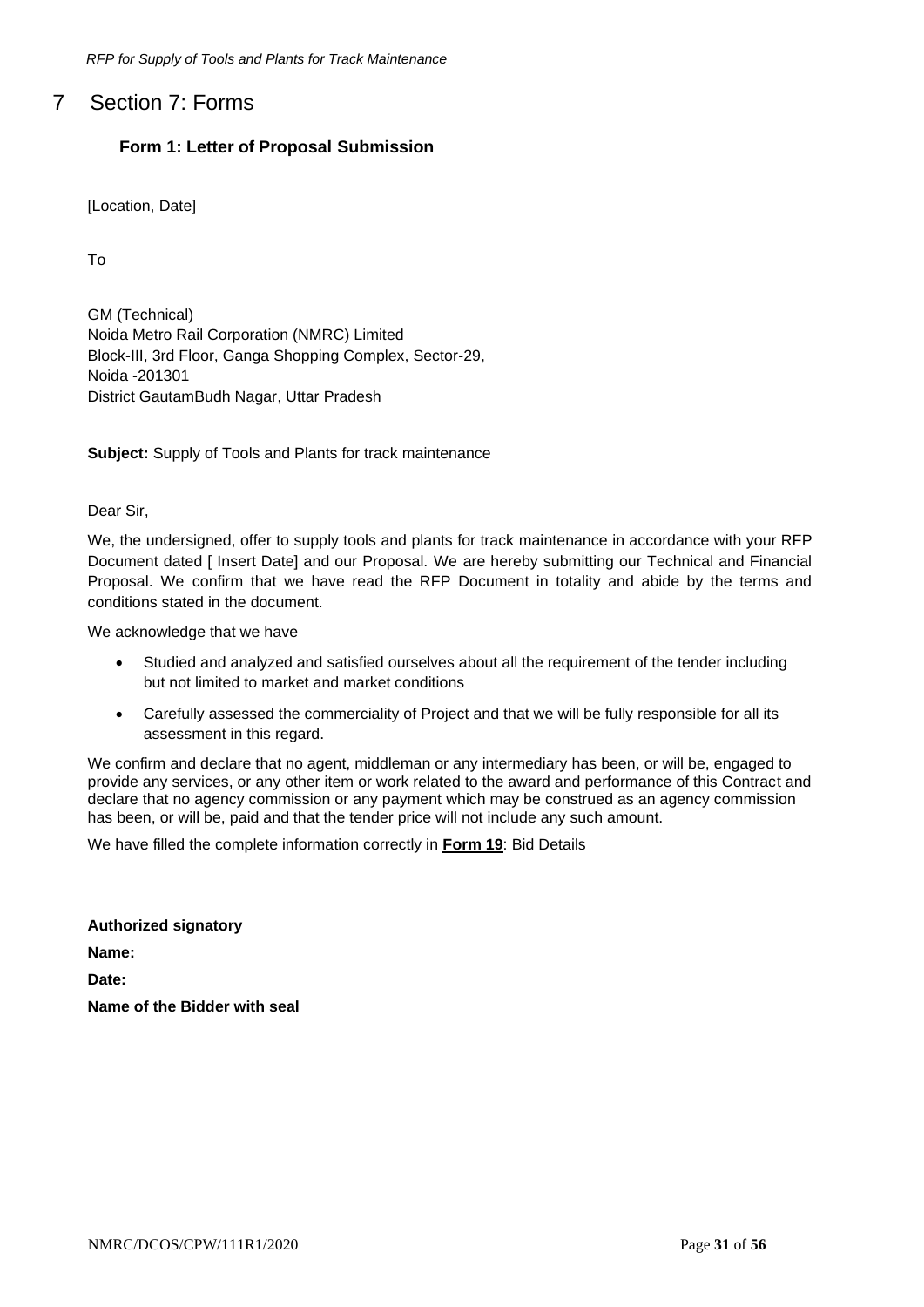# **Form 2: Firm Details**

<span id="page-32-0"></span>

| 1.                                                                                                                                                                                                                                                                                                                                                                                                                                                                                                        | Title and name of the Project:<br>Supply of Tools and Plants for track maintenance                                                                 |  |  |  |  |  |
|-----------------------------------------------------------------------------------------------------------------------------------------------------------------------------------------------------------------------------------------------------------------------------------------------------------------------------------------------------------------------------------------------------------------------------------------------------------------------------------------------------------|----------------------------------------------------------------------------------------------------------------------------------------------------|--|--|--|--|--|
| 2.                                                                                                                                                                                                                                                                                                                                                                                                                                                                                                        | State the structure of the Bidder's organization (Bidders to complete/delete as appropriate)<br>Sole Bidder/Consortium                             |  |  |  |  |  |
| 3.                                                                                                                                                                                                                                                                                                                                                                                                                                                                                                        | For Bidders who are individual companies or firms, state the following:<br>Legal status: (e.g. incorporated private company, proprietorship, etc.) |  |  |  |  |  |
|                                                                                                                                                                                                                                                                                                                                                                                                                                                                                                           | Address,<br>facsimile<br>telephone,<br>number<br>and e-mail<br>ID<br>of<br>contact<br>person:                                                      |  |  |  |  |  |
|                                                                                                                                                                                                                                                                                                                                                                                                                                                                                                           |                                                                                                                                                    |  |  |  |  |  |
| $\overline{4}$ .<br>In case of a consortium, state the following:<br><b>Names</b><br><b>Legal Status</b><br>Registered<br>Percentage<br>Contact<br>οf<br>address<br>participation<br>Details<br>members<br>and<br>principal place<br>(Lead<br>(equity)<br>(Name,<br>member first):<br>or business<br>Mobile<br>No<br>Email<br>Address)<br>a.<br>b.<br>Note:<br>Authorized contact person (from lead member):<br>Contact person's title:<br>Address, telephone, facsimile and e-mail ID of contact person: |                                                                                                                                                    |  |  |  |  |  |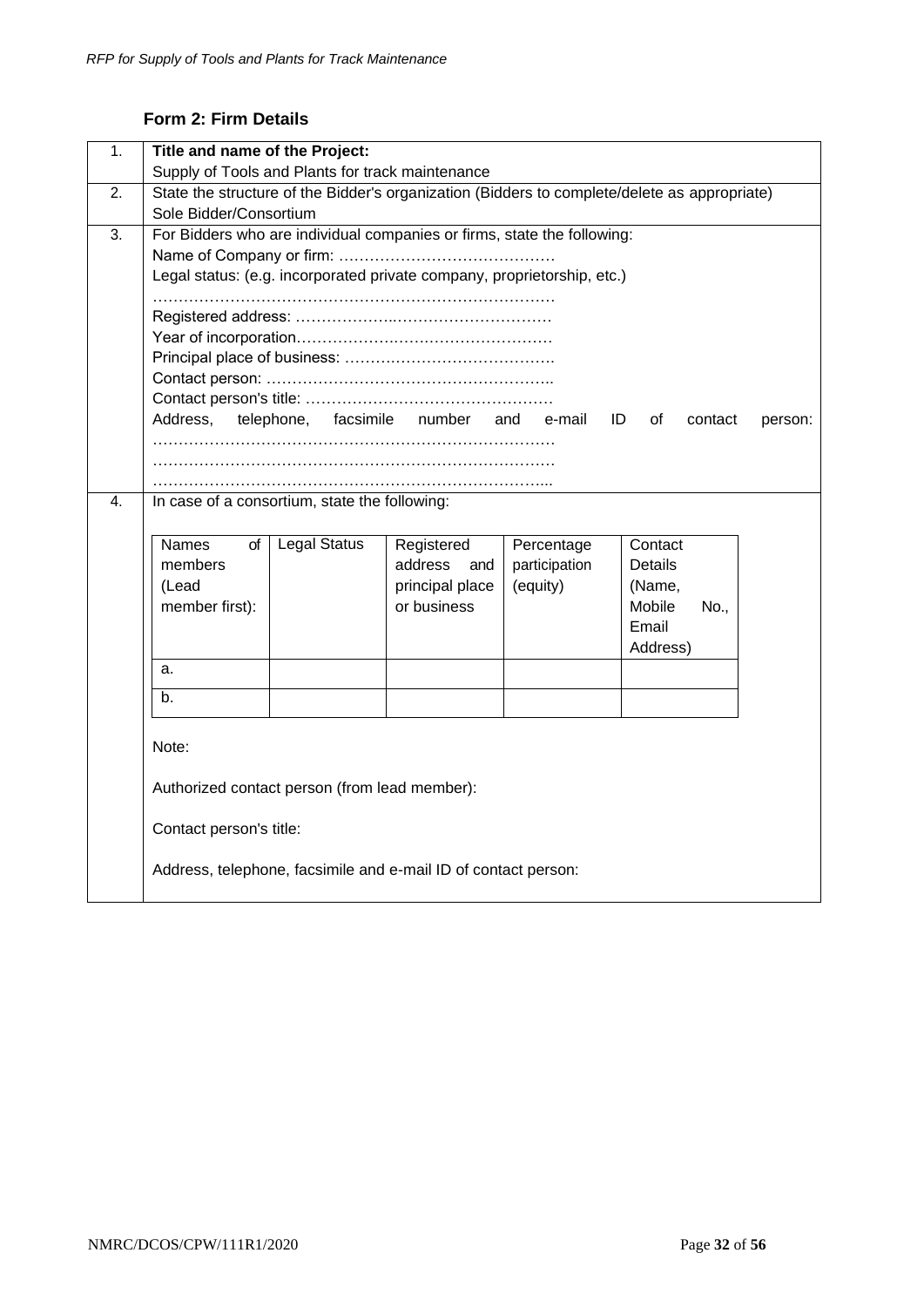# **Form3: Capability Statement**

<span id="page-33-0"></span>It is Compulsory for the bidder to fill this statement and the bidder must upload those document that support this statement

Tender Reference No:

Name of Work: \_\_\_\_\_\_\_\_\_\_\_\_\_\_\_\_

Name of Bidder: \_\_\_\_\_\_\_\_\_\_\_\_\_\_

| <u>S.No.</u>   | <b>ELIGIBILITY CRITERIA</b>                                                                                                                                                                                                                                                                 | (To be filled by the |
|----------------|---------------------------------------------------------------------------------------------------------------------------------------------------------------------------------------------------------------------------------------------------------------------------------------------|----------------------|
|                |                                                                                                                                                                                                                                                                                             | Bidder)              |
| 1              | Sole proprietorship, registered partnership firm, public<br>limited<br>company, private limited company or Consortium of any of the above<br>can submit the Bidder. The firms and the companies should be<br>registered in India.                                                           |                      |
| $\overline{2}$ | The<br><b>Bidder</b><br>should<br>have<br>a<br>minimum experience of having<br>5 years<br>satisfactorily completed<br>similar<br>works during last 5 years period<br>ending last day of month previous<br>to the one in which the bids are<br>invited should be either of the<br>following: |                      |
|                | i.<br>One similar completed work<br>costing not less than the<br>amount equal to Rs.11.03<br>Lakh (Eleven Lakh and<br>Three Thousand Rupees<br>only) or                                                                                                                                     |                      |
|                | ii.<br>similar<br>Two<br>completed<br>works each costing not less<br>than the amount equal to<br>Rs. 6.89 Lakh (Six Lakh<br>and Eighty Nine Thousand<br>Rupees only) or                                                                                                                     |                      |
|                | similar<br>iii.<br>Three<br>completed<br>works each costing not less<br>than the amount equal to<br>Rs. 5.51 Lakh (Five Lakh<br>Fifty<br>One<br>Thousand<br>Rupees only)                                                                                                                    |                      |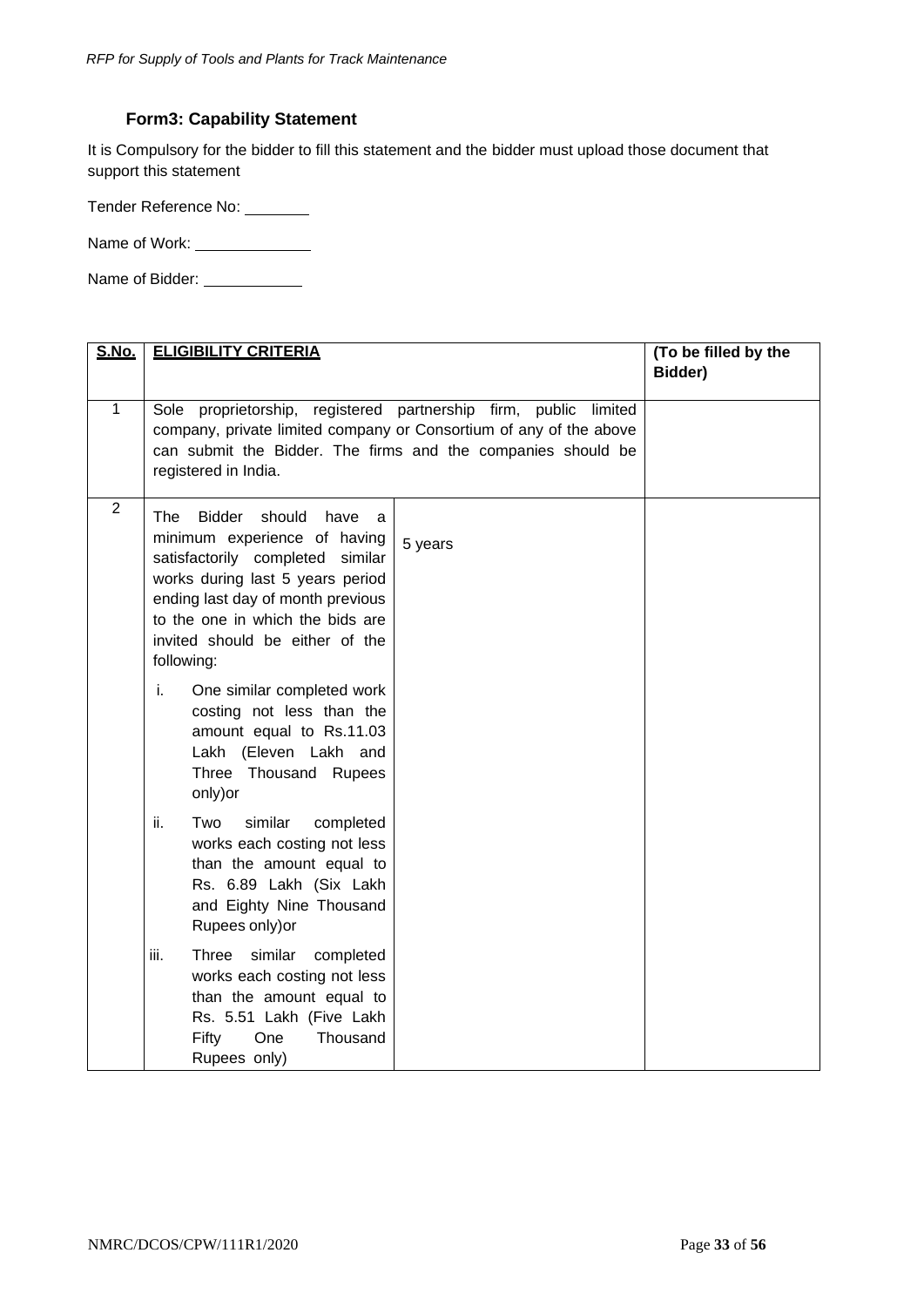| S.No.          | <b>ELIGIBILITY CRITERIA</b>                                                                                                        |            |  | (To be filled by the |
|----------------|------------------------------------------------------------------------------------------------------------------------------------|------------|--|----------------------|
|                |                                                                                                                                    | Bidder)    |  |                      |
|                |                                                                                                                                    |            |  |                      |
| 3              | The Bidder should have minimum<br>Average Annual Turnover from                                                                     | FY 2018-19 |  |                      |
|                | similar work Rs.<br>18.90<br>Lakh<br>Eighteen<br>Lakh<br>(Rupees<br>and                                                            | FY 2017-18 |  |                      |
|                | Ninety Thousand only) only in the<br>last 3 (three) Financial Years                                                                | FY 2016-17 |  |                      |
|                | $(2016-2017, 2017-18, 2018-19)$<br>preceding the Bid Due Date.                                                                     | Total      |  |                      |
|                |                                                                                                                                    |            |  |                      |
| 4              | The Bidder should have minimum                                                                                                     | FY 2018-19 |  |                      |
|                | Net Worth of Rs 5.51 Lakh(Five<br>Lakh Fifty One Thousand Rupees                                                                   |            |  |                      |
|                | only)in last audited Financial<br>Year.                                                                                            |            |  |                      |
|                |                                                                                                                                    |            |  |                      |
| 5              | The Bidder should have Positive<br>Profit before Tax in at least 2                                                                 | FY 2018-19 |  |                      |
|                | (two) years, out of the last 3                                                                                                     | FY 2017-18 |  |                      |
|                | (three) Financial Years (2018-19,<br>2017-18, 2016-17)                                                                             | FY 2016-17 |  |                      |
|                |                                                                                                                                    | Total      |  |                      |
| 6              | The Bidder should be registered with the Goods and Services Tax<br>Authorities.                                                    |            |  |                      |
| $\overline{7}$ | The Bidder should not have been blacklisted/ banned/ declared                                                                      |            |  |                      |
|                | ineligible for corrupt and fraudulent practices by the Government of<br>India/ any State Government/ Government Agency and Supreme |            |  |                      |
|                | court and contracts have been terminated/ foreclosed by any                                                                        |            |  |                      |
|                | company / department due to non- fulfilment of Contractual obligation<br>in last 5 (five) financial years.                         |            |  |                      |
| 8              | The bidder should have minimum                                                                                                     | FY 2018-19 |  |                      |
|                | net current assets                                                                                                                 |            |  |                      |
|                | of Rs 4.72 Lakhs (Rupees Four<br>Lakh Seventy Two                                                                                  |            |  |                      |
|                | Thousand Only)<br>in<br>last<br>the                                                                                                |            |  |                      |
|                | audited financial year.                                                                                                            |            |  |                      |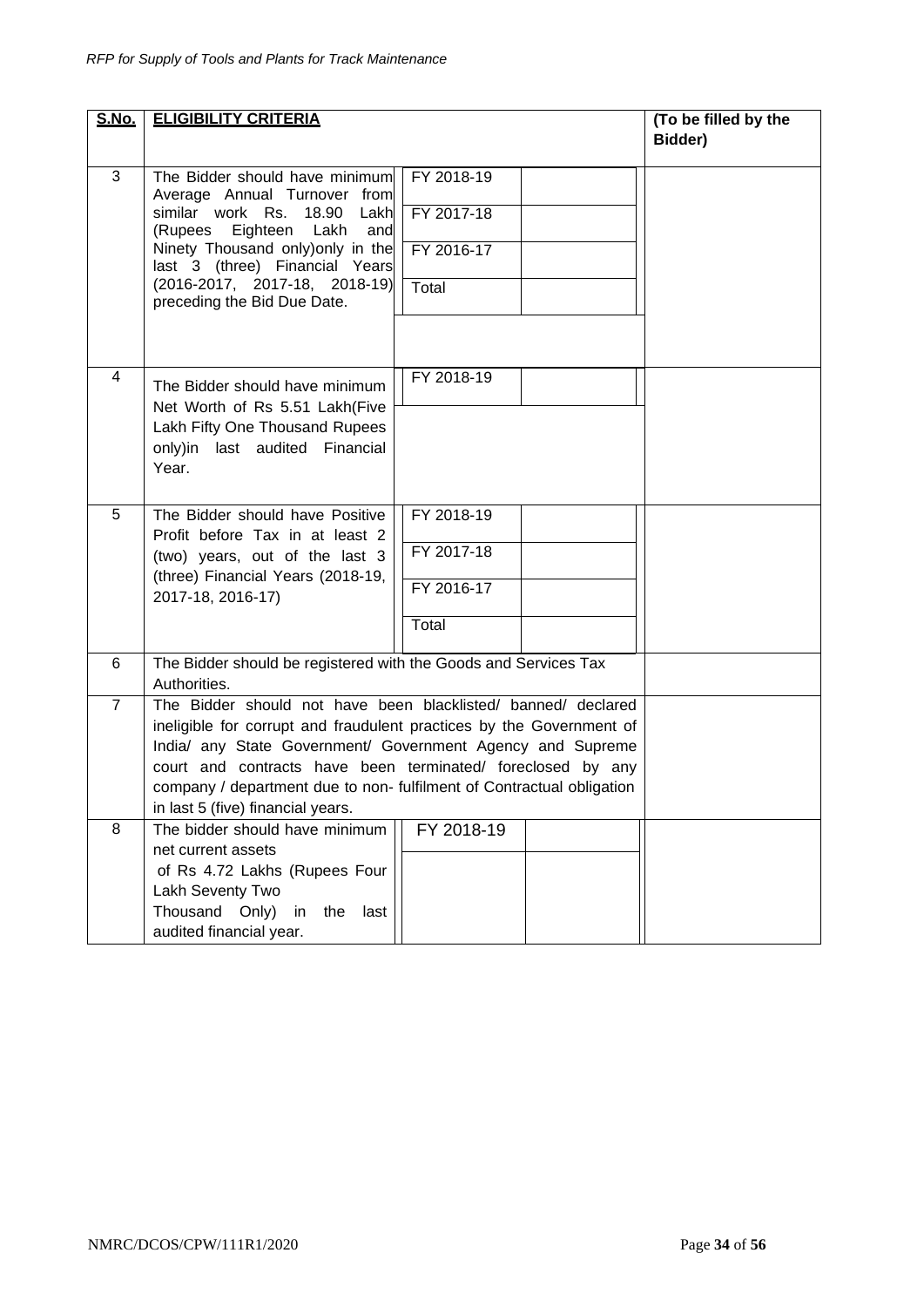# **Form 4: Work Experience**

<span id="page-35-0"></span>The following format shall be used for statement of experience of Bidder:

| S.N<br>о.      | Similar<br>Contract | Contract<br><b>Identification</b> | Award date<br>&    | Employer's<br>Name,                             | Role in contract |                   | If in<br>JV/consortium<br>then %<br>participation | Completion<br>cost | Value of<br>similar<br>work in<br>completed<br>work |
|----------------|---------------------|-----------------------------------|--------------------|-------------------------------------------------|------------------|-------------------|---------------------------------------------------|--------------------|-----------------------------------------------------|
|                | description         | <b>Number</b>                     | Completion<br>date | address,<br>telephone<br>number, e-<br>mail etc | Individual       | JV/<br>Consortium |                                                   |                    |                                                     |
|                |                     |                                   |                    |                                                 |                  |                   |                                                   |                    |                                                     |
| $\overline{2}$ |                     |                                   |                    |                                                 |                  |                   |                                                   |                    |                                                     |
| 3              |                     |                                   |                    |                                                 |                  |                   |                                                   |                    |                                                     |
| 4              |                     |                                   |                    |                                                 |                  |                   |                                                   |                    |                                                     |
|                |                     | Add required number of rows       |                    |                                                 |                  |                   |                                                   |                    |                                                     |

#### **Authorized signatory**

**Name:**

**Date:**

#### **Name of the Bidder with seal**

#### **NOTE:**

- 1. Only the value of contract as executed by the applicant/member in his own name should be indicated. Where a work is undertaken by a group, only that portion of the contract which is undertaken by the concerned applicant/member should be indicated and the remaining done by the other members of the group be excluded. This is to be substantiated with documentary evidence (Experience Certificate/Work Completion Certificate on Client's Letter Head will only be considered) which clearly mentioned the amount for the "Supply of Tools and Plants for track maintenance".
- 2. The tenderer shall upload details of work executed by them in the prescribed format for the works to be considered for qualification of work experience criteria. Documentary proof such as completion certificates from the client clearly indicating the nature/scope of work, actual completion cost and actual date of completion for such work should be uploaded. In case work is executed for private client documentary proof such as copy of work order, Bill of quantities, Bill wise details of payment received certified by CA, TDS certificates for all the payments received, copy of final/ last bill paid by the client should be uploaded. The offers submitted without this documentary proof will not be evaluated.
- 3. Value of successfully completed portion of any ongoing work up to the last day of the previous month of tender submission will also be considered for qualification of work experience criteria.
- 4. For completed works, value of work done shall be updated to the last day of the previous month of tender submission price level assuming 5% inflation for Indian Rupees every year and 2% for foreign currency portions per year. The exchange rate of foreign currency shall be applicable 28 days before the submission date of tender.
- 5. In case of joint venture / Consortium, full value of the work, if done by the same joint venture shall be considered. However, if the qualifying work(s) were done by them in JV/Consortium having different constituents, then the value of work as per their percentage participation in such JV/Consortium shall be considered. This is to be substantiated with documentary evidence.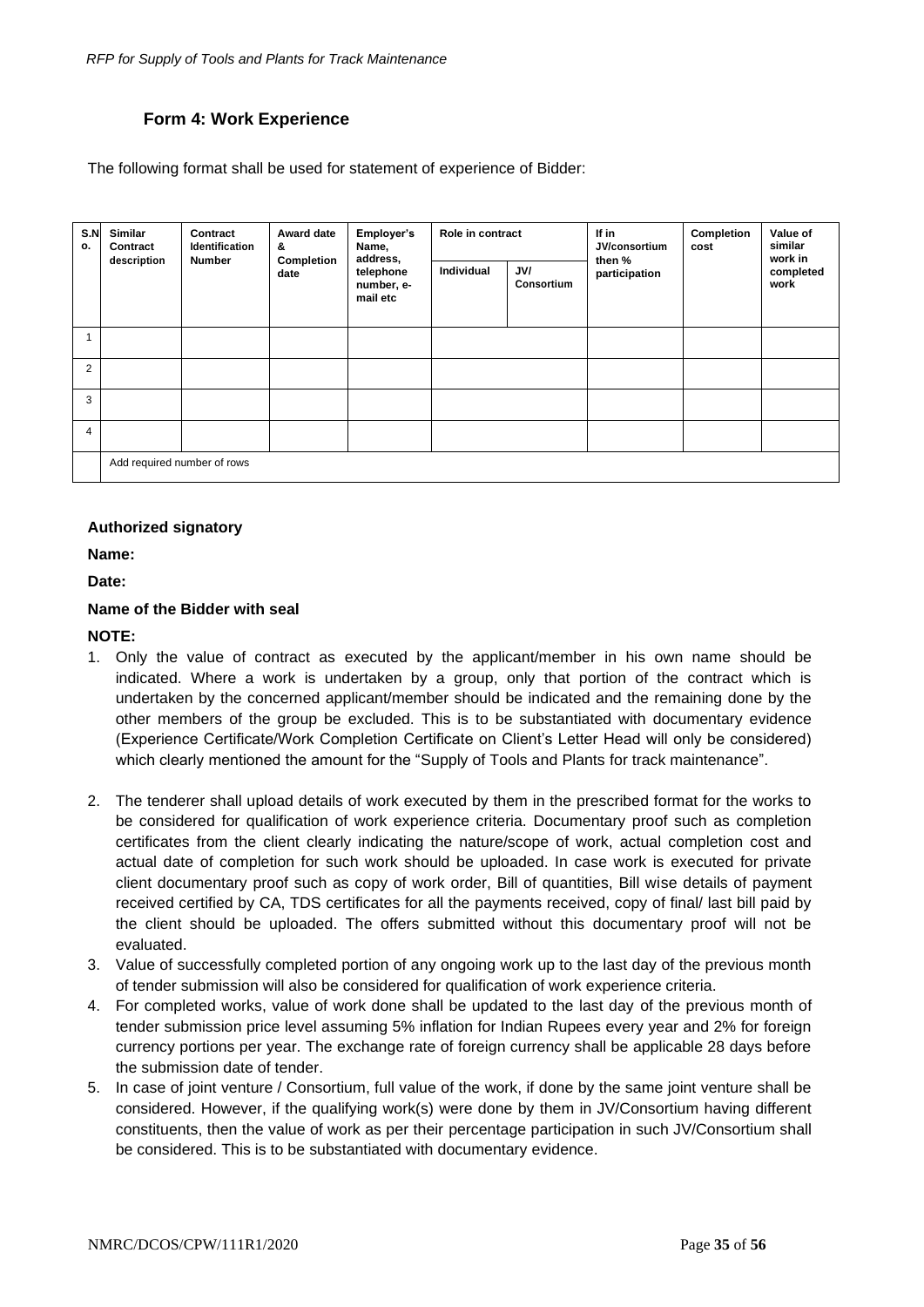6. If the above work(s) comprise(s) other works also, then client's certificate clearly indicating the amount of work done in respect of the "similar work" shall be furnished by the tenderer in support of work experience along-with their tender submissions.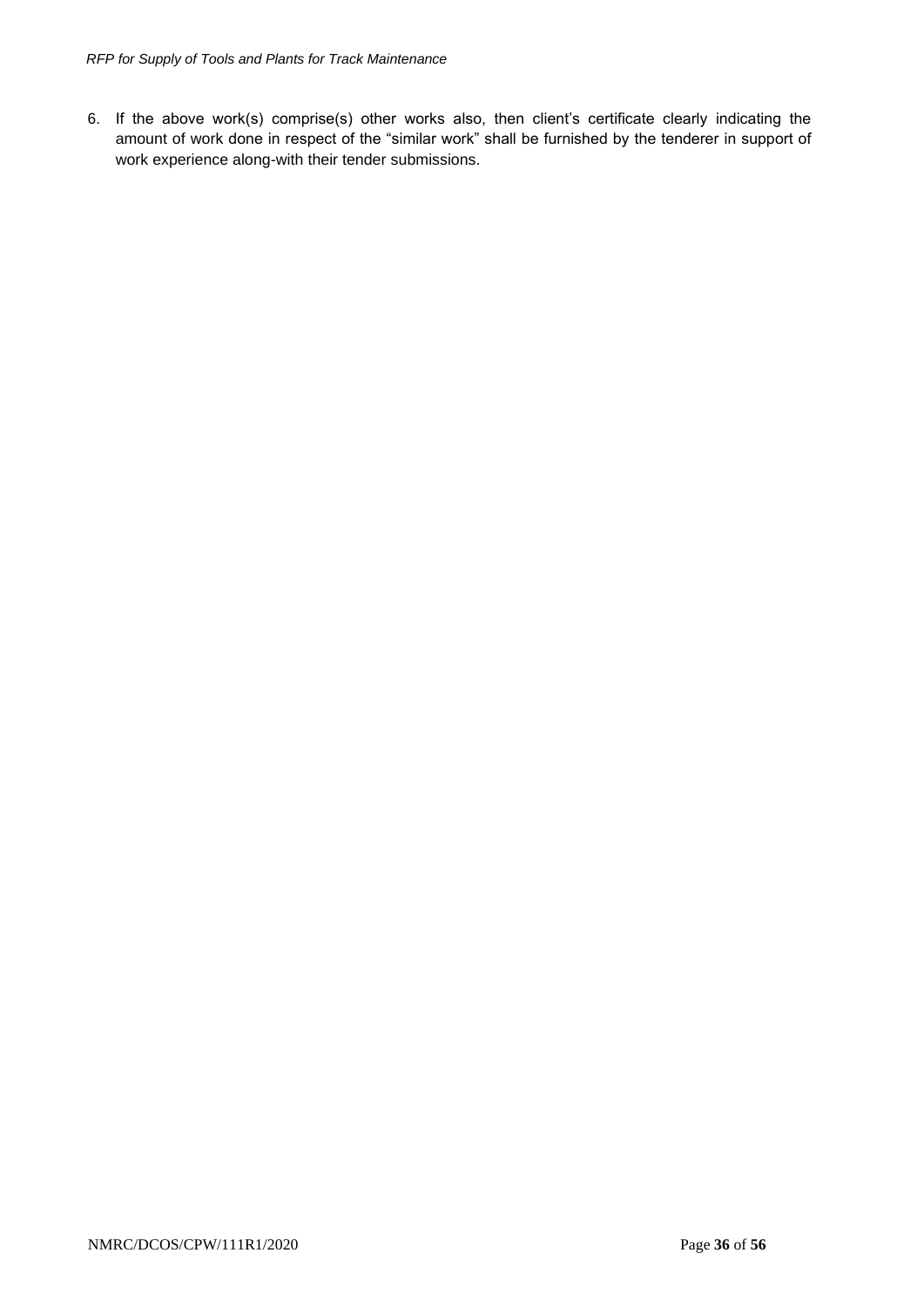### **Form 5: Financial Capability Details**

<span id="page-37-0"></span>This is to certify that the Average Annual Turnover, Net Worth and Profitability of M/s ……………………………………………………………………………………………………………… having registered office at ……………………………………………………………………………… …………………………………….., as applicable, is as below:

| S.No.            | <b>Financial year</b>      | <b>Name of the Bidder</b> | <b>Turnover from Similar</b><br><b>Work</b> |
|------------------|----------------------------|---------------------------|---------------------------------------------|
| $\overline{1}$ . | 2018-19                    |                           |                                             |
| 2.               | 2017-18                    |                           |                                             |
| 3.               | 2016-17                    |                           |                                             |
|                  | Average Annual<br>Turnover |                           |                                             |

| S.No. | <b>Financial Year</b> | <b>Name of Bidder</b> | <b>Net Worth</b> |
|-------|-----------------------|-----------------------|------------------|
|       | 2018-19               |                       |                  |

| S.No. | <b>Financial Year</b> | <b>Name of Bidder</b> | Profitability |
|-------|-----------------------|-----------------------|---------------|
| 1.    | 2018-19               |                       |               |
| 2.    | 2017-18               |                       |               |
| 3.    | 2016-17               |                       |               |

#### **Certificate of the Chartered Accountants/Statutory Auditors**

Based on Audited Accounts and other relevant documents of \_\_\_\_\_\_\_\_\_\_\_\_\_(Name of Bidder), we M/s , Chartered Accountants/ Statutory Auditors, certify that the above information pertaining to FY 2016-17, 2017-18 and FY 2018-19 is correct.

**Signature and Seal of Chartered Accountants/Statutory Auditors**(with membership no.)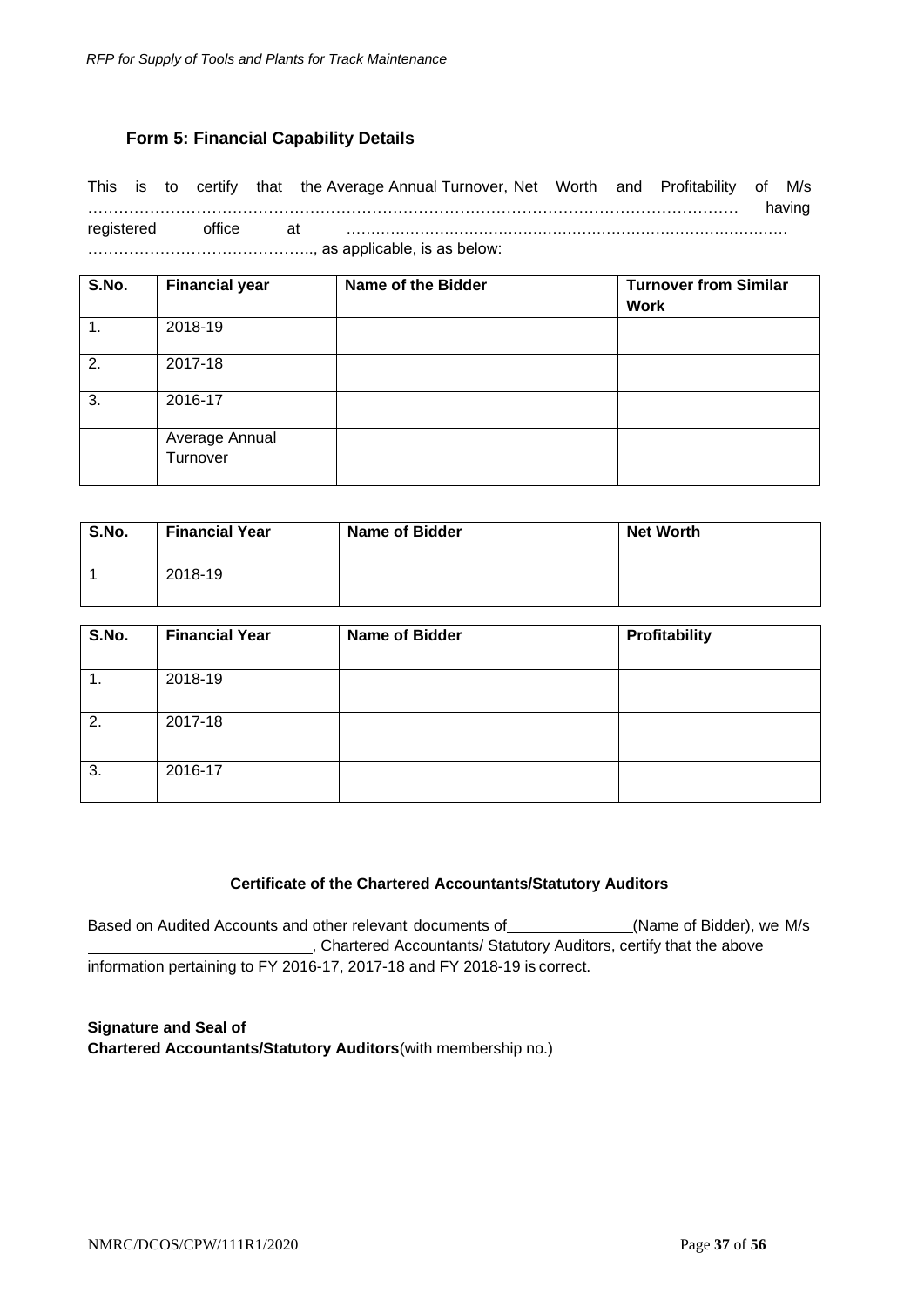#### **Undertaking**

I/ We  $\frac{1}{2}$   $\frac{1}{2}$   $\frac{1}{2}$   $\frac{1}{2}$   $\frac{1}{2}$  declare that the Annual Accounts for FY 2018-19 have not been audited so far. We are submitting the CA certified provisional accounts, which shall be substantiated by the Audited Accounts, when prepared.

#### **Authorised Signatory**

#### **(Name & Designation of Authorised Signatory)**

*In case the Financial Statements for the latest financial year are not audited and therefore the Bidder cannot make it available, the Bidder shall give an undertaking to this effect and the statutory auditor/charted accountant shall certify the same. In such a case, the Bidder shall provide the Audited Financial Statements for 2 (two) years preceding the year for which the Audited Financial Statement is not being provided. Also, pertaining to latest financial year, the bidder shall submit an affidavit certifying that "The Annual Accounts have not been audited so far. We are submitting the CA certified provisional accounts, which shall be substantiated by the Audited Accounts, when prepared."*

#### **NOTE:**

- 1. All such documents reflect the financial data of the bidder and not that of sister or parent company.
- 2. The financial data in above prescribed format shall be certified by CA/ Company Auditor under his signature and stamp in original along with membership no.
- 3. The Bidder shall provide the audited annual financial statements as required.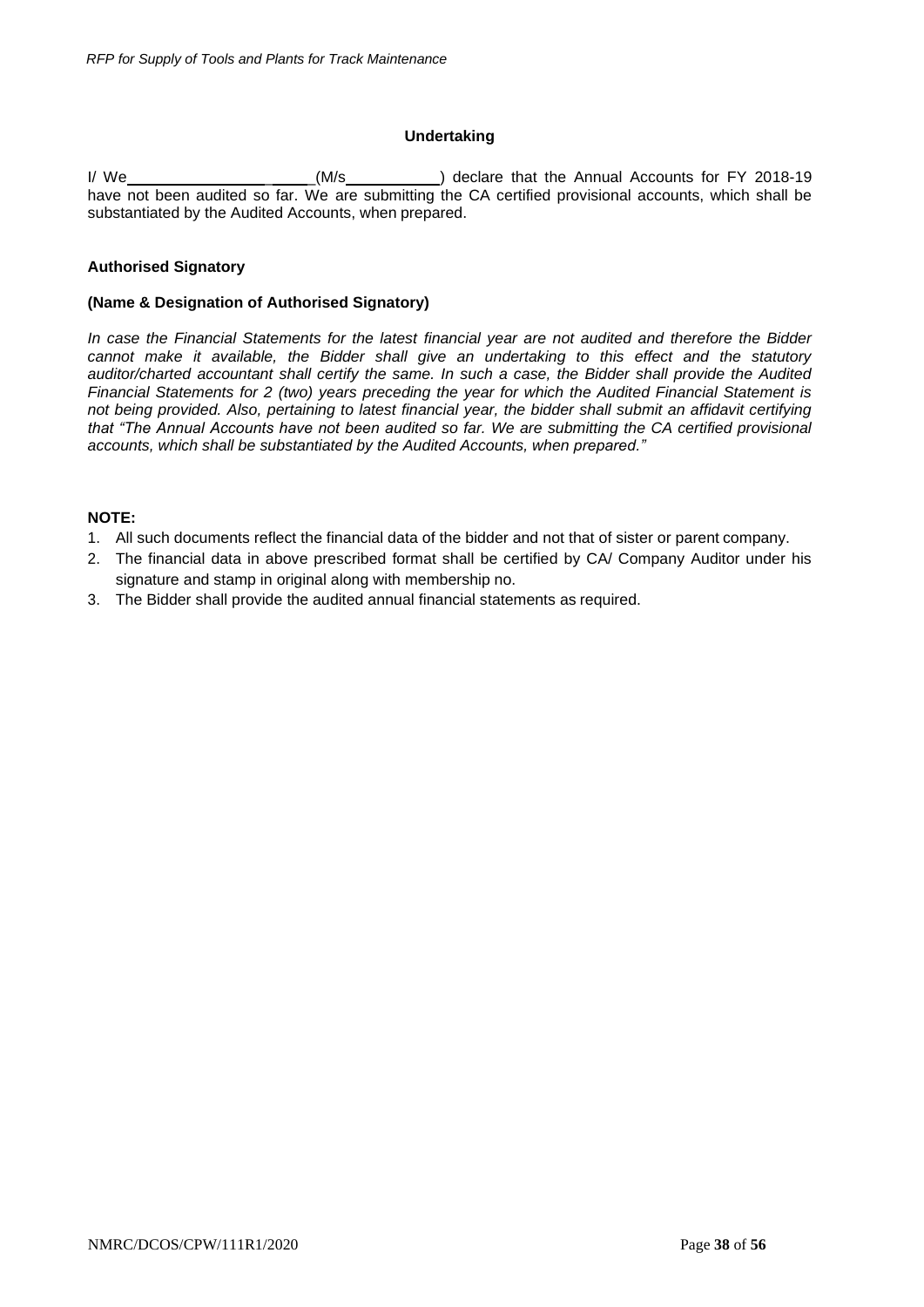# <span id="page-39-0"></span>**Form 6: Memorandum**

#### **Name of Work: Supply of Tools and Plants for track maintenance**

I/We agree to keep the quoted rate open for acceptance for 180 days from the due date of submission thereof and not make any modification in its terms and conditions.

I/We/ any of the consortium members hereby declare that I/We/ consortium members shall treat the quotation documents, drawings and other records connected with the works as secret/ confidential documents and shall not communicate information derived there from to any person other than the information in any manner prejudicial to the safety of NMRC.

Signature of the bidder with seal Dated:

Witness:

Address:

**Occupation Note: To be signed by the Bidder/ lead member in case of a Consortium**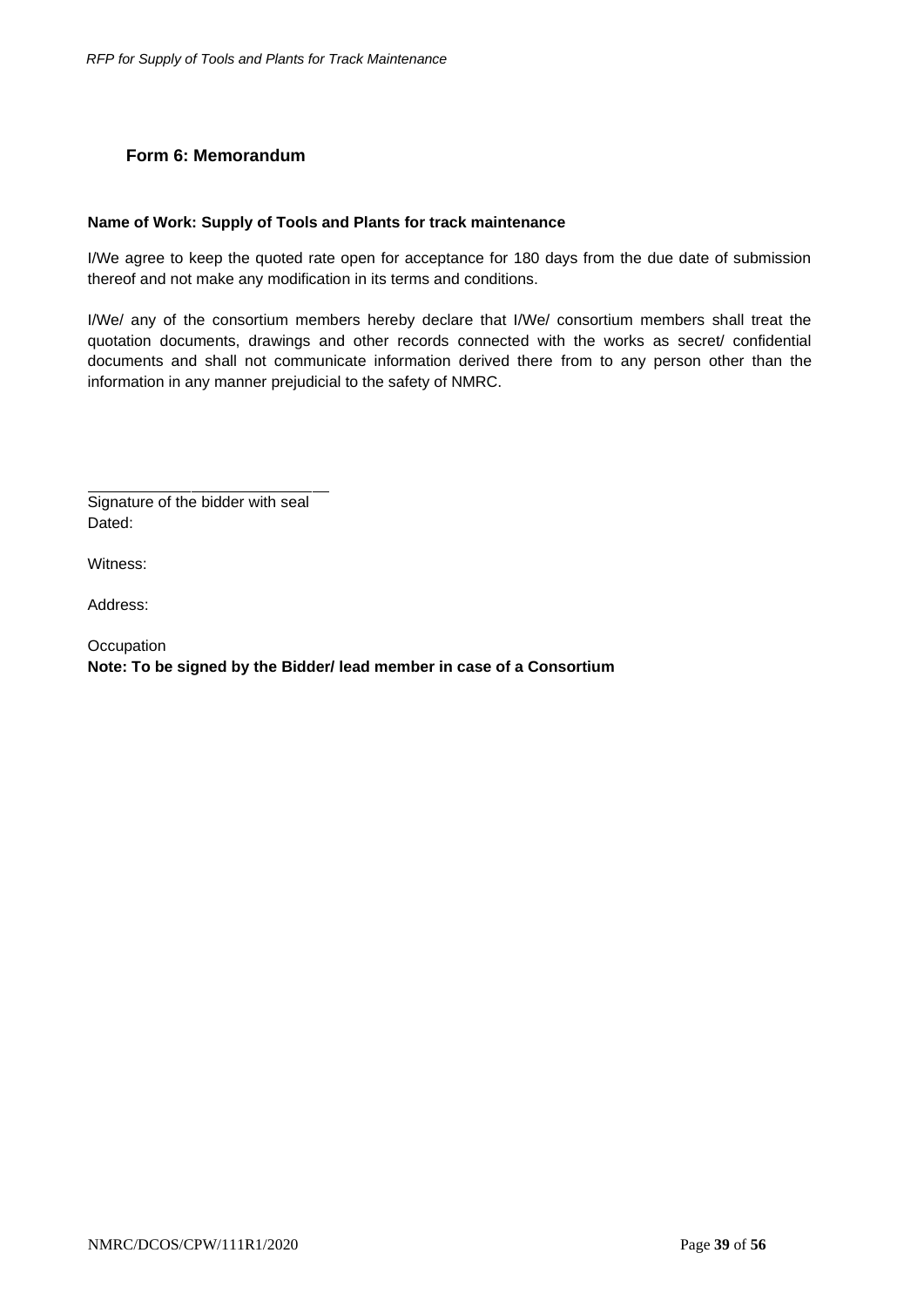# **Form7: Undertaking**

#### <span id="page-40-0"></span>**Name of Work: Supply of Tools and Plants for track maintenance**

I confirm that We (Tenderer, including any member in case of JV/ Consortium), \_

- a. Have not been banned /declared ineligible for corrupt and fraudulent practices by any government/government-undertaking/ semi-government/ govt. controlled institutions, any court of law having jurisdiction in India for the past 5 (five) years.
- b. Do not have any pending litigation & non-performing contracts during last 5 (five) years. Further, has not been barred by any government/government-undertaking/ semi-government/ govt. controlled institutions
- c. Have not abandoned any work in last 5 (five) years.
- d. Have not delayed in similar work completion during orders executed in last 5 (five) years.
- e. Do not ever been terminated due to poor performance.
- f. Have not suffered Bankruptcy/ insolvency in last 5 (five) years.
- g. Have not been blacklisted/debarred by any organization.
- h. Neither penalized with liquidated damages of 10% (or more) of the contract value due to delay nor imposed with penalty of 10% (or more) of the contract value due to any other reason in any "Supply of Tools and Plants for track maintenance" of value more than 10% of NIT cost of work, during 5 (five) years.
- i. Have not been put on defaulter's list of EPF/ESI/GST/Labour Deptt. etc during the last 5 (five) years.
- j. Have not been be involved in any illegal activity and/or has not been charge sheeted for any criminal act during the last 5 (five) years.
- k. Have not submitted any misleading information in the Bid.
- l. Are financially sound to perform the work.

**Authorized signatory Name: Date: Name of the Bidder with seal**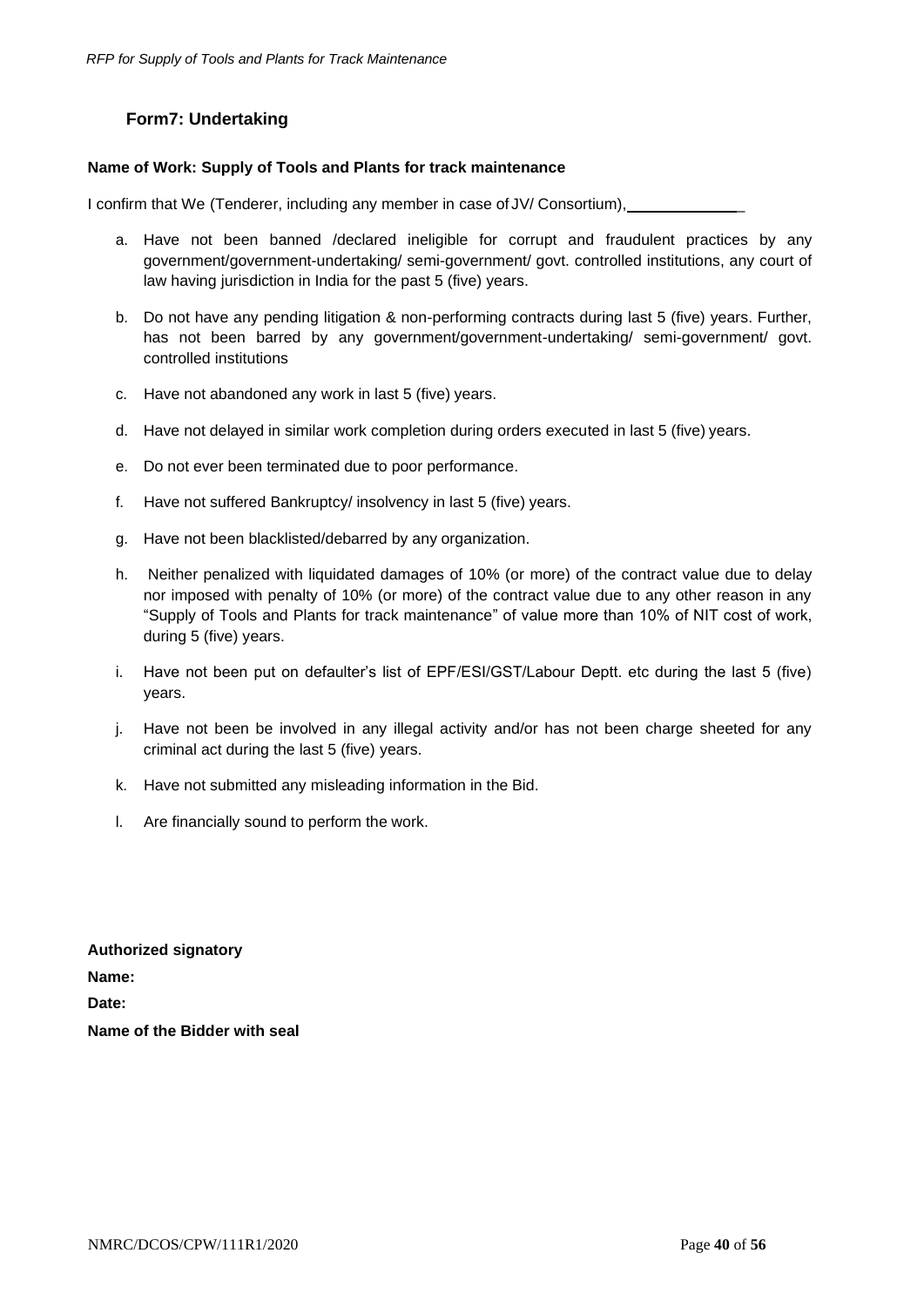#### **Form8: Power of Attorney**

# <span id="page-41-0"></span>**(To be on non-judicial stamp paper of appropriate value as per Stamp Act relevant to place of execution.)**

**Power of Attorney to be provided by the Bidding Company in favour of its representative as evidence of authorized signatory's authority.**

Know all men by these presents, We …………………………………………….(name and address of the registered office of the Bidding Company) do hereby constitute, appoint and authorize Mr./Ms…………………………………………………(name and residential address) who is presently employed with us and holding the position of \_\_\_\_\_\_\_, as our Attorney to do in our name and our behalf all or any of the acts, deeds or things necessary or incidental to submission of our Bid for **"Supply of Tools and Plants for track maintenance"** in response to the RFP Document dated issued by Noida Metro Rail Corporation ("NMRC" or "the Corporation"), including signing and submission of the Bid and all other documents related to the Bid, including but not limited to undertakings, letters, certificates, acceptances, clarifications, guarantees or any other document which the Corporation may require us to submit. The aforesaid Attorney is further authorized for making representations to the NMRC or any other authority, and providing information / responses to the NMRC, representing us in all matters before the NMRC, and generally dealing with the Corporation in all matters in connection with our Bid till the completion of the bidding process as per the terms of the RFP Document and further till the Contract is entered into with the NMRC and thereafter till the expiry of the Contract.

We hereby agree to ratify all acts, deeds and things done by our said attorney pursuant to this Power of Attorney and that all acts, deeds and things done by our aforesaid attorney shall be binding on us and shall always be deemed to have been done by us.

All the terms used herein but not defined shall have the meaning ascribed to such terms under the RFP Document.

Signed by the within named

........................................... [Insert the name of the executant company] through the hand of Mr. ………………………………………. duly authorized by the Board to issue such Power of Attorney Dated this ………………………. day of ………

Accepted

……………………………… Signature of Attorney (Name, designation and address of the Attorney)

Attested

…………………………………………… (Signature of the executant) (Name, designation and address of the executant)

…………………………………… Signature and stamp of Notary of the place of execution

Common seal of ……………… has been affixed in my/our presence pursuant to Board of Director's Resolution dated…… **WITNESS**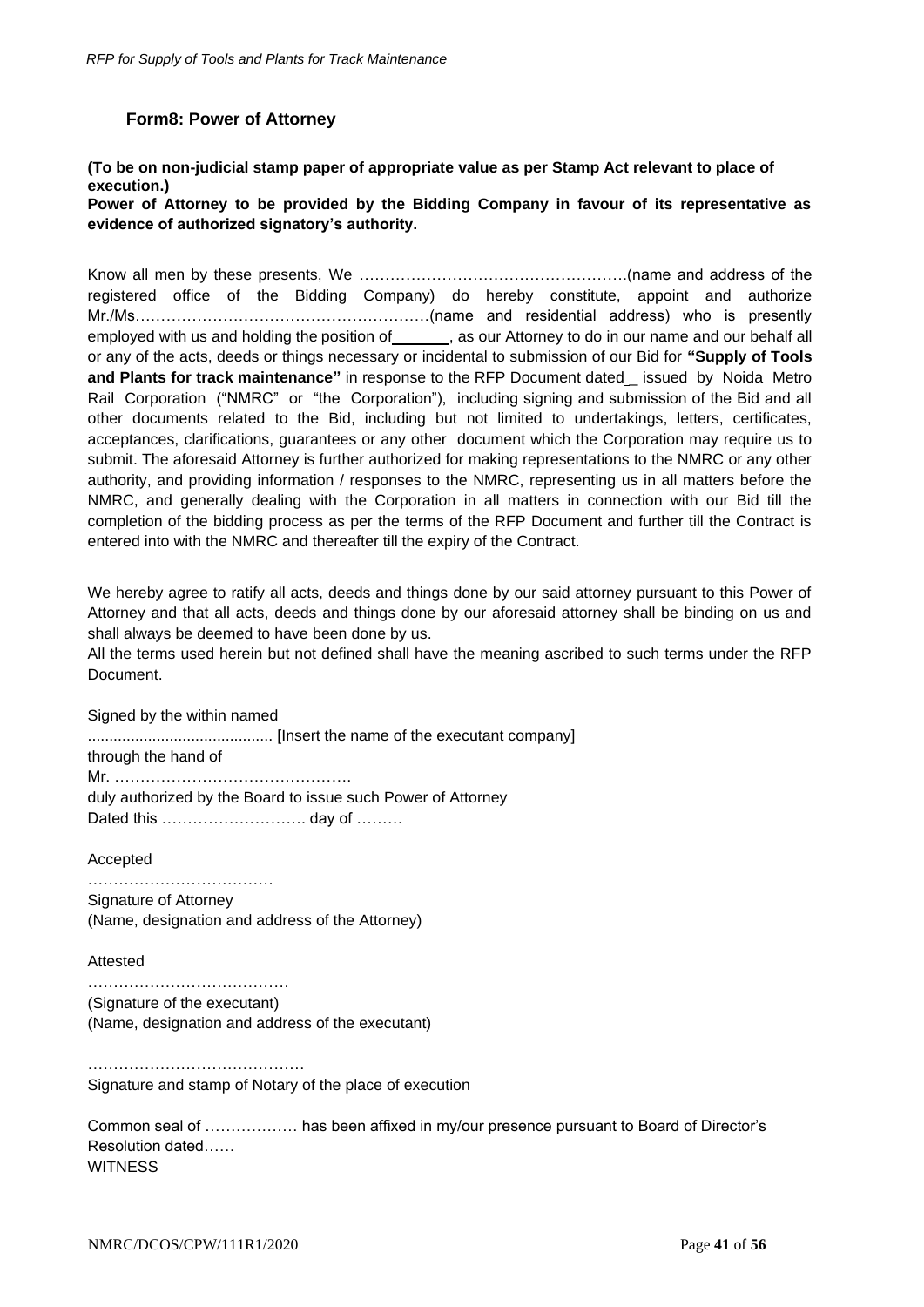| (Signature) |
|-------------|
|             |
| (Signature) |
|             |

Notes:

- (1) The mode of execution of the power of attorney should be in accordance with the procedure, if any, laid down by the applicable law and the charter documents of the executant(s) and the same should be under common seal of the executant affixed in accordance with the applicable procedure. Further, the person whose signatures are to be provided on the power of attorney shall be duly authorized by the executant(s) in this regard.
- (2) In the event, power of attorney has been executed outside India, the same needs to be duly notarized by a notary public of the jurisdiction where it is executed.
- (3) Also, wherever required, the executant(s) should submit for verification the extract of the charter documents and documents such as a board resolution / power of attorney, in favour of the person executing this power of attorney for delegation of power hereunder on behalf of the executant(s).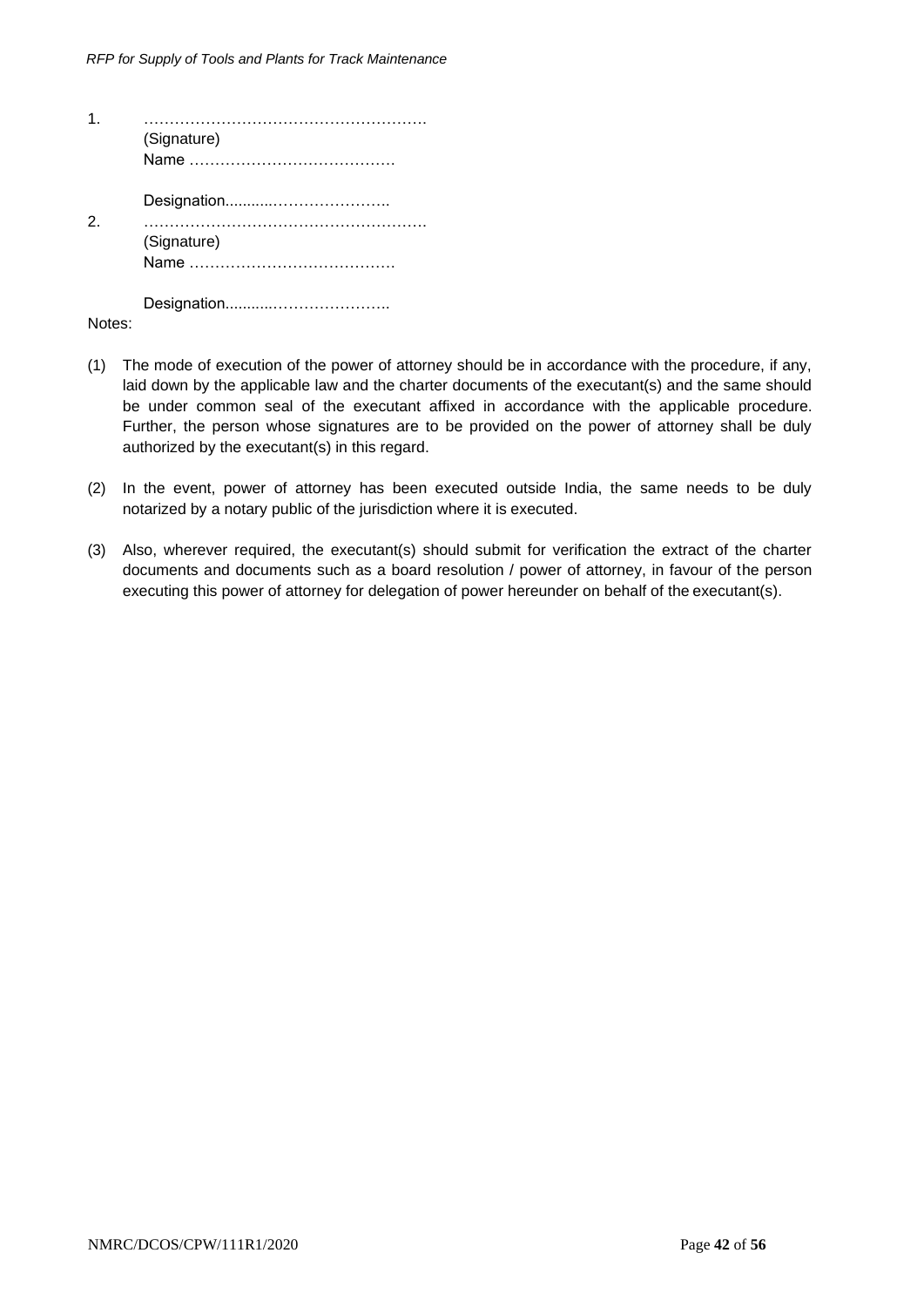# **Form9: Statement of Legal Capacity**

<span id="page-43-0"></span>*(To be forwarded on the letterhead of the Bidder/ Lead Member of Consortium)*

Ref. Date:

To

GM (Technical) Noida Metro Rail Corporation (NMRC) Limited Block-III, 3rd Floor, Ganga Shopping Complex, Sector-29, Noida -201301 District GautamBudh Nagar, Uttar Pradesh

Dear Sir,

We hereby confirm that we/ our members in the Consortium (constitution of which has been described in the Bid) satisfy the terms and conditions laid out in the RFP document.

We have agreed that …………………… (Insert member's name) will act as the Lead Member of our consortium.\*

We have agreed that ............................ (Insert individual's name) will act as our representative/ will act as the representative of the consortium on its behalf\* and has been duly authorized to submit the RFP. Further, the authorized signatory is vested with requisite powers to furnish such letter and authenticate the same.

Thanking you,

Yours faithfully,

(Signature, name and designation of the authorized signatory)

For and on behalf of……………………………..

*\*Please strike out whichever is not applicable*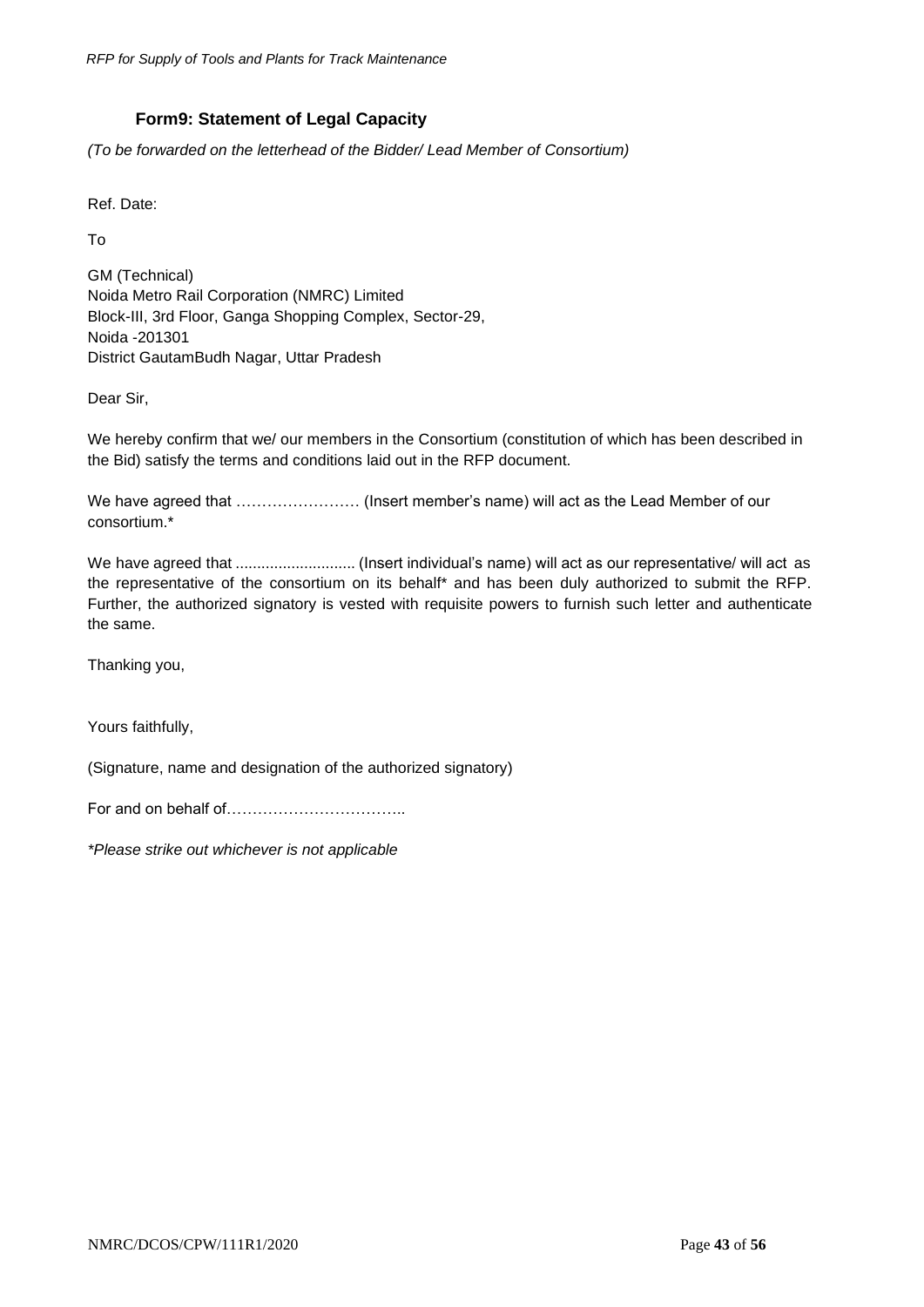# **Form 10: Saleable Form for Tender Document**

<span id="page-44-0"></span>Job No. …………………………………………………………………………………………………..

The required fee of tender form has been deposited in\_\_\_\_\_\_\_\_\_\_\_\_\_\_\_\_\_\_\_\_\_\_\_\_\_\_\_\_Bank A/c No. RTGS/NEFT and the scanned copy of UTR receipt with Transaction Id is being enclosed with E-tender documents. If the copy of UTR receipt is not uploaded with the E-tender the tender shall be rejected.

### DETAILS OF ERNEST MONEY ATTACHED

The required amount of Earnest money has been deposited in \_\_\_\_\_\_\_\_\_\_\_\_\_\_\_\_\_\_\_\_\_Bank A/c No. \_ RTGS/NEFT and the scanned copy of UTR receipt with transaction Id is being enclosed with E-tender documents. If the copy of UTR receipt is not uploaded with the E-tender the tender shall be rejected.

BIDDER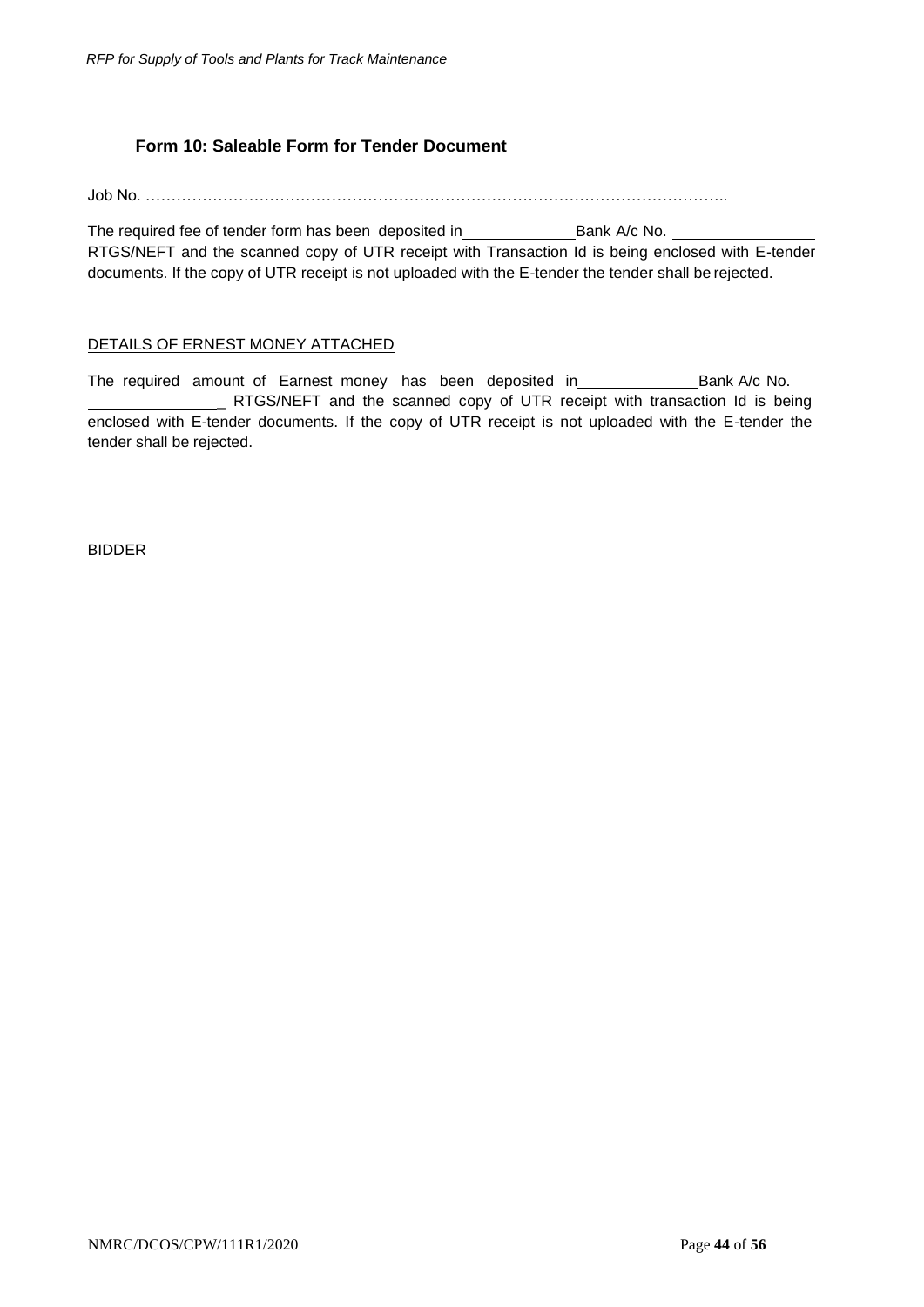# <span id="page-45-0"></span>**Form 11: Declaration of Refund of Earnest Money**

#### **Noida Metro Rail Corporation (NMRC) Limited Block-III, 3rd Floor, Ganga Shopping Complex, Sector-29, Noida -201301, District GautamBudh Nagar, Uttar Pradesh, India**

| 1                       | <b>Bidder Name</b>     |  |  |  |  |  |  |  |  |  |  |  |
|-------------------------|------------------------|--|--|--|--|--|--|--|--|--|--|--|
|                         |                        |  |  |  |  |  |  |  |  |  |  |  |
|                         |                        |  |  |  |  |  |  |  |  |  |  |  |
| $\mathbf{2}$            | <b>Bidder Address</b>  |  |  |  |  |  |  |  |  |  |  |  |
|                         |                        |  |  |  |  |  |  |  |  |  |  |  |
|                         |                        |  |  |  |  |  |  |  |  |  |  |  |
|                         |                        |  |  |  |  |  |  |  |  |  |  |  |
| $\mathbf{3}$            | <b>Bank Name</b>       |  |  |  |  |  |  |  |  |  |  |  |
|                         |                        |  |  |  |  |  |  |  |  |  |  |  |
| $\overline{\mathbf{4}}$ | <b>Bank Branch</b>     |  |  |  |  |  |  |  |  |  |  |  |
|                         |                        |  |  |  |  |  |  |  |  |  |  |  |
|                         |                        |  |  |  |  |  |  |  |  |  |  |  |
|                         |                        |  |  |  |  |  |  |  |  |  |  |  |
| 5                       | A/c No                 |  |  |  |  |  |  |  |  |  |  |  |
| $\bf 6$                 | <b>IFSC Code</b>       |  |  |  |  |  |  |  |  |  |  |  |
|                         |                        |  |  |  |  |  |  |  |  |  |  |  |
| $\overline{7}$          | PAN No.                |  |  |  |  |  |  |  |  |  |  |  |
| 8                       | <b>Tin/TAN No.</b>     |  |  |  |  |  |  |  |  |  |  |  |
|                         |                        |  |  |  |  |  |  |  |  |  |  |  |
| $\boldsymbol{9}$        | <b>GST No.</b>         |  |  |  |  |  |  |  |  |  |  |  |
| 10                      | Phone No.              |  |  |  |  |  |  |  |  |  |  |  |
| 11                      | <b>Mobile No.</b>      |  |  |  |  |  |  |  |  |  |  |  |
|                         |                        |  |  |  |  |  |  |  |  |  |  |  |
| 12                      | <b>Email-Id</b>        |  |  |  |  |  |  |  |  |  |  |  |
| 13                      | <b>Type of Account</b> |  |  |  |  |  |  |  |  |  |  |  |
|                         |                        |  |  |  |  |  |  |  |  |  |  |  |
|                         | FOR OFFICE USE ONLY    |  |  |  |  |  |  |  |  |  |  |  |
| 14                      | <b>Party Unique Id</b> |  |  |  |  |  |  |  |  |  |  |  |

The above provided information is true to the best of my knowledge.

#### **Date: Date: Signature with Stamp/Seal**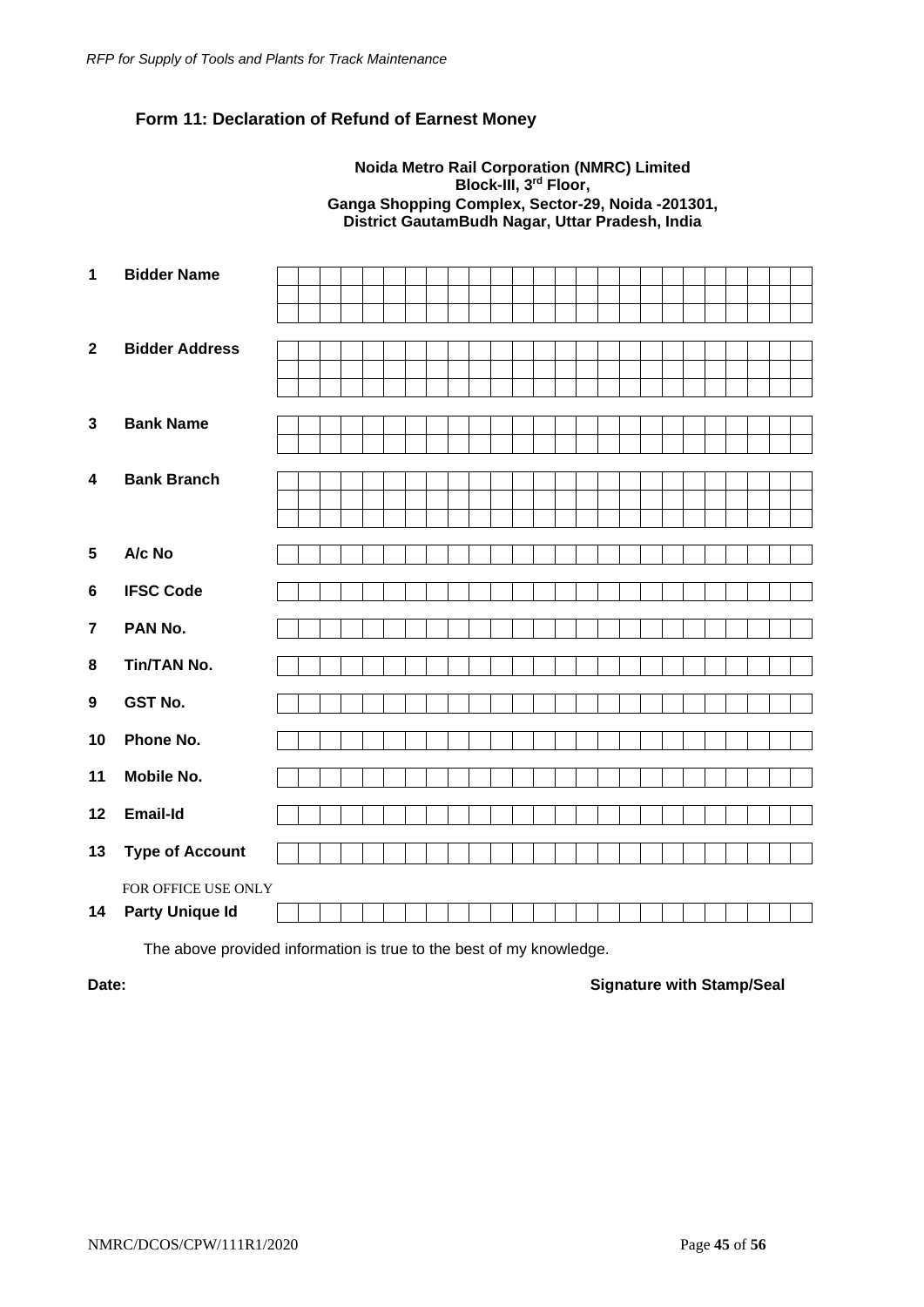#### **Form12: Performa for Clarifications / Amendments on the RFP**

<span id="page-46-0"></span>

| SI.<br>No. | <b>Document</b> | <b>Clause</b><br>and<br><b>Provision</b> | No.   Clarification<br>Existing required | <b>Suggested Text</b><br>the<br>for<br>Amendment | Rationale for the<br><b>Clarification</b><br><b>or</b><br>Amendment |
|------------|-----------------|------------------------------------------|------------------------------------------|--------------------------------------------------|---------------------------------------------------------------------|
|            |                 |                                          |                                          |                                                  |                                                                     |
|            |                 |                                          |                                          |                                                  |                                                                     |

# **Authorized signatory**

**Name:**

**Date:**

**Name of the Bidder with seal**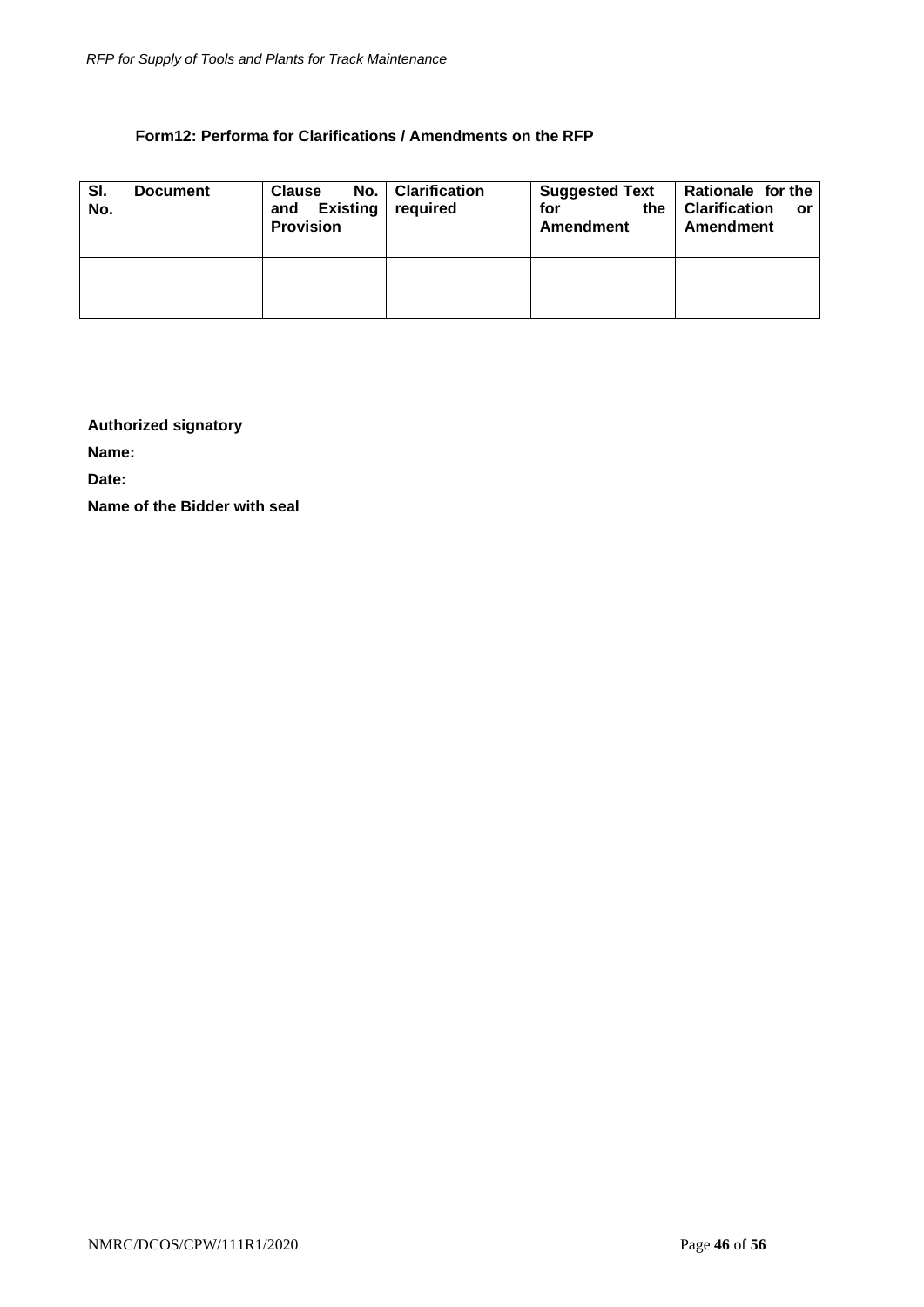# **Form 13: Bid Offer/ BOQ (Format)**

<span id="page-47-0"></span>To

GM (Technical) Noida Metro Rail Corporation (NMRC) Limited Block-III, 3rd Floor, Ganga Shopping Complex, Sector-29, Noida -201301 District GautamBudh Nagar, Uttar Pradesh

# *THIS FORM IS NOT TO BE FILLED. THE BIDDERS ARE REQUIRED TO FILL THE FINANCIAL PROPOSAL IN XLS FORMAT AFTER DOWNLOADING THE FORM FROM THE E-PROCUREMENT WEBSITE FOR THIS TENDER DOCUMENT*

#### **Sub: Supply of Tools and Plants for track maintenance**

Dear Sir,

I/we have read and examined the RFP document, general terms and conditions for the work.

I/we hereby quote the following Total price for services in rupees for providing **Supply of Tools and Plants For Track Maintenance**, payable by NMRC.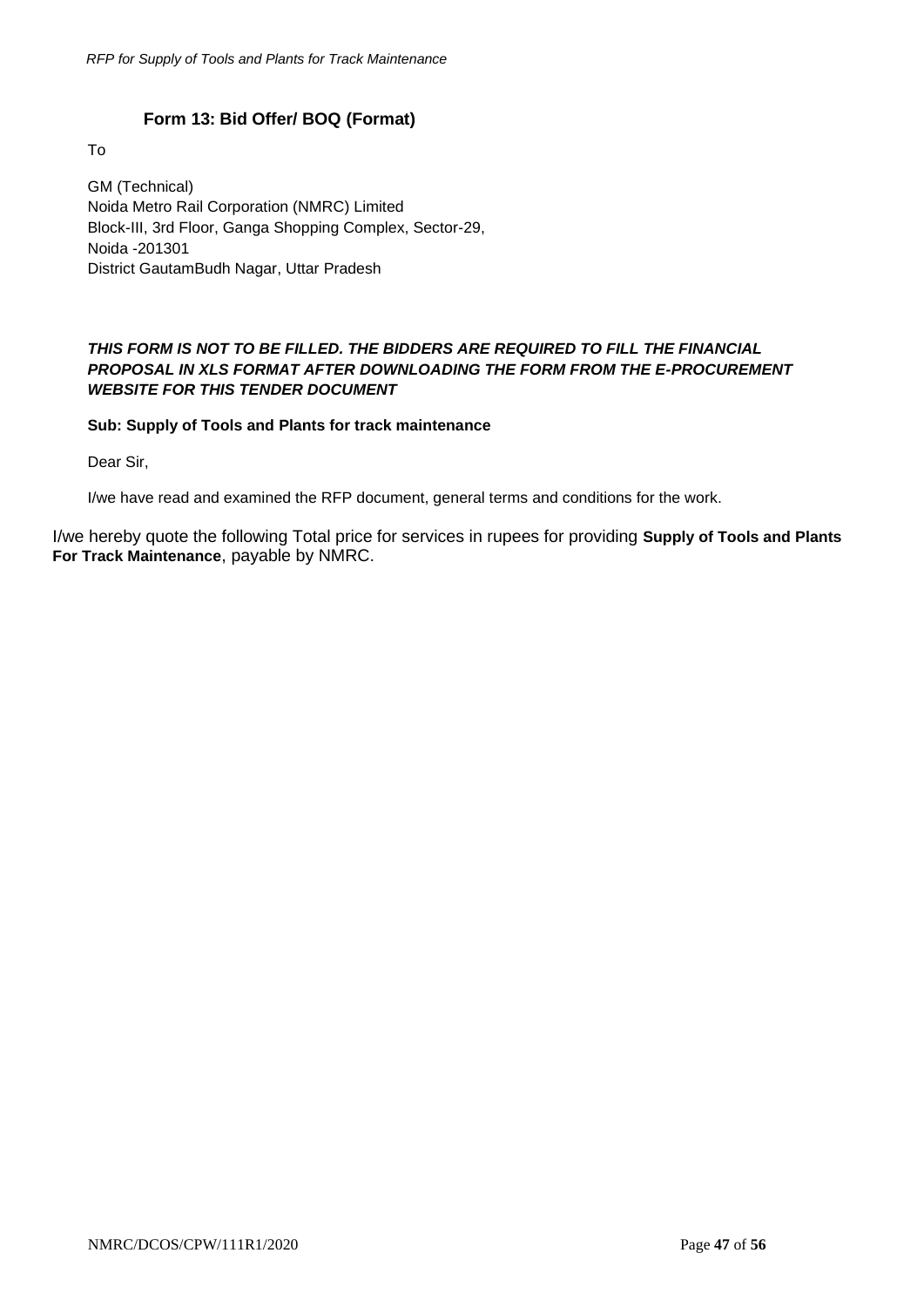| <b>NUMBER#</b> | <b>TEXT#</b>                                                                  | <b>NUMBER#</b> | <b>TEXT#</b>   | <b>NUMBER#</b>                                                                                                       | <b>NUMBER#</b>                                                                                                                | <b>TEXT#</b>                                                                               |
|----------------|-------------------------------------------------------------------------------|----------------|----------------|----------------------------------------------------------------------------------------------------------------------|-------------------------------------------------------------------------------------------------------------------------------|--------------------------------------------------------------------------------------------|
| SI.<br>No.     | <b>Item Description</b>                                                       | Quantity       | <b>Units</b>   | <b>Quoted RATE</b><br>(Inclusive<br><b>GST )Per unit</b><br>In Figures To<br>be entered by<br>the Bidder<br>Rs.<br>P | <b>Total</b><br>Quoted<br><b>Amount</b><br>(including<br>GST) by<br><b>Bidder for</b><br>required<br>Quantity<br>(In Figures) | <b>TOTAL</b><br><b>AMOUNT</b><br><b>In Words</b><br>For for<br>required<br><b>Quantity</b> |
| $\overline{1}$ | $\overline{2}$                                                                | $\overline{4}$ | $\overline{5}$ | $\overline{13}$                                                                                                      | 54                                                                                                                            | 55                                                                                         |
| $\mathbf 1$    | Straight Edge 10cm<br>long, Make pie or<br>similar                            | $\overline{2}$ | No.            |                                                                                                                      |                                                                                                                               |                                                                                            |
| $\overline{2}$ | <b>Brand Export Qlty PWI</b><br>tool kit consisting of<br>precision measuring | 3              | No.            |                                                                                                                      |                                                                                                                               |                                                                                            |
| $\overline{3}$ | Mechanical Jack,<br>Make kaizer or similar                                    | 5              | No.            |                                                                                                                      |                                                                                                                               |                                                                                            |
| 4              | Jim Crow(mechanical),<br>Make Kelvin or similar                               | $\overline{2}$ | No.            |                                                                                                                      |                                                                                                                               |                                                                                            |

# **Price Schedule for Supply of Tools and Plants for track maintenance**

NMRC/DCOS/CPW/111R1 /2020 Page **48** of **56**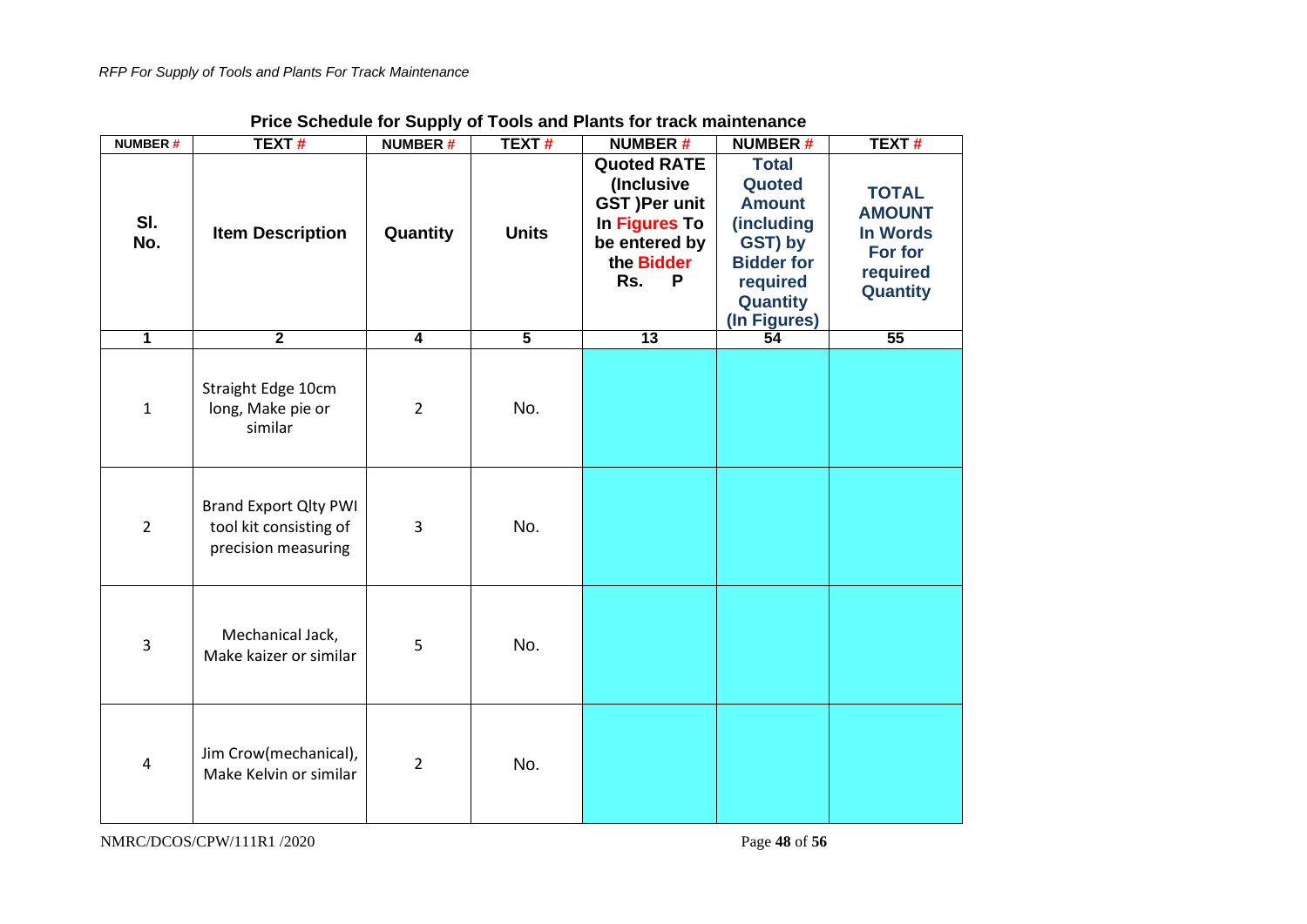| 5                | Torch wrench rail type<br>measuring torque 30<br>to 280, Make Kaizer or<br>similar | $\overline{2}$ | No. |  |  |
|------------------|------------------------------------------------------------------------------------|----------------|-----|--|--|
| $\boldsymbol{6}$ | Bal and cross Pen<br>Hammer 800 grams,<br>Make Kaizer or similar                   | 12             | No. |  |  |
| $\overline{7}$   | Crow Bar, Make Kaizer<br>or similar                                                | 30             | No. |  |  |
| $\,8\,$          | Pan Mortar                                                                         | 30             | No. |  |  |
| 9                | Rake Ballast Steel<br>Shovel, Make Kaizer<br>or similar                            | 20             | No. |  |  |
| 10               | Tong Rail Lifter, Make<br>Kaizer or similar                                        | 12             | No. |  |  |

NMRC/DCOS/CPW/111R1 /2020 Page **49** of **56**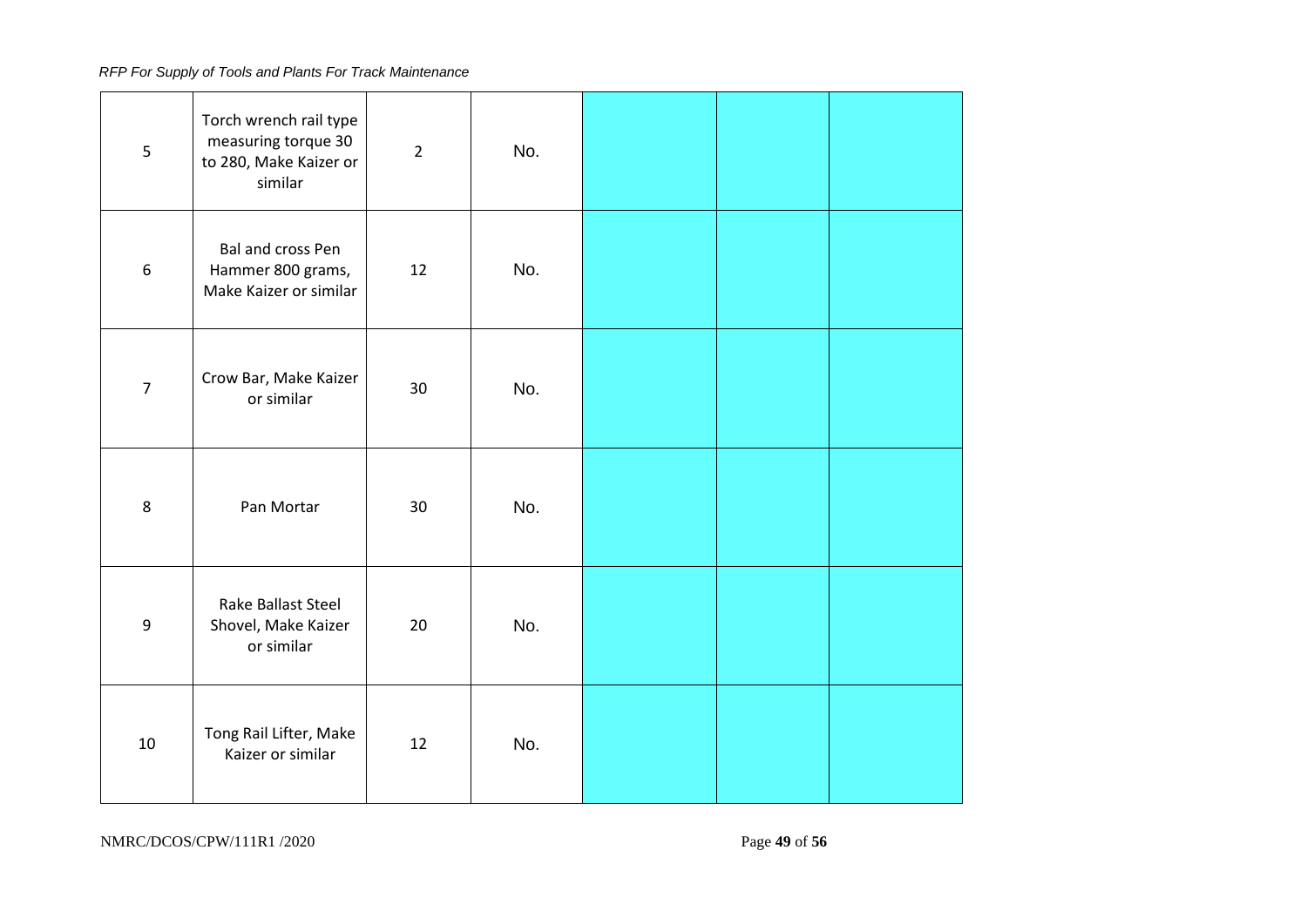| 11 | Tommy Bar Vice<br>Branch Plain, Make<br>Kaizer or similar    | $\overline{3}$ | No. |  |  |
|----|--------------------------------------------------------------|----------------|-----|--|--|
| 12 | Rail Thermometer,<br>Make Kaizer or similar                  | 12             | No. |  |  |
| 13 | Chisel Flat 200mm,<br>Make Kaizer or similar                 | 5              | No. |  |  |
| 14 | Dip Lorry, Make Kaizer<br>or similar                         | $\overline{2}$ | No. |  |  |
| 15 | Mono Cum Road<br>Trolley                                     | $\overline{2}$ | No. |  |  |
| 16 | Portable Rail Drilling<br>Machine, Make Kaizer<br>or similar | $\overline{2}$ | No. |  |  |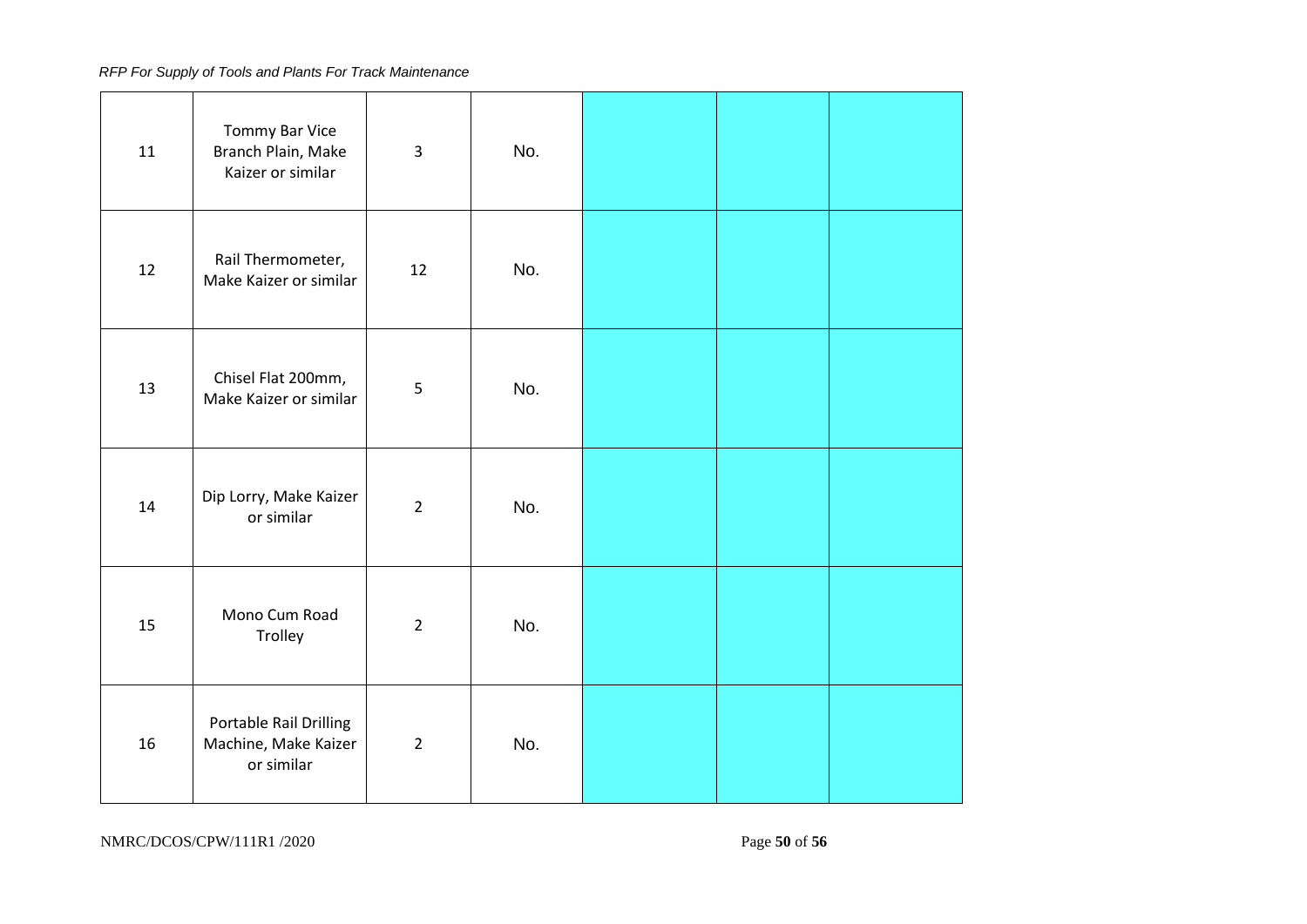| 17 | <b>Hand Drilling</b><br>Machine, Make Kaizer<br>or similar      | 4              | No. |  |  |
|----|-----------------------------------------------------------------|----------------|-----|--|--|
| 18 | Hammer 5 Lbs, Make<br>Kaizer or similar                         | 10             | No. |  |  |
| 19 | Abrasive rail Cutter,<br>Make Kaizer or similar                 | $\overline{2}$ | No. |  |  |
| 20 | Roller for Heavy Duty,<br>Make Kaizer or similar                | 10             | No. |  |  |
| 21 | Roller for De-<br>Stressing, Make Kaizer<br>or similar          | 30             | No. |  |  |
| 22 | Spanner Double<br>Ended 610mm length,<br>Make Kelvin or similar | 10             | No. |  |  |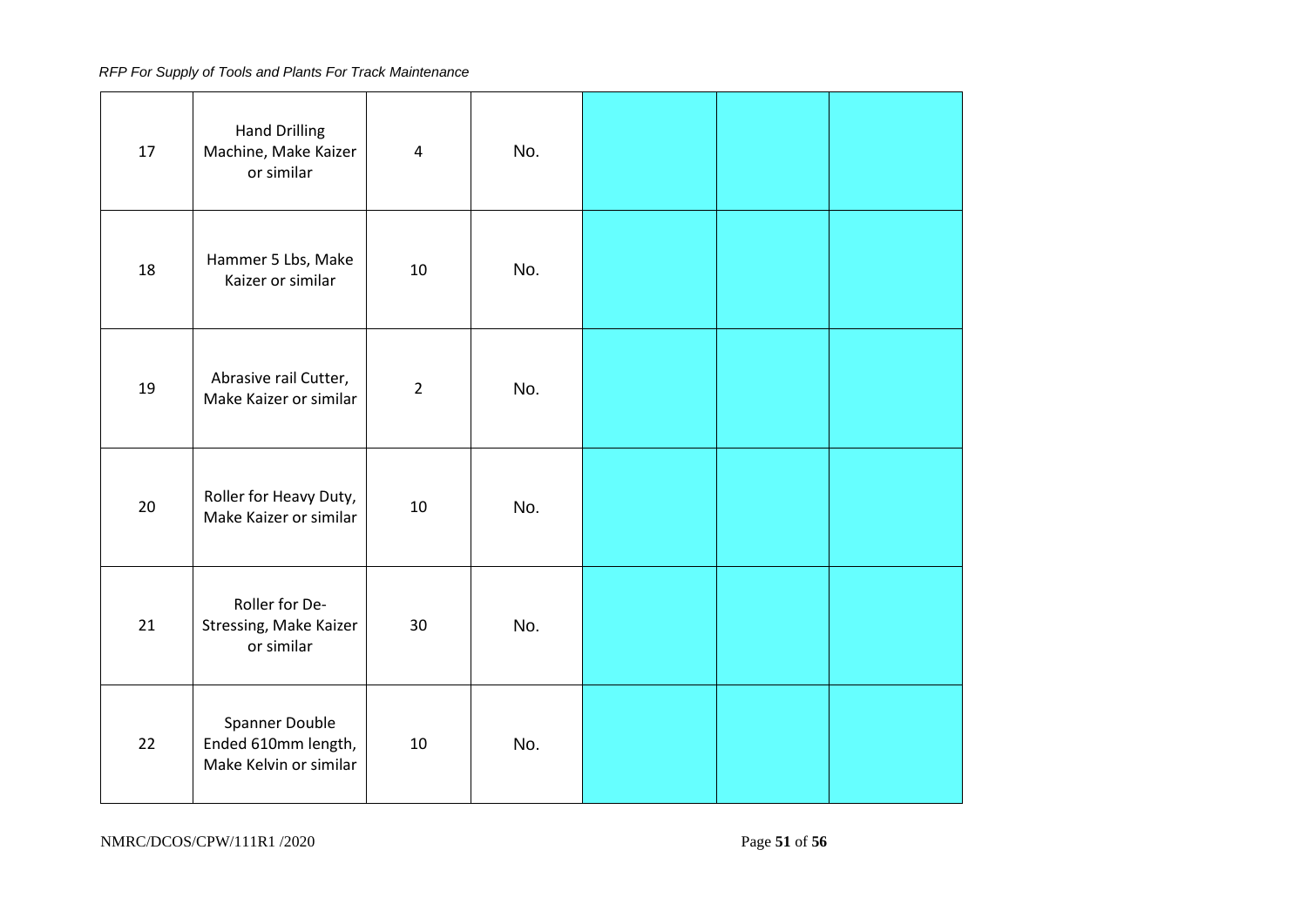| 23     | Phowrah                                                               | 30           | No. |  |  |
|--------|-----------------------------------------------------------------------|--------------|-----|--|--|
| 24     | Beater                                                                | 10           | No. |  |  |
| 25     | <b>Toe Load Measuring</b><br>Machine                                  | $\mathbf{1}$ | No. |  |  |
| 26     | Rail Dolly                                                            | 5            | No. |  |  |
| $27\,$ | Wire Claw                                                             | $10\,$       | No. |  |  |
| 28     | <b>Versine Measuring Kit</b><br>Model VK-1, Make<br>Kaizer or similar | $\mathsf{3}$ | No. |  |  |

NMRC/DCOS/CPW/111R1 /2020 Page **52** of **56**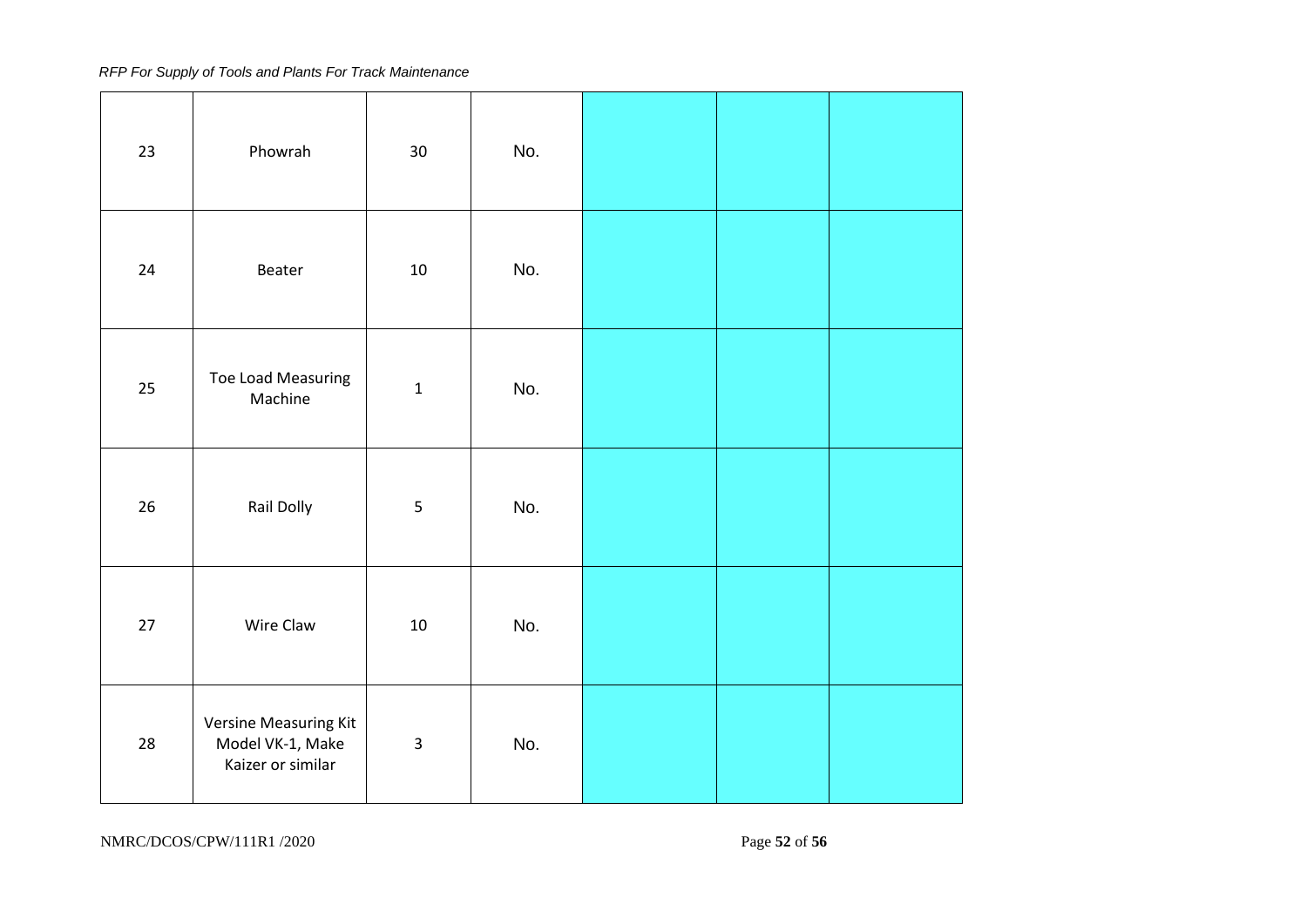| 29 | <b>Brand Export Qlty</b><br>Insulated Level Cum<br>gauge Mod. St-2<br><b>Standard Gauge</b>       | $\overline{2}$   | No. |  |  |
|----|---------------------------------------------------------------------------------------------------|------------------|-----|--|--|
| 30 | <b>Grand Export Qlty</b><br><b>Insulated Level Cum</b><br>Gauge st-3 Standard<br>Gauge            | $\overline{2}$   | No. |  |  |
| 31 | <b>Brand Export Qlty</b><br>insulated Level Cum<br>Gauge Mod. St-1<br><b>Standard Gauge</b>       | $\overline{2}$   | No. |  |  |
| 32 | <b>Brand Track Square</b><br>Mod TS-1 Rail, make<br>Pie or similar                                | 5                | No. |  |  |
| 33 | <b>Brand Export Qlty Rail</b><br><b>Wear Measuring</b><br>gauge Mod. RWG-1,<br>60 kg Rail Section | $\mathbf{1}$     | No. |  |  |
| 34 | Retro reflective<br>banner Flag & Clamp                                                           | $\boldsymbol{6}$ | No. |  |  |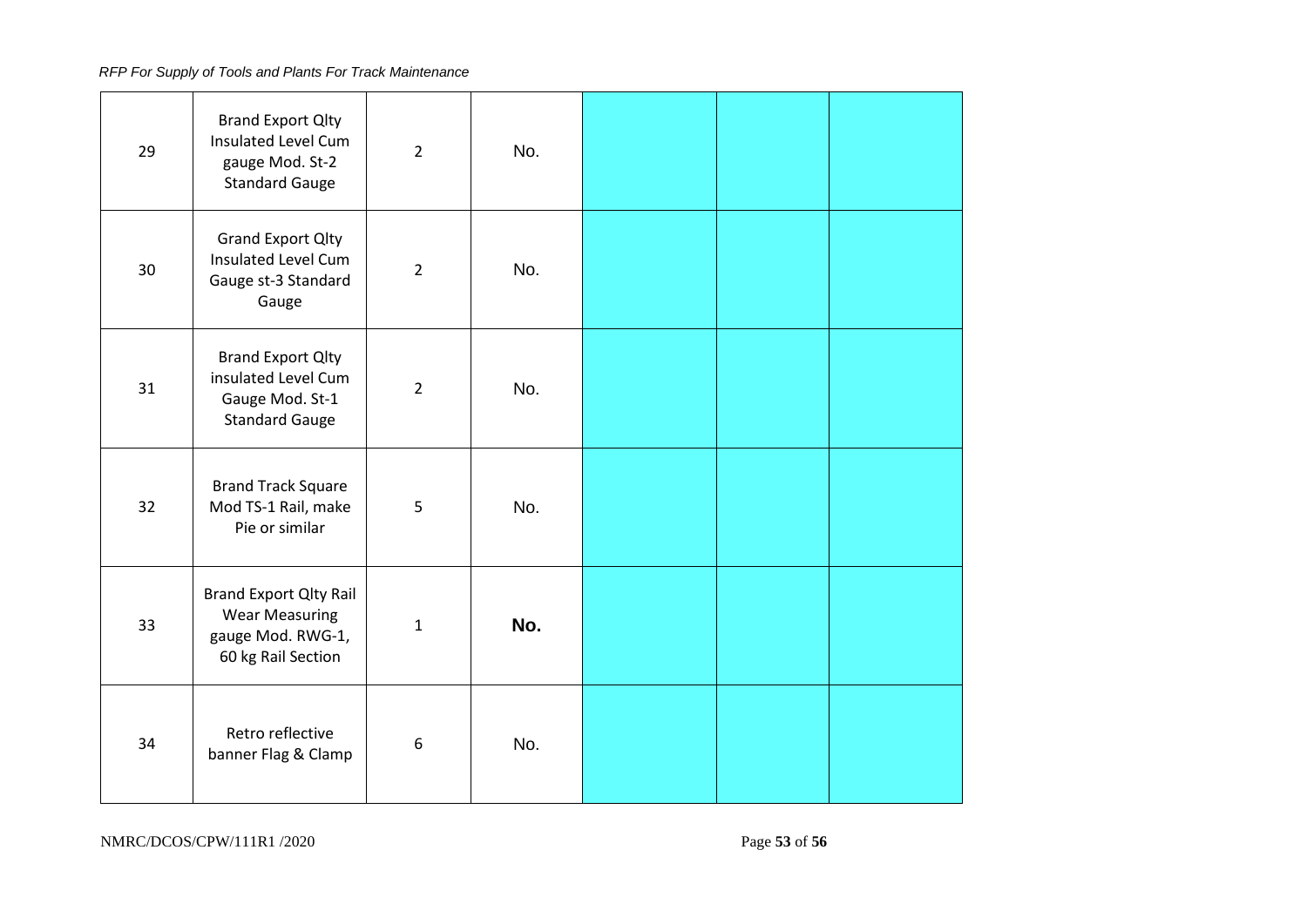| 35 | Tommy Bar IS704                                   | 5            | No. |  |  |
|----|---------------------------------------------------|--------------|-----|--|--|
| 36 | <b>Hand Grinder</b>                               | $\mathbf{1}$ | No. |  |  |
|    | Total Amount(In Rupees) inclusive GST(in Figures) |              |     |  |  |
|    | Total Amount(In Rupees) inclusive GST(in Words)   |              |     |  |  |

**\*The bidder is required to fill only blue cells.**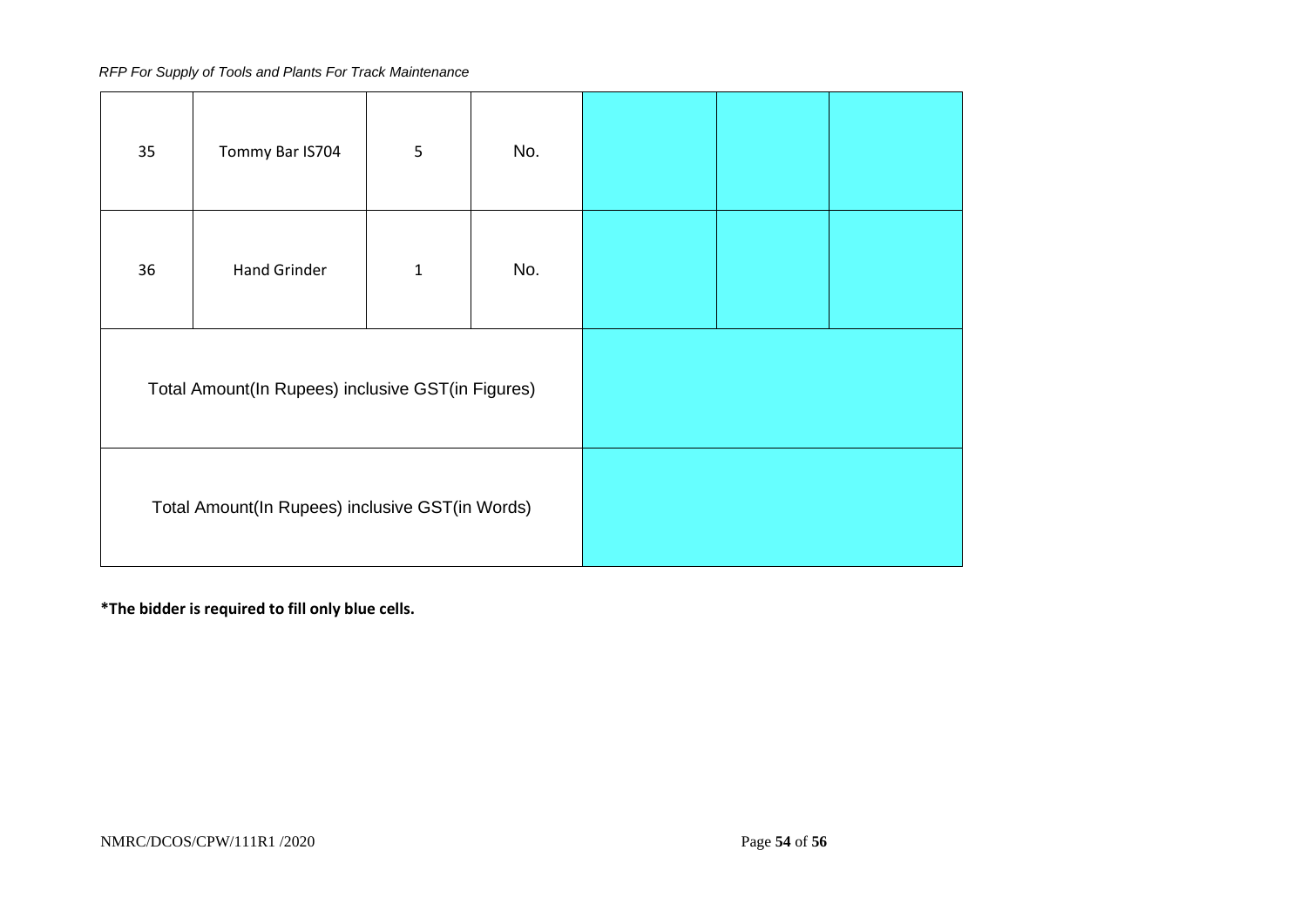Note:

- **1. The tenderer shall mention Quoted Rate (Per item) In Figures.**
- **2.** The Amount Arrived at from Quoted Rate, Per item along with Miscellaneous Charges in the Commercial Bid, would be treated as complete in all respect. It will be deemed to include all incidental charges, supervision, transport, contractor's profit and establishment/overheads, all risks & insurance liabilities, compliance of labour laws and other obligations set out or implied in the contract.
- **3. The total payment due to contractor shall be inclusive of all taxes, Tender Requirements, Statutory Contributions, etc.**
- **4.** The GST will be reimbursed based on the invoice of GST paid to the concerned authority by the contractor.
- **5.** The rates and prices tendered in the priced bill of quantities are for complete work and complete in all respects. It will be deemed to include all plant, labour, supervision, materials, including all leads, lifts, ascents, descants, crossing of Rly. tracks and any other obstructions etc. unloading, loading, handling, re-handling, taxes (including GST), royalty and compensation etc. all temporary works, erection, maintenance, contractor's profit and establishment/ over heads, together with all general risks, insurance liabilities and obligations set out or implied in the contract.
- **6.** We have completely read and understood the Bid Document. The Financial Tender submitted is unconditional and fulfils all the requirements of the Tender Document.
- **7.** Our Financial Proposal shall be binding upon us subject to the modifications resulting from contract negotiations, up to expiration of the validity period of the Proposal. We understand you are not bound to accept any Proposal you receive.

Signature and Name of the Authorized Person

NAME OF THE BIDDER AND SEAL